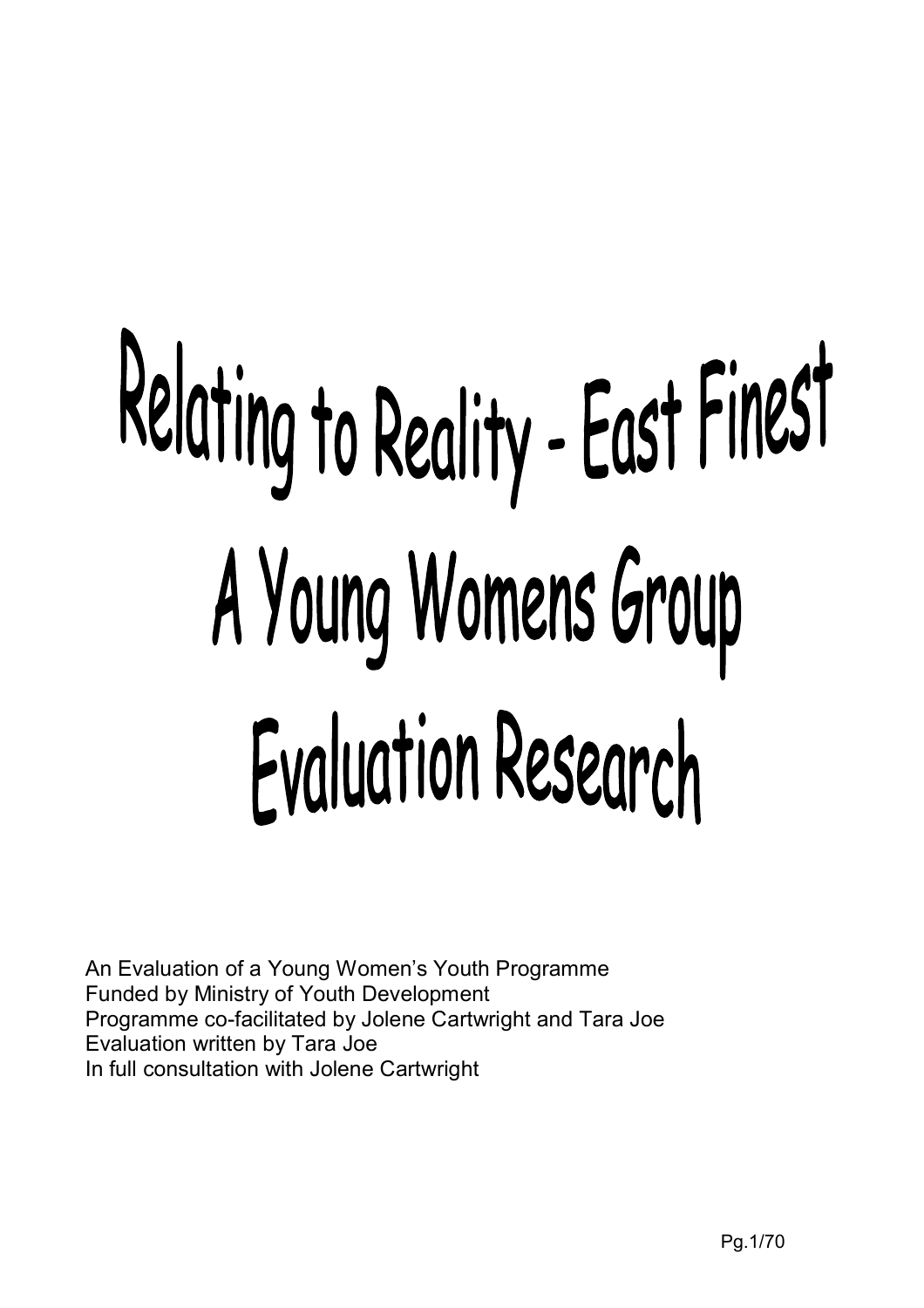# **Content Page**

# **Part One**

# **Why this programme was created and how it was run**

# **Part Two**

# **Evaluations of the programme and people's views**

# **Part Three Conclusions**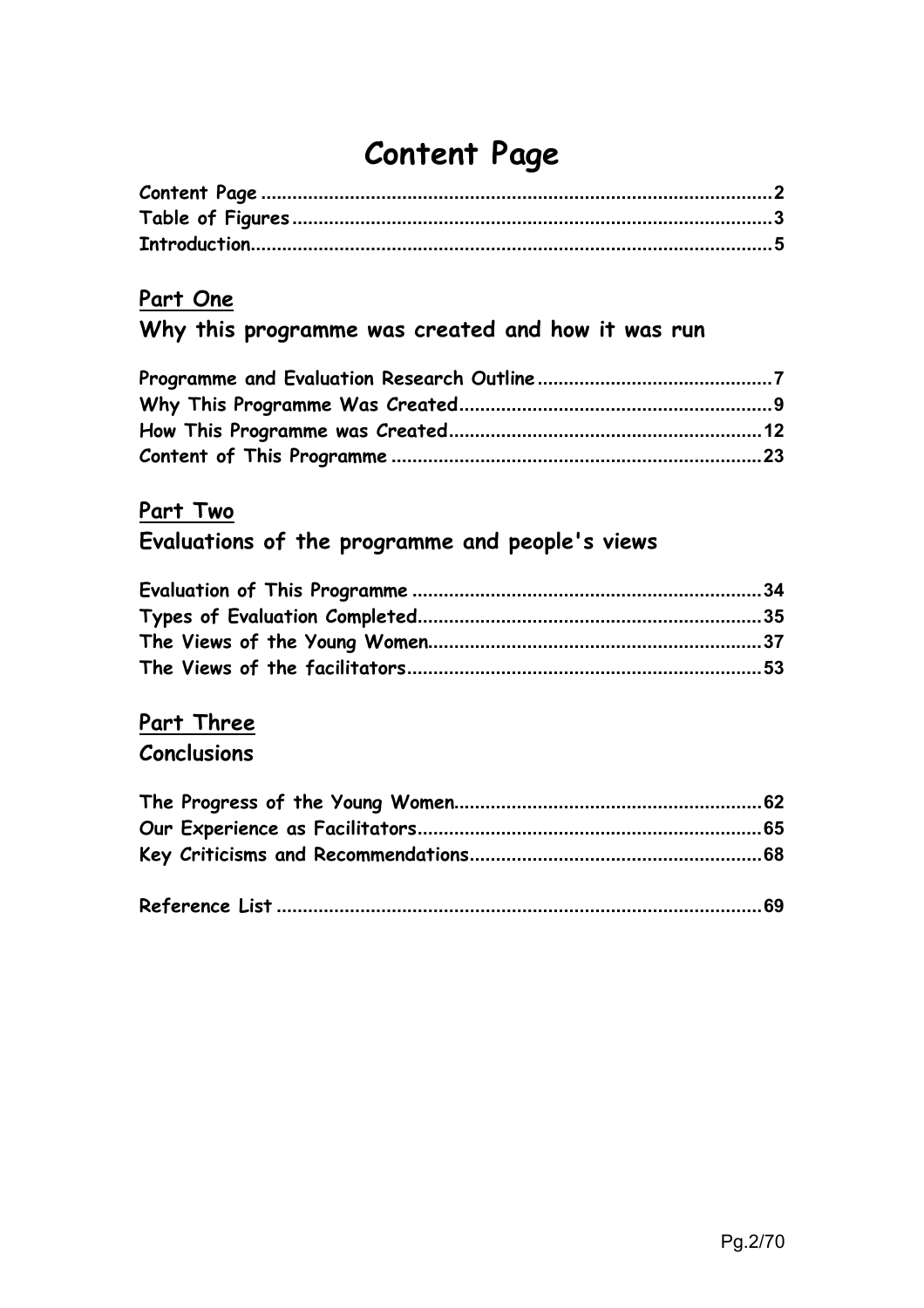# **Table of Figures**

| Graph 1. Qualifications in East Auckland  17      |  |
|---------------------------------------------------|--|
| Graph 2. Ethnic Groups in East Auckland  17       |  |
|                                                   |  |
|                                                   |  |
|                                                   |  |
|                                                   |  |
| Graph 7. Confidence & Communication Session 1  39 |  |
| Graph 8. Confidence & Communication Session 2  40 |  |
|                                                   |  |

|  | Diagram 1. Basing the modules upon the outputs  23 |  |
|--|----------------------------------------------------|--|
|  |                                                    |  |
|  |                                                    |  |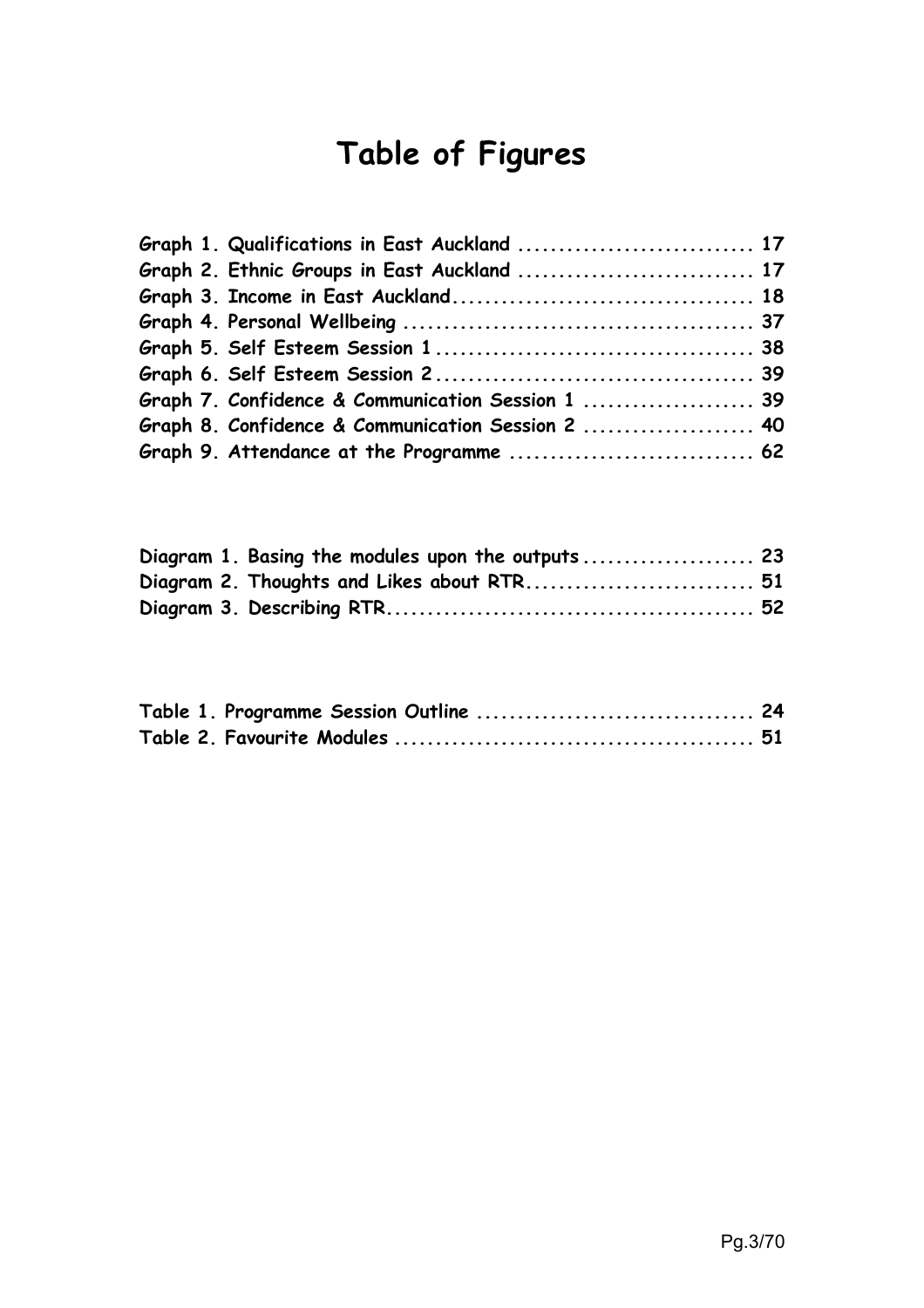# Introduction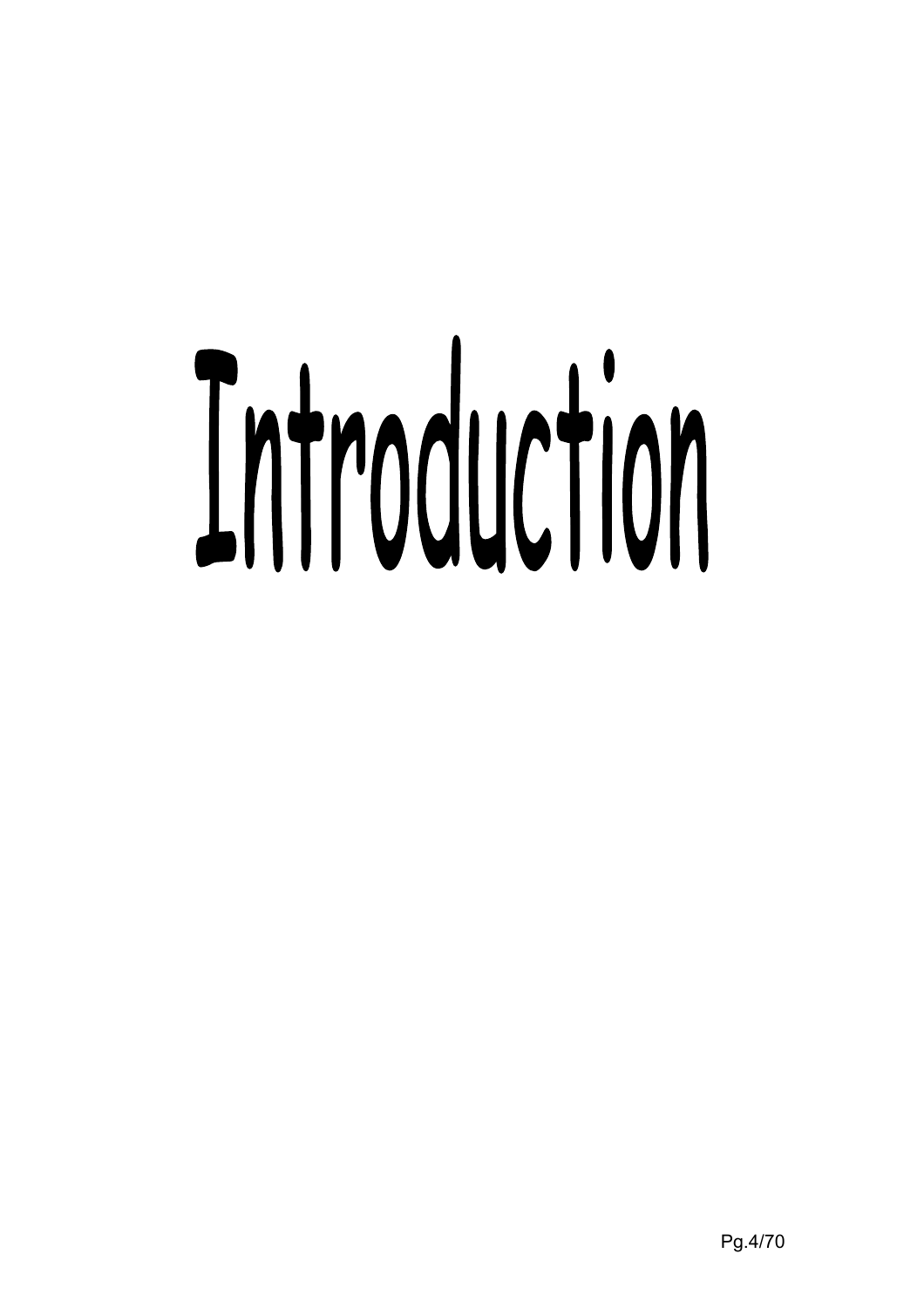# **Introduction**

A youth social worker that was working for The New Zealand Police within a programme called *Glen Innes Youth Development Programme (GIYDP)* found that there was a gap in services for 'at risk young women' in the East of Auckland, New Zealand. So, teaming up with another youth social worker, it was decided to attempt to fill one of these gaps for at least one small group of young women in East Auckland (also known as Glen Innes, Panmure and surrounding areas).

With the support of their organisation - *GIYDP*, a local trust - *The Glen Innes Youth Charitable Trust*, government programme initiative funding - *The Ministry of Youth Development 'Services For Young People' Funding* and a lot of guts and determination; a programme catering for 'at risk' young women was developed, designed, implemented and completed.

This programme was called **"Relating to Reality East Finest"**  and this document will cover how this programme was created, evolved and thrived for one group of young women in East Auckland.

This document was written by one of the youth social workers that ran **"Relating to Reality East Finest"** and is very proud to represent everyone that contributed to the programme over 2006 & 2007. The intention of this document is to show people working in the youth field a base of a programme that catered for one of our most under-resourced and unacknowledged groups in this society - young, low socio-economic females disconnected from their community or social systems.

This document will cover what we did, why we did it, how we did it and if it worked in our own eyes and in the eyes of our young women. To every person reading this that contributes to supporting young women, thank you and kia kaha!

Kia ora koutou katoa,

Tara Joe Youth Social Worker, East Auckland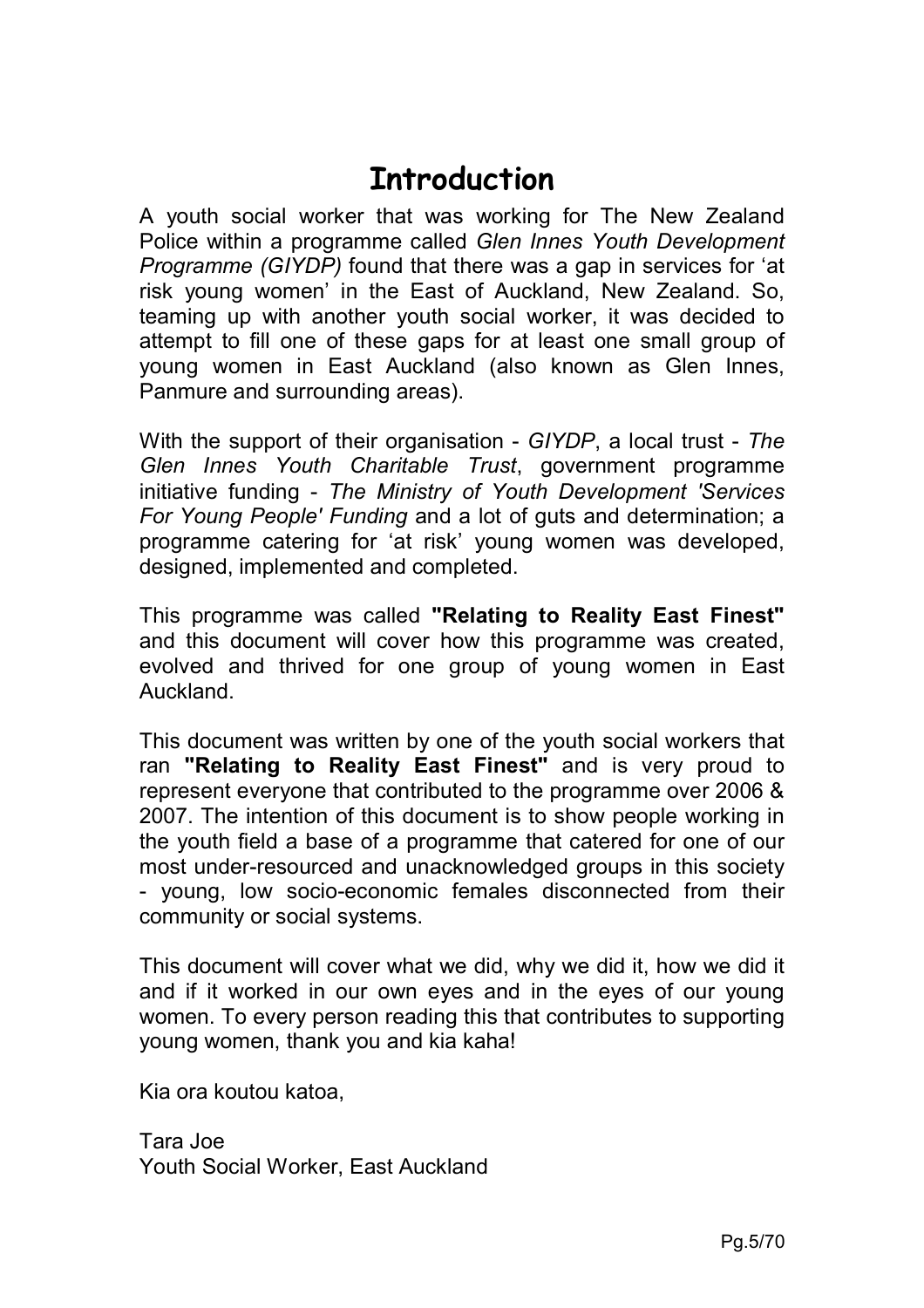

Section A) Programme and Evaluation Research Outline Section B) Why this Programme was created Section C) How this Programme was created Section D) Content of this Programme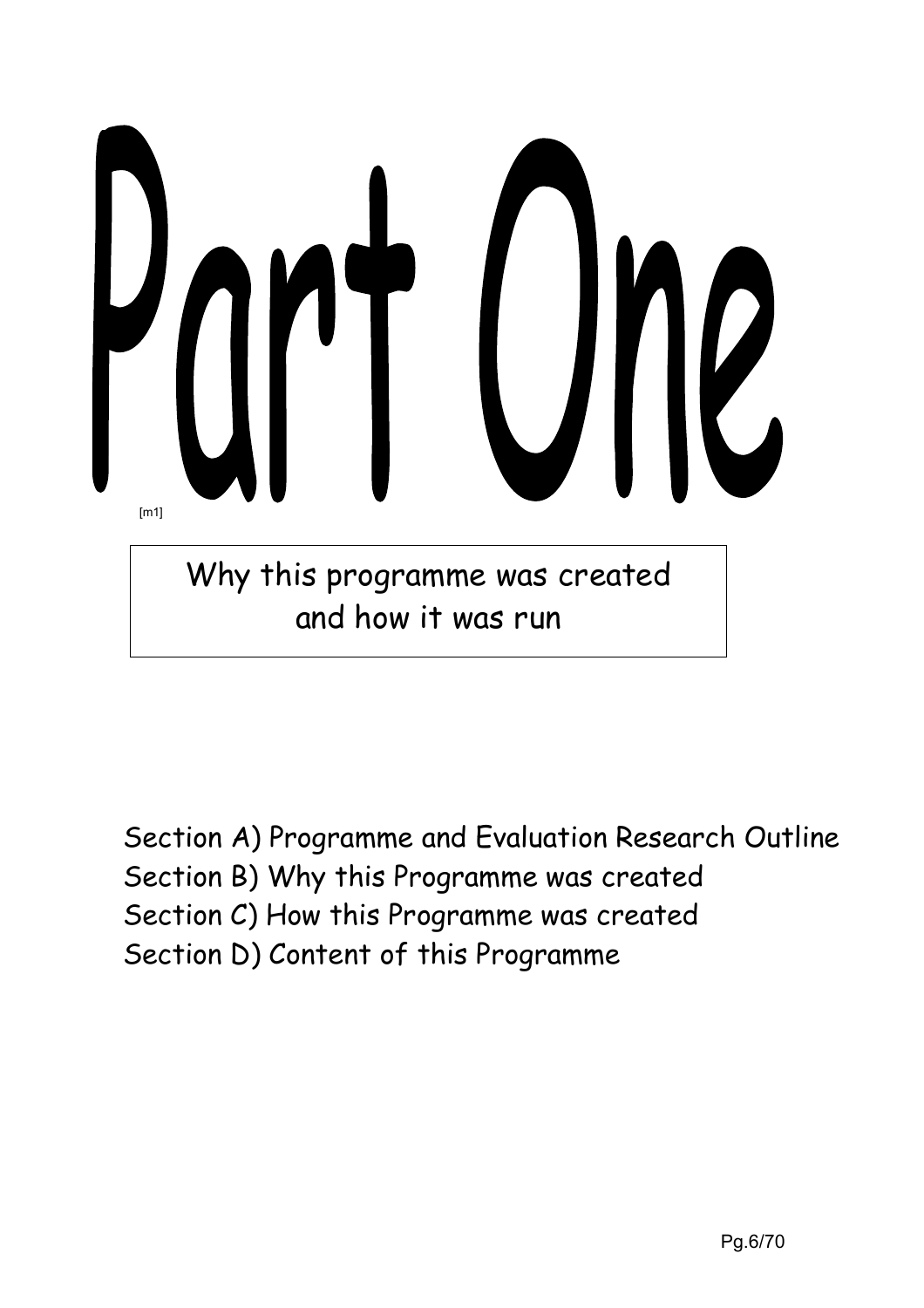# **Section A:**

# **Programme and Evaluation Research Outline**

# **Brief of Programme**

The programme discussed within this evaluation consists of intervention with 8 young women between the ages of 14 to 17 years old. The programme involves several different types of intervention;

- Group work with the whole group over three 10 week blocks of Wednesday night sessions consisting of 3 hours per session.
- 'As needed' 1-on-1 intervention between the facilitators or support people and the young women.
- Outings per block to support positive behaviour.
- Planning sessions with the young women on certain events that they partook in/ or developed themselves.

# **The Objectives of the programme**

- 1. Build self esteem and confidence to make positive lifestyle choices.<br>2. Develop a positive peer group for support and encouragement.
- 2. Develop a positive peer group for support and encouragement.
- 3. Provide opportunities to gain life skills through directed and self directed learning and critical thinking.
- 4. Empowering the young women to design elements of, and, have ownership of the programme.
- 5. Encourage and support active participation within their families and in the community of East Auckland.
- 6. Expand knowledge of the working sector and how they can participate in this.
- 7. Exploring the perceptions of females within the East Auckland area, providing alternative female identities to aspire to.
- 8. Understanding the value of education/learning and the opportunities available to the young women. Expanding alternative education knowledge (for example the Wider Arts) as possible options to explore.
- 9. Develop an understanding of wellbeing spiritually, physically, mentally and within the community.

# **12 Modules**

Over the three 10 week blocks of group work, twelve modules were covered to fulfil these objectives with the aim of developing a wide range of skills within the young women. These 12 modules are as follows;

- 1. Personal Wellbeing (Health and Hygiene)
- 2. Self Esteem
- 3. Confidence & Communication
- 4. Exploration of Wider Arts
- 5. Education
- 6. Exploring Career
- 7. Goal Setting and Planning
- 8. Critical Thinking and Context of **Situations**
- 9. Positive Female Perception
- 10. Ownership
- 11. Positive Peer Group
- 12. Glen Innes/ Eastside Project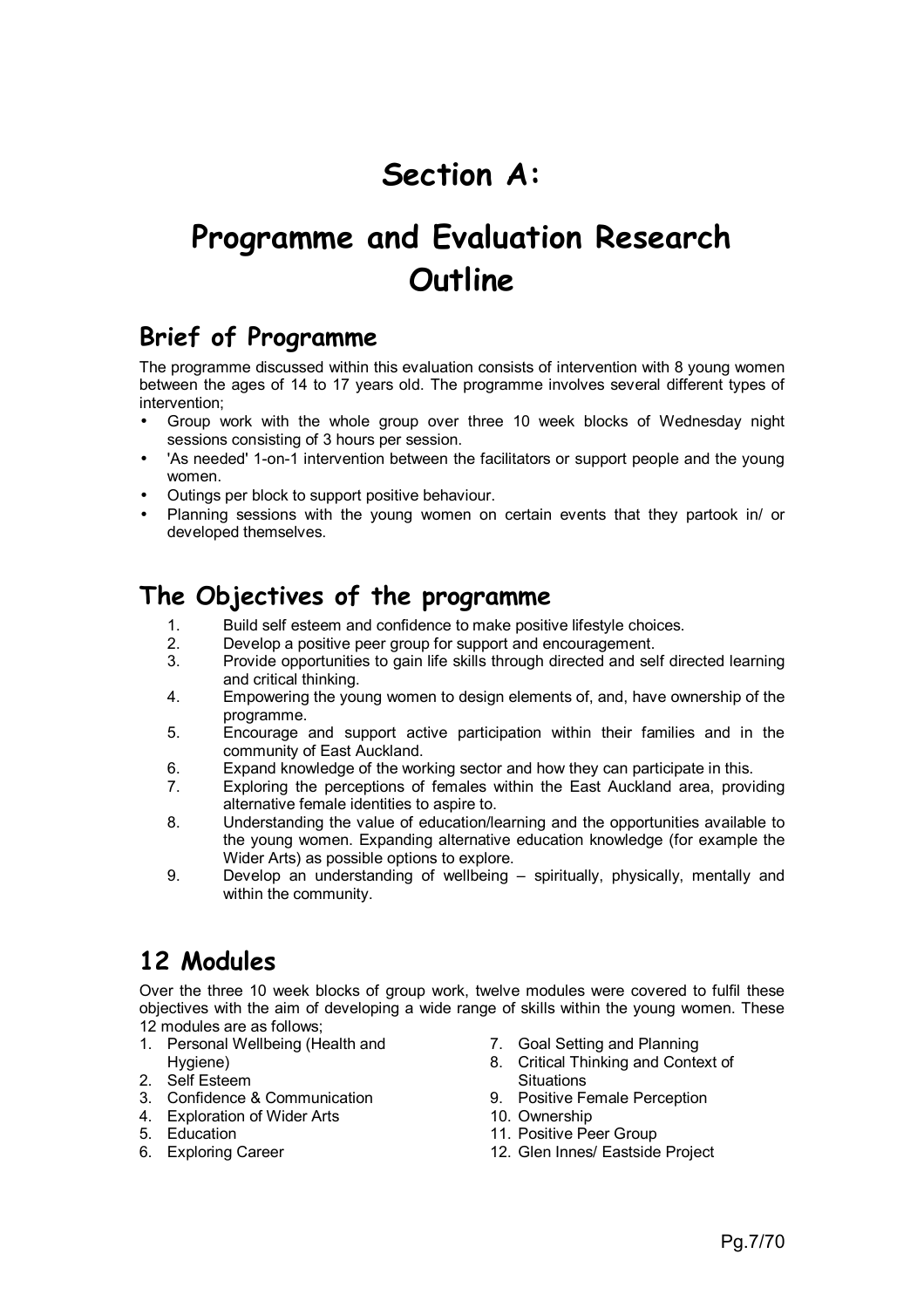# **Name of the programme**

To initiate interest in the community, and for funding purposes, the facilitators called the programme 'Glen Innes Young Women's Group. As soon as the participants where selected, it was then renamed "Relating to Reality - East Finest". This re-naming of the programme shows a case example of the empowerment and strengths based approach we attempted to maintain throughout the duration of the programme. The re-naming was passed over to the girls to encourage ownership and for them to choose a name that would best suit what they wanted to do in the group and that is of relevance to them. The girls decided, after numerous discussions, on "Relating to Reality - East Finest" - describing their core reason for being in the group and situating them within East Auckland.

# **Point of Programme**

As Youth Social Workers within the East Auckland area, it became apparent that there are not enough support systems in place for young females that are displaying anti-social behaviour, disconnected to the community or becoming excluded from school (voluntarily or not). This has also been a concern for Police Youth Aid Officers within the East Auckland area, who are struggling to find the support for female youth offenders.

This programme was developed to give this support to one group of young women; for them to learn key understandings about how to grow within themselves and what steps to take along their journey from girls to young women. The idea of developing a programme eventuated after working with several young women, and when attempting to direct or refer these young women to support agencies. There were no agencies out there targeting support for young women who were 'at risk' of deviating from social norms. These were young women who were unable to get into youth groups, schools, or other community initiatives and typically had lack of self esteem or confidence within themselves. This programme was designed to work intensively with these young women up to the level of them being able to step into youth groups of their choice without inhibitions or self doubt and re-join community initiatives in their own area.

# **Point & Outline of Research**

The point of this research is to be able to identify why the youth programme "Relating to Reality East Finest" was developed, how it was developed and what the successes and difficulties of the programme were.

This will be broken down within this document over 3 different parts;

Part One – Creation of the programme

- o Why the programme was created.
- o How the programme was created.
- o Content of the programme.

Part Two - Evaluation

- o Evaluations of this programme.
- o Types of evaluation completed.
- o The views of the young women.
- o The views of the facilitators.

Part Three - Conclusion

- o The progress of the young women.
- o Our experience as facilitators.
- o Key criticisms and recommendations.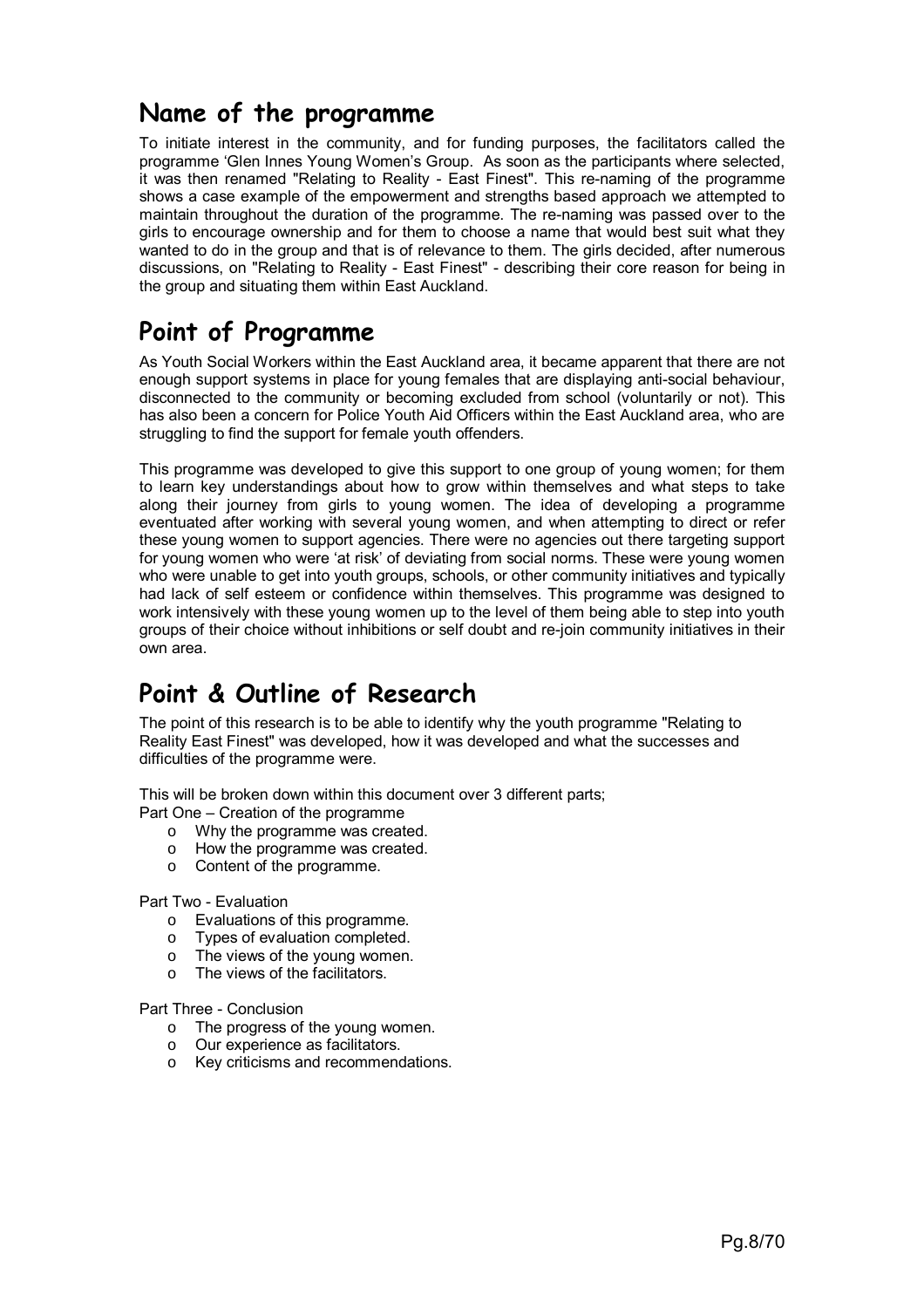# **Section B:**

# **Why This Programme Was Created**

# **Difficulties at the Frontline**

The facilitators of this programme were also Youth Social Workers working within a youth programme that is run by The New Zealand Police - The Glen Innes Youth Development Programme (GIYDP). GIYDP encourages young recidivist offenders to choose positive lifestyle choices. This entails working alongside youth and their families that have experienced a lot of challenges in life and require support to change ingrained views on what life is about. This can be incredibly difficult and one of the most common difficulties is to provide to youth positive role models and peer groups that they can aspire to become and be a part of. Whilst the Youth Social Workers are working with one young person and their family, they often become connected to those young persons' extended family, friends, peers, neighbours, and community organisations. These Youth Social Workers don't work independently with one person; they work with a grouping of people that surround their key client.

During 2005, one of the Youth Social Workers was working with a varied combination of young females in the East Auckland communities as and through her main clients. These young females varied in 'at risk' behaviour, deviant attitude, community connection and location. But they were similar in that they all lacked self esteem, motivation and support. When attempting to source support for this growing list of young females, it was found that there was nothing presently available for these young people.

The support available at that time was catering for young females that were still connected to their families and community and had the self esteem and ability to attend school, church and youth meetings. These skills were not within the grasp of the young females the Youth Social Worker was working with.

As this Youth Social Worker began developing her search for a support organisation that would be able to support these young females, it became apparent that not only were there no active organisations working purely with young 'at risk' women in this area, but there was also a lack of research conducted on young 'deviant' females in New Zealand. There was, effectively, nothing out there.

Unfortunately, this lack there of, was unable to be fulfilled by the Youth Social Workers organisation as the concept of developing an initiative for young females that are not necessarily youth offenders was outside of the scope of GIYDP. GIYDP was however, supportive of a type of young women programme initiative being developed and of the Youth Social Worker developing this programme as a part of her community development.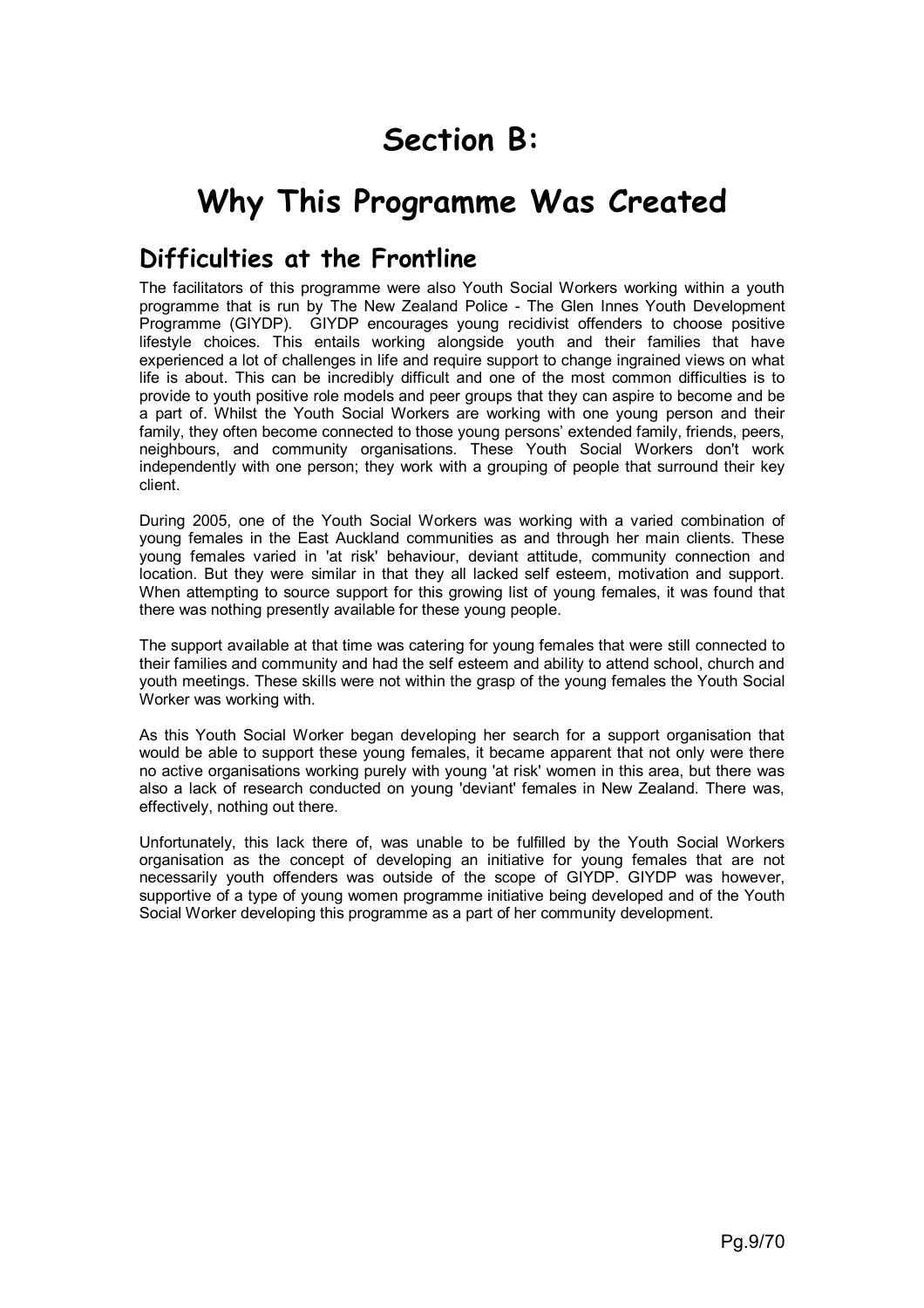# **Consultation with the Community**

The first step taken towards consultation was, discussion with The Glen Innes Youth Development Programme (GIYDP). Initial ideas, concepts and development of a programme was discussed between the Youth Social Worker - Tara Joe, the Project Manager - Jo Hitchings, and a current colleague - Wesley Talaimanu. The return of a third member of GIYDP from her maternity leave - Jolene Cartwright, created a spark which began to develop the flame of The Young Women's programme. Jolene and Tara decided, after lengthy creative discussions, to develop a programme that would cater for these young women in the East Auckland communities. This programme would sit outside of the work (both time and financially) that was conducted under GIYDP although immense support would be required from GIYDP for this programme to be able to be effective.

It was decided that this programme would also undertake consultation with the community what did the young females themselves think of a programme being developed to cater for their needs, what did other community organisations think that a programme like this would require? Was it a recognisable need?

We began by meeting with a group of young women, who had initially discussed their desire for such a programme to be developed – for their feedback and response. The feedback was largely positive. Below are some of the comments made;

- This would be good for girls not attending school and helpful for girls [that are] not confident.
- People… (Guest speakers coming) is a good way to attract girls.
- It's good to keep family involved.
- Keen, but it can't clash with [other] commitments.
- (We) need supporting people.
- The timings right.
- A small group is easy to handle, but a big group would be more involvement. Can we join other groups for events?
- It would be good if relationships and friendships were in the group.
- Taxi rides will help (transport to and from the venue).

These young women also made a list of 'troubles' in East Auckland that they think young women experience. This list included;

- Boy trouble.
- The easy access to alcohol, cigarettes and drugs.
- The positives and negatives of access to condoms.
- Having unwanted sex.
- 'Roaming' at night due to boredom.
- Doing things to get money for example prostitution or shop lifting.
- Putting up with some people in the East Auckland community for example drunks and homelessness on the streets.

Within these discussions about this program, a question was asked about what support was available specifically for young females within East Auckland. The young women replied that there was only "the pregnancy agency" and "FPA" (Family Planning Association). Other than that, if confident, they could join some sport teams - netball and mixed sport teams, the women's gym contours, and some mixed youth groups. These young women clearly indicated that they would like more support and more to do in East Auckland.

We also approached the East Auckland - and in particular the Glen Innes - community through networks and community organisations to give an opportunity for the community to discuss with us what they thought of such a programme, and if they would be willing to support such a programme. A short description of the programme and an application form for young women was sent out via email to the "Glen Innes Network" which consists of 82 members from representatives of community and statutory agencies in the Glen Innes Community. This was then followed up with visits by the facilitators to key agencies explaining the program in detail. It was anticipated that these key agencies would make referrals to the program and the young women would be selected accordingly.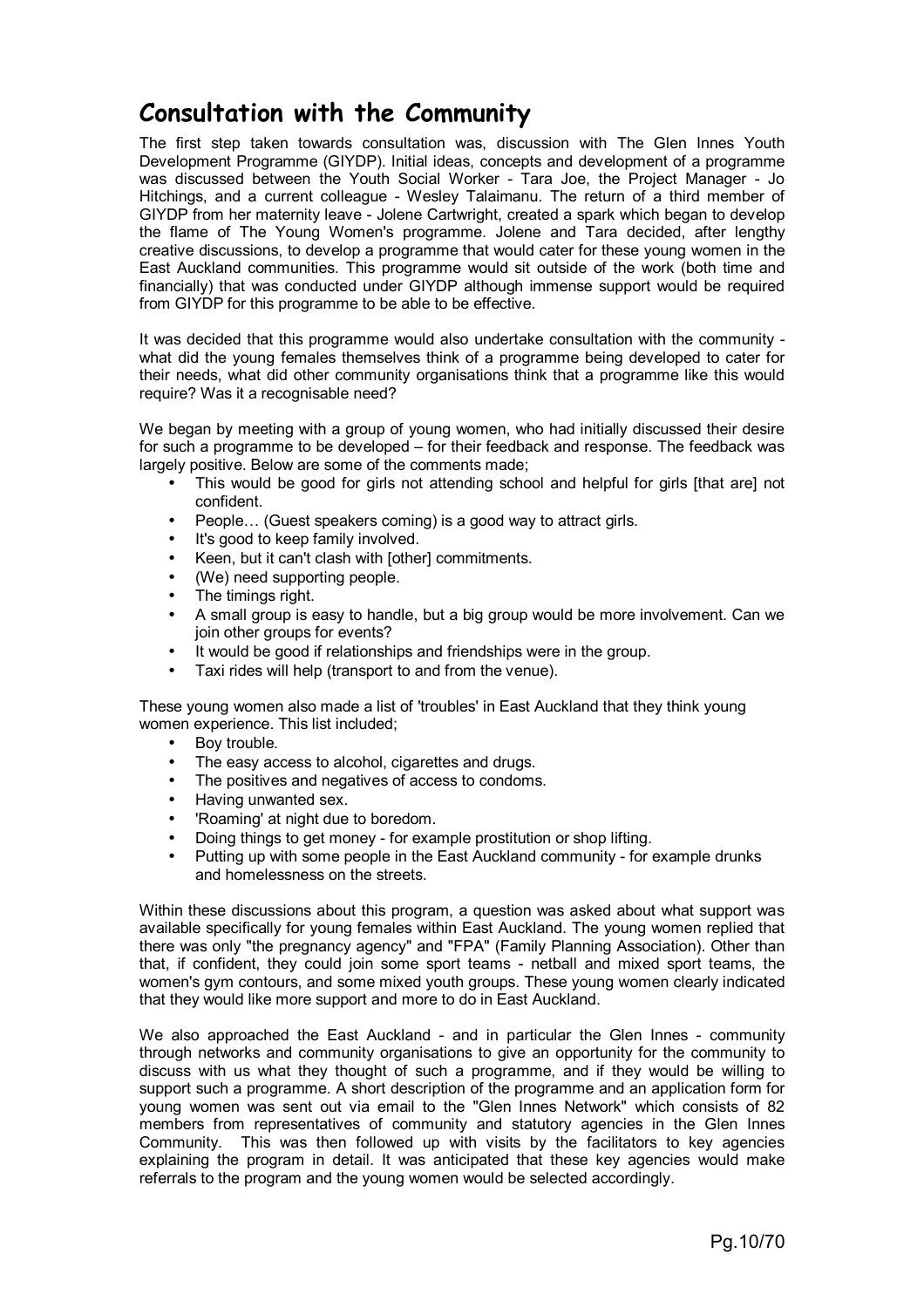# **The Feedback from the Community**

The majority of the community was supportive of the programme. There were key organisations that voiced their support either verbally or in writing.

Community Organisations that stated they supported this programme were;

- The Glen Innes Youth Charitable Trust.
- The Glen Innes Police through GIYDP and The Glen Innes Youth Aid Section.
- Tamaki College.
- WINZ Glen Innes.
- Te Waipuna Puawai (Sisters of Mercy).
- Kate Sutton Chair of Future Leaders, Mentor YWCA.
- Mary Fitzgerald University of Auckland (verbal support).
- Selwyn College (verbal support).

The Glen Innes Youth Charitable Trust and The Glen Innes Youth Development Programme proved to be the most supportive. The Glen Innes Youth Charitable Trust allowed the Young Women's programme to base their requests for funding through them to The Ministry of Youth Development. This resulted in an approval for our application in securing funds to run the Young Women's Programme. The Glen Innes Youth Development Programme - who was the employer of both of the Youth Social Workers, approved a set amount of hours allocated to each of the Youth Social Workers to work within their GIYDP hours on the development and running of The Young Women's Programme. GIYDP also secured support from The Glen Innes Police in supplying a venue for the program to run from and vehicle usage. A set koha was given back to this organization for their contribution.

Other support that was forthcoming from the community included emotional support from other community workers in East Auckland, various offers of access/orientation to services available, some volunteer work during the program, guest speakers during the program and assistance with the "Eastside Project" (Module component) that the participants would complete during the programme.

There was however two elements of feedback which was not supportive of the programme being developed and needs to be acknowledged. The first element of feedback which was negative was that there was a feeling from a small group of community workers that there was already enough support organisations in the community for young women and therefore. this programme would only 'poach' young women from other youth groups and youth initiatives. It was decided that although respecting this group's view on the matter, 'poaching' of young women would not be a focus when recruiting young women - in fact, young women who are already connected to community organisations or groups would not be as eligible to join The Young Women's Programme.

The second element of feedback that was negative was that another small group of community workers did not feel that it was fair for community workers who are connected to a government organisation to receive further funding from another government fund. This was also respected, and yet disregarded. The use of the MYD funds was not to run a programme within GIYDP (which is funded from The New Zealand Police); in contrast, the funds were completely separated by the support of The Glen Innes Youth Charitable Trust and were allocated to support the development and running of a new programme which was run predominately outside of GIYDP hours.

It was clear though that the majority of feedback from the community was positive and we had also begun to receive several applications from young women themselves and therefore the programme could continue to be developed and run.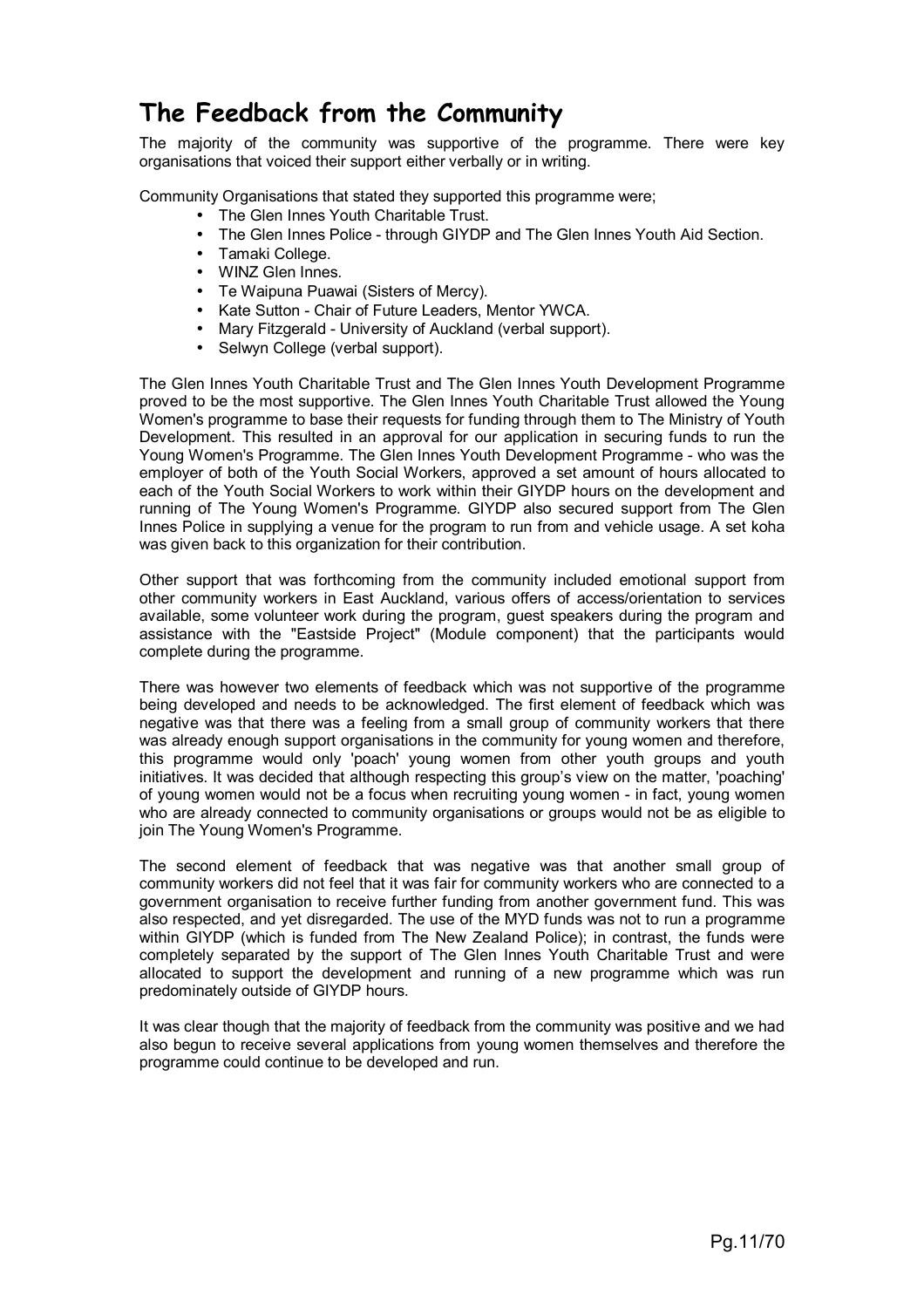# **Section C:**

# **How This Programme was Created**

# **What Research was Conducted**

Aside from personal knowledge that the facilitators held through their own experiences of working with young people, they also conducted research to support their reasoning behind developing a programme for 'at risk' young women in East Auckland. There were two elements of research that the facilitators were interested in conducting. These were;

- To learn about current practice and theories when working with 'at risk' young women to gain knowledge on developing a best practice programme.
- To develop an understanding of the community of East Auckland.

These two elements will now be discussed.

During the planning and development phase of this programme, it was decided that we needed to base our intervention not only on our personal social work experience but also on any research that has been completed in regards to group working with 'at risk' young women. We differentiated this research between;

 $\rightarrow$  Youth offending/ deviant behaviour research

This area of research was incorporated within our search as this was within our expertise. As Youth Social Workers in GIYDP, we work using varying research that addresses reasons why young people offend or display deviant behaviour, what works when working with them and what doesn't work. We decided to use our personal experience as our core knowledge to grow from when working within this new programme.

#### $\rightarrow$  Working with young women We developed our core knowledge by researching specifically how to work with young women that are displaying 'at risk' behaviour.

The areas of research that we eliminated from our search were research on how to work with young males, and description research (what certain young people portrayed in a particular timeframe or geographic location). Although this information is relevant to research discourse; it was not of relevance to this particular programme. We focused purely on how to work with young females that were falling through the gaps in society. It was a disappointment that there was no research that we could find based in New Zealand which focused on how to work with young 'at risk' women.

What follows is a breakdown on some of the key texts that we used when researching for this programme and also when actually working with the young women. These documents have not been explained in detail, rather on their relevance in regards to research for our programme development and the positive outcomes of using the information.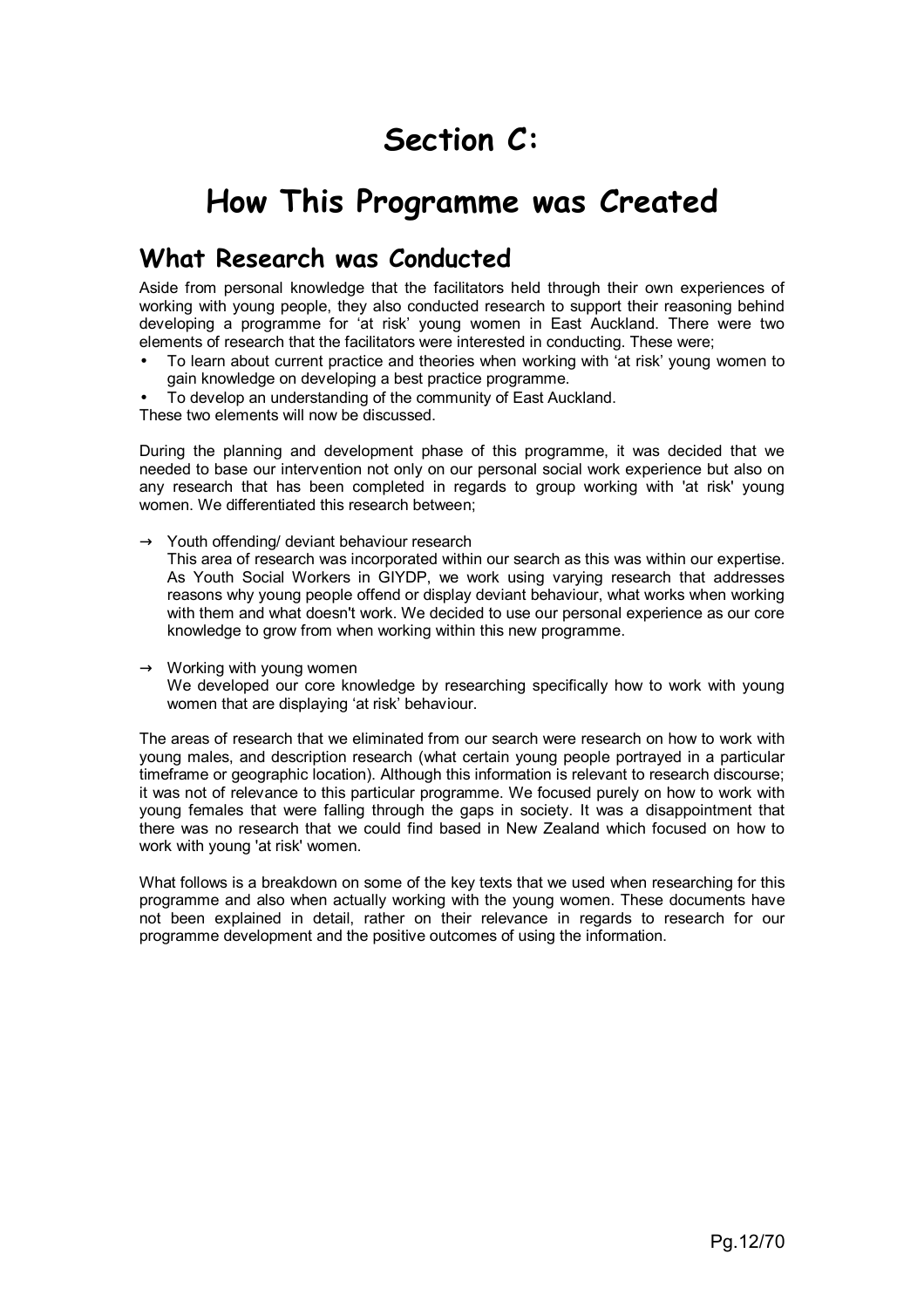# **Key Youth Offending/ Deviant Behaviour Research**

- $\rightarrow$  Keelan, T.J et al. (2002) *E Tipu e Rea*. Ministry of Youth Affairs, Wellington, New Zealand.
- → McLaren, Kaye L. (2000) *Tough is not enough Getting smart about youth crime.* Ministry of Youth Affairs, Wellington.
- → Ministry of Justice and Ministry of Social Development (2002) *Youth Offending Strategy.*  Ministry of Justice & Ministry of Social Development, Wellington, New Zealand.
- → Singh, D & White, C. (2000) *Rapua Te Huarahi Tika Searching for Solutions.* Ministry of Youth Affairs, Wellington, New Zealand

#### E Tipu e Rea

This document investigates and advises how we can work with Taiohi Maori. It focuses on encouraging Maori youth to become involved in Maori development. This connected to basic knowledge that we are aware of within the social work field of empowering people to make decisions for themselves and for their own social group. Although our group of young women were not all Maori, they were all of different pacific ethnicities and all felt 'a togetherness' as 'urban pacific youth'. This meant that they were very interested in giving back to their own group and did so over the duration of the programme. The positive affect of encouraging these young women to become involved in their own groups development showed an obvious increase in their self esteem and contribution to their self identity (Ministry of Youth Affairs, 2002a).

#### Tough is not enough - Getting smart about youth crime and Youth Offending Strategy.

Most of the information within these two documents gave guidelines and ways of working with recidivist youth offenders. Although the majority of our young people were not youth offenders, only 3 out of the 14 young women scored lower than 7 out of 10 on Kaye McLaren's Priority Risk Factors that she indicates within her research. The average medium score of all young women was 9 out of the 10 risk factors. Even when eliminating the 'exited before completion' young women and focusing only on the young women who graduated, their average score were 6 out of the 10 risk factors. This proves that these young women were in need of intensive intervention and we were as McLaren states 'targeting the right people' (McLaren, 2000; Ministry of Justice & Ministry of Social Development, 2002).

These two policies discuss positive interaction as opposed to 'being tough' on youth, of which we base our core practices when working alongside any young people. In conjunction with these two documents, the e-flash of "What works to reduce offending by young people" that was based on Kaye McLaren's research was valuable in defining a basic outline on what a programme needed that was catering for high 'risk factor' young people (Caldwell & Armstrong, 2005).

#### Rapua Te Huarahi Tika - Searching for Solutions.

This document does not focus on Maori and Pacific young people, but it does highlight within one section what does work with Maori and Pacific Islanders. All of our young women were of indigenous or pacific descent, therefore this section was important to incorporate as a form of challenging whether 'current interventions work for indigenous and ethnic minority young people' and 'what could be changed'. The incorporation of the young women's own cultural practices for example was very important to the young women - an example of this was not only allowing but ensuring that a karakia was said at every meal even though neither of the facilitators were religious. The incorporation of any Maori, Pacific or local view point was also more effective than for example using examples within a general or European setting. The incorporation of the whanau within the group was also very important for the young women and therefore our 'whanau Christmas dinner' and the inclusion of the whanau to come to their graduation was incredibly significant to the young women and their whanau. The whanau were also involved to a certain extent with the 1-on-1 intervention which challenged accountability and sought further support for the young women on any arising concerns. Another incorporation of the whanau was to ensure that they were aware of what we were doing with the young women and when we would be doing it, written communication on our activities and our availability to be contacted was maintained throughout the programme to ensure that the whanau were aware of all activities their young women were attending (Singh. D & White. C, 2000).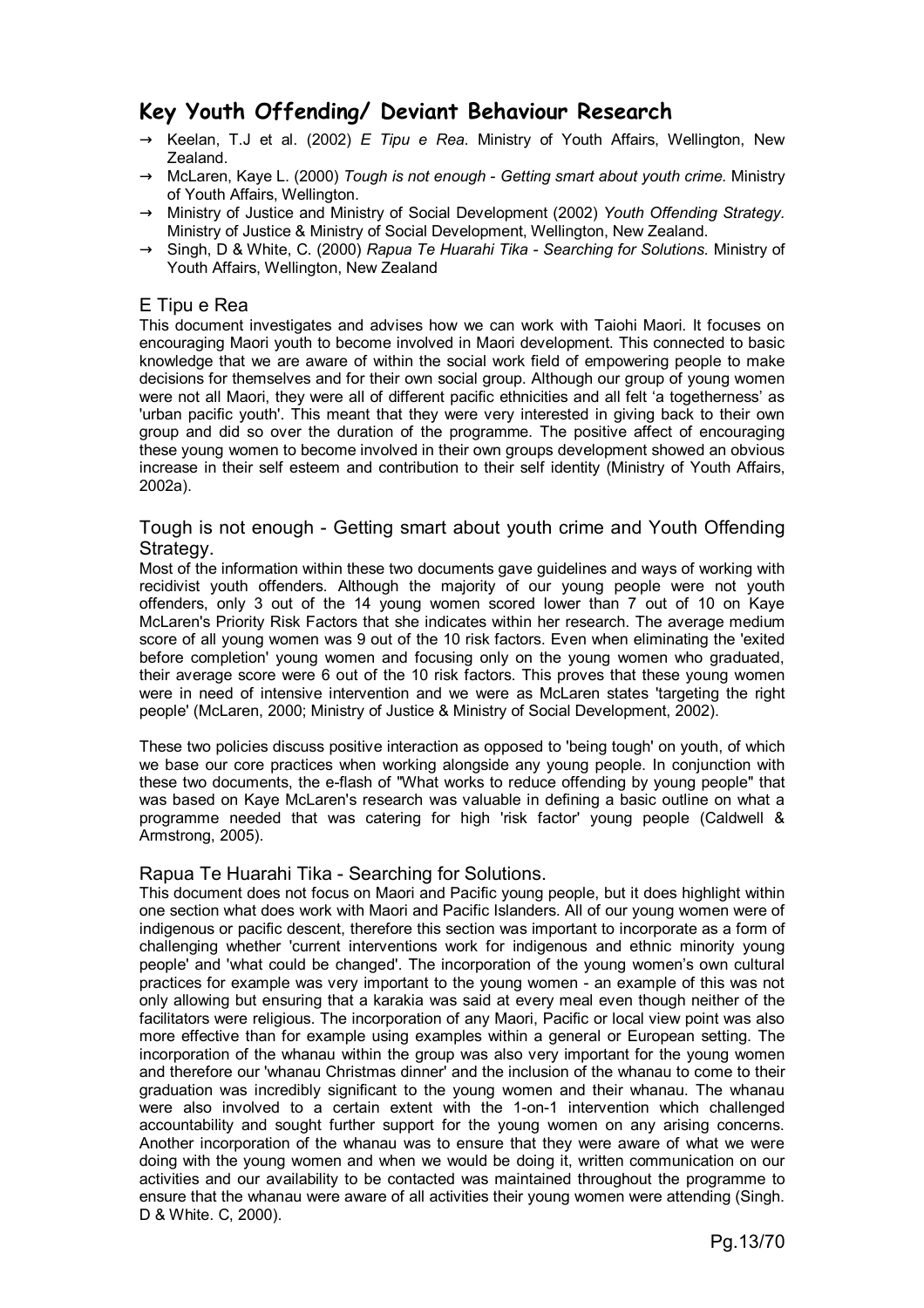# **When Working with Young Women Research**

**(Order is according to relevance)** 

- $\rightarrow$  Okamoto, S. K., & Chesney-Lind, M. (2003). What do we do with the Girls? In A. R. Roberts (Ed.), *Critical Issues in Crime and Justice* (2nd ed., pp. 244-252). California, U.S.A.: Sage Publications.
- → Marchant, H., & Smith, H. M. (1977). *Adolescent Girls At Risk*. Oxford, Great Britain: Page Bros Ltd.
- → Osler, A., & Vincent, K. (2003). *Girls and Exclusion: Rethinking the agenda*. Great Britain: RoutledgeFalmer.
- → Bloustien, G. (2003). *Girl Making: A Cross-Cultural Ethnography on the Processes of Growing up Female*. Australia.
- → Orenstein, P. (1994). *School Girls:Young women, Self-Esteem, and the Confidence Gap*. United States: Doubleday.

What do we do with the Girls? In Critical Issues in Crime and Justice

This chapter written by Okamoto and Chesney-Lind provided us with a great summarisation of several writings regarding female youth offending. They state that there is increasing involvement of female youth in offending, and although the research is based within The United States, the facilitators of this programme feel that this trend is also happening in New Zealand.

The chapter goes on to discuss the uniqueness of female youth and how important it is to be aware of this when working with them. Key examples that Okamoto and Chesney-Lind highlight are the difference in type of aggression that female youth use and also female youth reacting from victimization and abuse. Both of these were found within our programme - in particular the use of 'relational aggression' verbally to determine or reject friendships and inclusion or exclusion. This required management and sometimes intervening in interactions when necessary. Okamoto and Chesney-Lind raised the corresponding nature that victimization and experiencing abuse had with offending and deviant behaviour levels within female youth. This knowledge was important to be aware of when developing the programme as we ensured that we included empowerment and positive self esteem building as much as possible to encourage personal development.

Okamoto and Chesney-Lind listed key risk factors - most of which correlate to McLaren's research;

- **Poverty**
- High crime community
- Ethnic minority
- 
- **Victimization**
- Alcohol & drug use
- A lack of hope for the future

- Poor academia
- Again, our young women rated high in all of these risk factors with only 3 out of the 14 young women rating lower than 6 of the 7 risk factors listed.

The practical application of knowledge that Okamoto and Chesney-Lind recommended proved to be very useful knowledge, knowing that young females have different needs to young males within itself was important to be aware of. The three practical elements when working with female youth were stated as being; female youth are more emotional, female youth have different learning needs for life skills and education, and when working with female youth; practitioners need to be aware of a higher likelihood of counter transference. These important points were valuable for our application and also personal supervision for our facilitation. One example of this is how we utilised the young women's emotions for rapport building and gaining personal insight into some life skill learnings of how to make decisions and solve problems within their personal life. This writing by Okamoto and Chesney-Lind was very valuable in the development of our programme (Okamoto & Chesney-Lind, 2003).

#### Adolescent Girls At Risk.

This book was an Action Research document on a project that was running in the 1960's, which focused on 'at risk' young women. Aside from the scientific structure and writing style of this document, the process and findings were very interesting. Some of the outcomes that this project and research reported on were in direct contrast to our view as youth social workers and what we wanted to achieve through out the programme. For example, this research found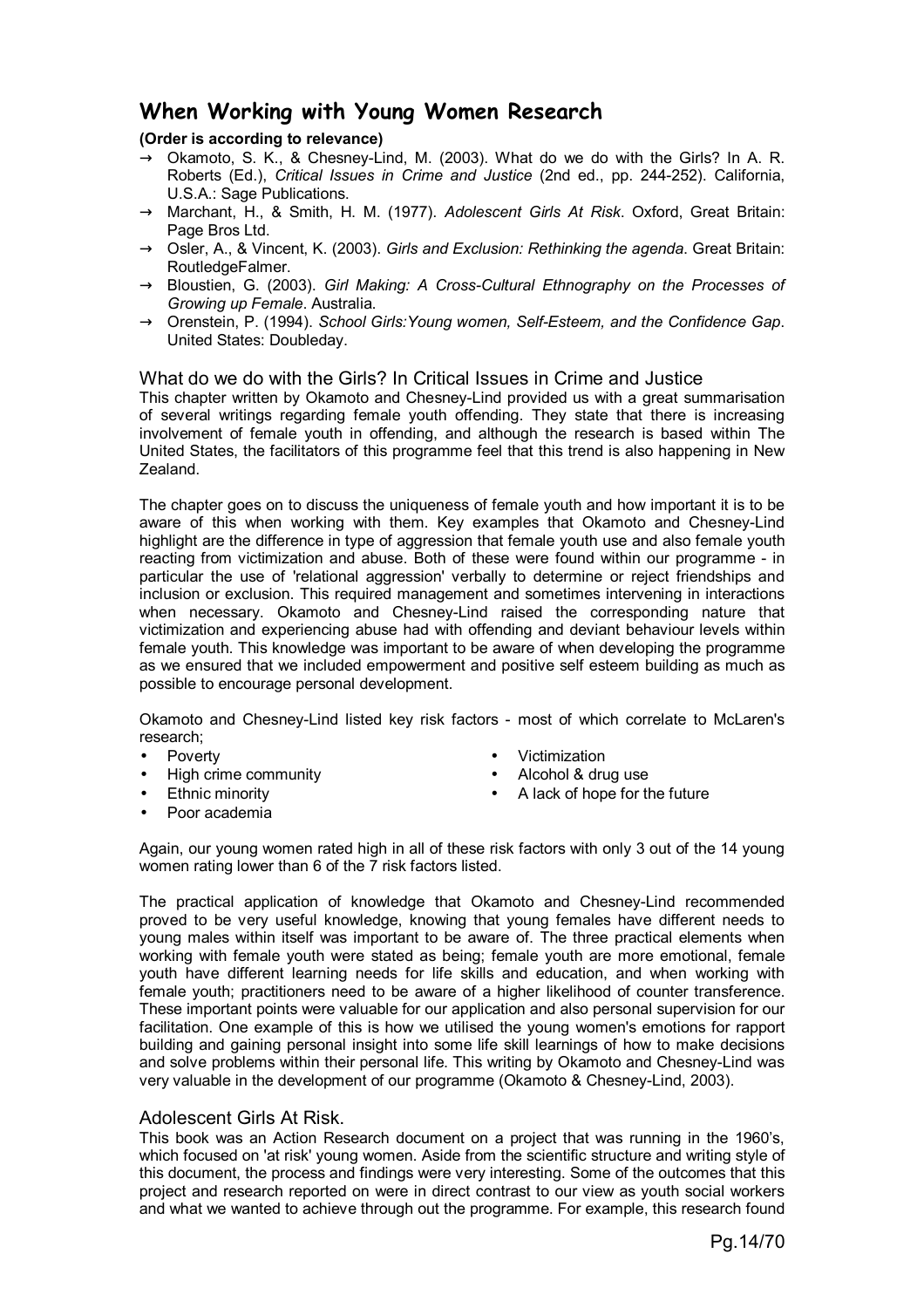that close relationships, longer time spent with young women, and consistency does not have a direct impact with preventing deviant behaviour with participants. These aspects of intervention were however some of the key types of interaction that we were anticipating in using within our programme. There was also some correlation in thought from this research and our views however in regards to other intervention that does work. These being; that the family is an important element, that not being connected to social agencies and organisations was a key factor to deviant behaviour alongside care and protection concerns. Key causes of deviant behaviour were discussed as well and these by large correlated to McLaren's research on 'Priority Risk Factors' and Okamoto and Chesney-Lind's risk factors in likelihood to offend. This book was published in 1977 and therefore could quite possibly be outdated in research findings now, and yet learning of another programme that was run along some similar lines of thought was promising (Marchant & Smith, 1977).

#### Girls and Exclusion: Rethinking the agenda.

This book outlined some key and recent research that was taken from the United Kingdom and New Zealand. It covers some key thoughts on exclusion and suspension rates for young women in the education system and the difference between young men and women exclusions. Within our programme, 12 out of the total 14 young women had been excluded from schooling at some stage either by choice or direction from the school. Therefore the reasoning for exclusions and schooling issues that are pertinent to young women is also important for our programme to learn about and attempt to counter. The importance of education and ongoing learning was one of our modules and was filtered through out the whole programme, therefore knowing what is lacking in the schooling system when attempting to return our young women into that system and what our young women will require to succeed became a key concern as facilitators.

Osler and Vincent raise within this book that help is more readily available for 'overtly challenging behaviour' which is typically displayed by young men as opposed to young women. When young women do portray this behaviour however, they are within the minority and therefore still do not normally receive that support. This lack of intervention is also seen through young women finding it difficult to ask for support. Osler and Vincent also highlight that young women react differently to problems surrounding schooling than young men. Examples of this is; giving in to outside pressure from family to subside into feminine roles of caring for the family or reacting to bullying by no longer attending the classes that the bullying occurs in.

Knowledge of the lack of intervention and gap for young women within the schooling system gave further evidence for us to include skills within our programme to build confidence within the young women to ask for support and for the young women to learn skills to become aware of their own personal needs that they need to address to ensure they receive the best out of the education system (Osler & Vincent, 2003).

# Girl Making: A Cross-Cultural Ethnography on the Processes of Growing up Female.

Bloustien takes an anthropological view on how young women grow up throughout different class groups and what influence society has on the development of their identities. Bloustien discusses how young women develop the "learning to be female" and the "performing female" through a combination of social construction, their youth culture and their own individuality (2003, Pg. 4). Pulling ourselves back to view the community and environment that our programme was based within and then applying Bloustien's anthropological view of cultural and social influence on young women was a beneficial activity to learn how young women create their identities within such conformity. Our programme could then challenge some negative social norms and youth culture that promotes deviant behaviour within young women in the East Auckland area (Bloustien, 2003).

#### School Girls: Young women, Self-Esteem, and the Confidence Gap.

The key learnings that Orenstein raises within this book of which was of relevance to our programme was her discussion on the need for self esteem and confidence. The key needs of self esteem were stated as needing a sense of potential, knowledge of self competence and feeling valued as an individual. Orenstein highlights that not only should self esteem needs be addressed and discussed with young women, but it needs to be framed within a feminine context to counteract the dominant societal view of women and classified 'women work' as devalued and as having ambivalence to success. One example that Orenstein uses is the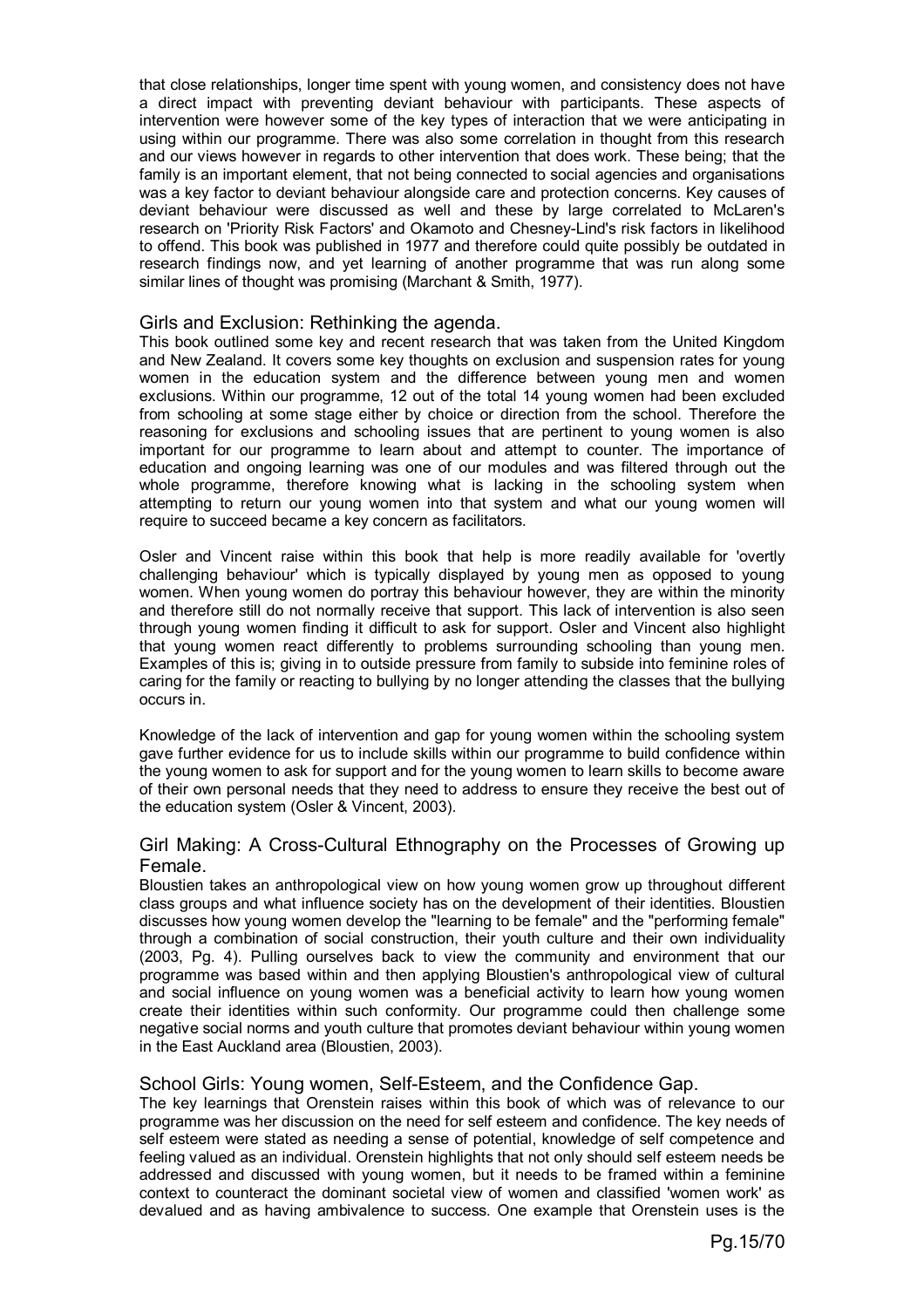sexual connotations of women and men. Having an awareness of these pre-assigned views on what women are, enables us again to take this knowledge and use it to challenge the young women into thinking about society constraints of what women are and whether they wish to conform to low self esteem or alternatively to gain confidence within their own individuality and uniqueness (Orenstein, 1994).

# **General Youth Information**

- → Ministry of Youth Affairs (2002) *Youth Development Strategy Aotearoa: Action for Child and Youth Development*. Ministry of Youth Affairs, Wellington.
- → Ministry of Youth Development (2006) *Services for Young People: Youth Development Service Proposals (12-24) - Application Form* Ministry of Youth Development, Wellington
- → Nicolson, D., & Ayers, H. (2004). *Adolescent Problems: A Guide for Teachers, Parents and Counsellors* (2nd ed.). London: David Fulton.

# Youth Development Strategy Aotearoa: Action for Child and Youth Development.

The Youth Development Strategy was designed as a policy document to guide initiatives into developing best practice for our young people. One of the requirements for our funding through The Ministry of Youth Development was that our programme aligned alongside this document. The key principles of youth development within this document were discussed within the application for our funding and it was a requirement to show how our programme fulfilled these 6 principles. These 6 principles and the documents aims and goals also aligned with our objectives and how we wanted to work with these young women. It appeared to be based on Social Work theories of empowerment, strengths based and systems approach - all of which we utilise as community focused youth social workers. This document therefore strengthened our knowledge that how we were planning to work within this programme was supported by research and government policy (Ministry of Youth Affairs, 2002b).

#### Services for Young People: Youth Development Service Proposals (12-24) - Application Form

The actual application form that we were required to fill out to receive the funding to run this programme proved to be one of the most vital sources of support that we received. It not only stipulated what was required of us to receive the funding, but it showed us key planning techniques and key inputs and outputs that The Ministry of Youth Development had identified as being important for us to provide to young people. Key points from the outputs within this application were; Personal Development, Transition Skills, Relationship Development, and Community/ Environment Contribution. All of the modules we designed to provide for the young women fitted within these categories, which was encouraging for our planning and all of these outputs proved vital to the development of the young women over the duration of the programme (Ministry of Youth Development, 2006).

# Adolescent Problems: A Guide for Teachers, Parents and Counsellors

This book was a general guide on what different theories there are when working with young people in general and was a good source of information to ensure that we were utilising the right tools for the type of outcomes that we were after. For example, we focused mainly on the use of behavioural approaches to young people and utilised basic Social Work theories of Conditioning Behaviour, Cognitive Behavioural Theory and Social Learning within group settings (Nicolson & Ayers, 2004).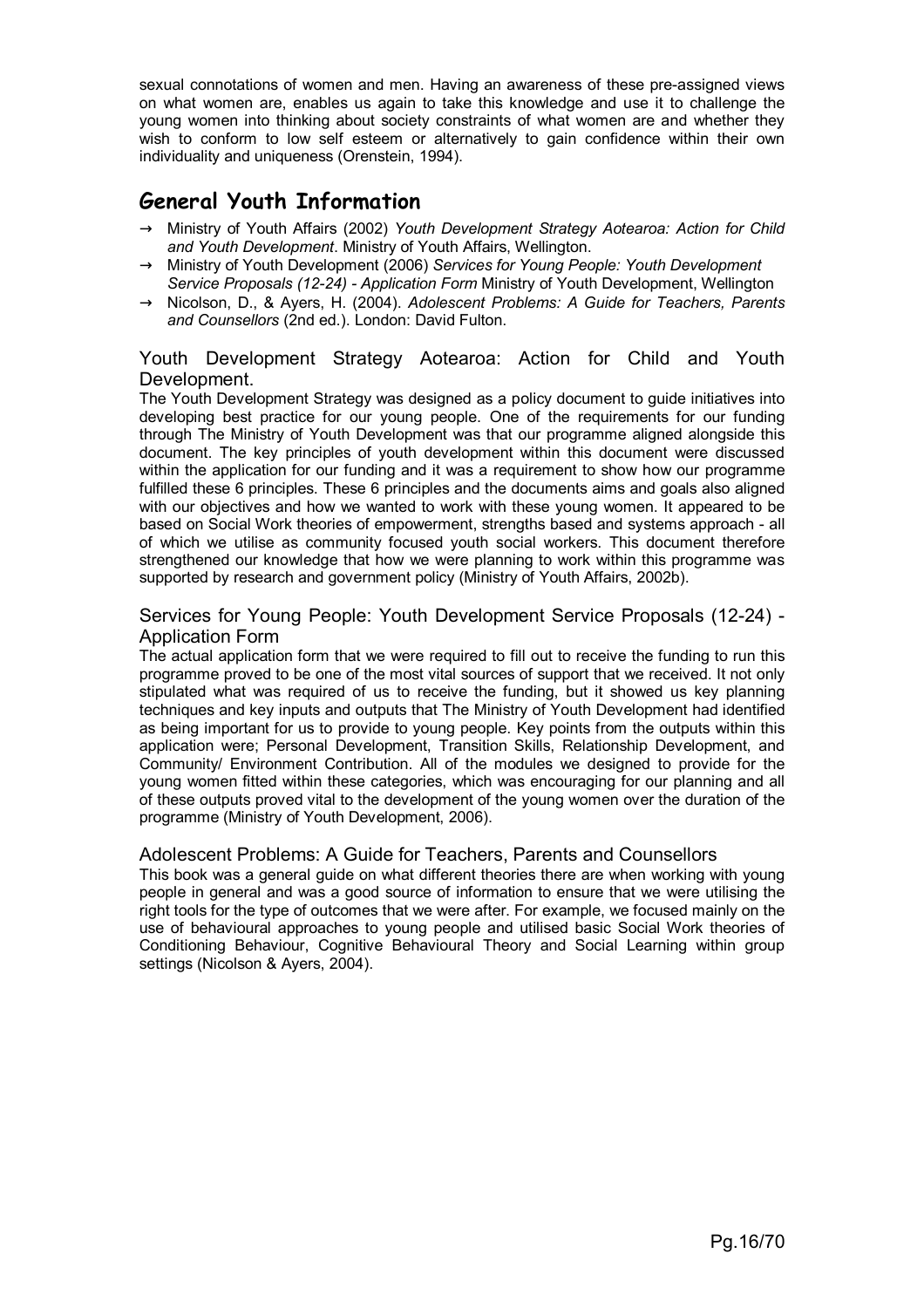# **Community Study**

Although information from research and policy documents is important to reflect upon; it is also very useful to be aware of the community that the programme is going to be run within. With every community and their needs being different, a community study will provide information on what needs this particular community has. We were fortunate to have worked within this local community as Youth Social Workers, therefore obtaining a strong network of community agencies and an understanding of families within the area. As stated earlier, the majority of the community was supportive of the programme being developed and we had a lot of interest in the programme when we sent out the initial proposal.

Statistics state that Glen Innes has a high percentage of youth in comparison to all of New Zealand (Statistics New Zealand, 2007). There are a total of 846 females between the ages of 10 and 19 years old within the Glen Innes Area (North, West and East) - we wished to only target 8-15 females within this group whom are known to support agencies within East Auckland as displaying 'at risk' behaviour and requiring further support.

The lesser affluent areas of the East Auckland area i.e. Glen Innes, Point England and some of Panmure, are surrounded by relatively affluent communities such as Glendowie, St Heliers, Kohimarama, Ellerslie and Mount Wellington. This causes difficulty in showing true statistics of the smaller communities of Glen Innes, Point England and Panmure where tight groupings of people live. Within these small communities; the employment rate is low, qualifications and education levels are low and the needs for support - especially with youth, are high.

If we highlight the statistics within community profiles of Glen Innes West, Glen Innes East, Point England and Tamaki; we would be addressing the area where all of the participants within our programme live and interact. These statistics in comparison with all of Auckland City and all of New Zealand show a telling picture of difference in education, ethnicity and employment.

| <b>Graph 1. Qualifications</b><br>in East Auckland |             | Glen<br><b>Innes</b><br>East | Glen<br><b>Innes</b><br>West | <b>Point</b><br>England | <b>Tamaki</b> | Average of<br><b>local</b><br>profiles | All of<br><b>Auckland</b><br>City | All of<br><b>New</b><br><b>Zealand</b> |
|----------------------------------------------------|-------------|------------------------------|------------------------------|-------------------------|---------------|----------------------------------------|-----------------------------------|----------------------------------------|
|                                                    | None        | 38.7%                        | 35.8%                        | 44.8%                   | 42.7%         | 40.5%                                  | 17.1%                             | 27.7%                                  |
| alifications                                       | School      | 38.7%                        | 41.7%                        | 39%                     | 39.7%         | 39.7%                                  | 41.7%                             | 40.1%                                  |
| $\bar{c}$                                          | Post School | 22.3%                        | 22.7%                        | 16.1%                   | 17.5%         | 19.7%                                  | 41.2%                             | 32.2%                                  |

# Graph 1. Qualifications in East Auckland

Graphs developed through Statistics sourced on www.stats.govt.nz - (Statistics New Zealand, 2007)

Statistically within this area, it is common practice for people not to attend any schooling, or to finish at High School/ College level. It is rare for people to move onto post schooling education and therefore quite a foreign concept to suggest university learnings or even just further education.

|                         | <b>Graph 2. Ethnic Groups</b> | Glen         | Glen         | <b>Point</b> | Tamaki | Average of | All of          | All of         |
|-------------------------|-------------------------------|--------------|--------------|--------------|--------|------------|-----------------|----------------|
|                         | in East Auckland              | <b>Innes</b> | <b>Innes</b> | England      |        | local      | <b>Auckland</b> | <b>New</b>     |
|                         |                               | <b>East</b>  | West         |              |        | profiles   | City            | <b>Zealand</b> |
|                         | European                      | 44.1%        | 40%          | 29.8%        | 42.1%  | 39%        | 65.7%           | 80.1%          |
| adn<br>Ethnic<br>Groups | Maori                         | 21%          | 20.2%        | 23.5%        | 26.9%  | 22.9%      | $8.4\%$         | 14.7%          |
|                         | Pacific Island                | 44.4%        | 45.1%        | 50.7%        | 38.3%  | 44.6%      | 13.7%           | 6.5%           |

Graphs developed through Statistics sourced on www.stats.govt.nz - (Statistics New Zealand, 2007)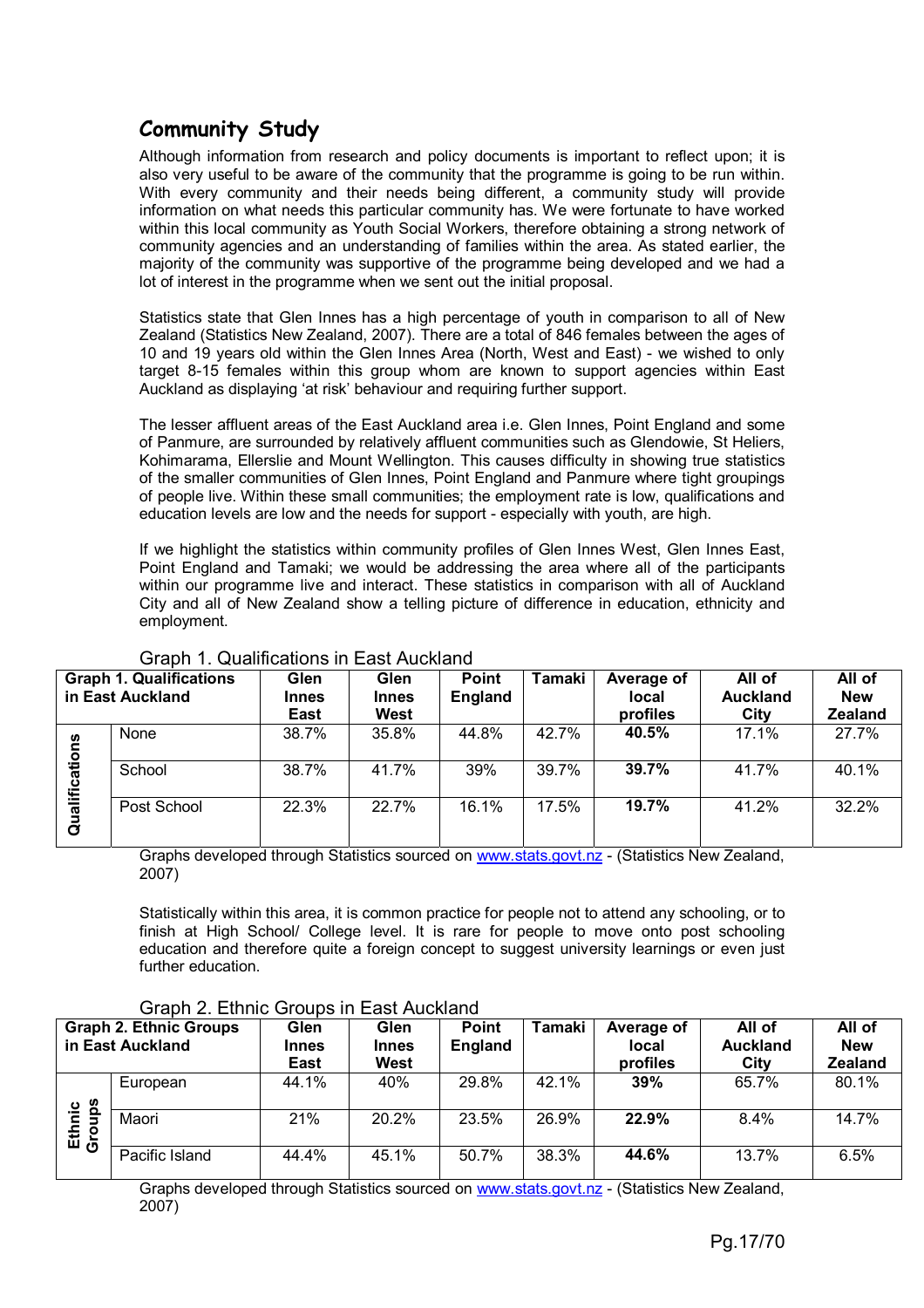This area is blessed with a rich and vibrant Maori and Pacific Island group of people - more so than many other areas in Auckland City or in all of New Zealand (statistically). This is very important to acknowledge when developing programmes for this area. The extent of which Maori and Pacific cultures are incorporated is important for any programme in this community to be successful in reaching its target audience.

| <b>Auckland</b> | Graph 3. Income in East  | Glen<br><b>Innes</b><br>East | Glen<br><b>Innes</b><br>West | <b>Point</b><br><b>England</b> | Tamaki | Average of<br>local<br>profiles | All of<br><b>Auckland</b><br>City | All of<br><b>New</b><br><b>Zealand</b> |
|-----------------|--------------------------|------------------------------|------------------------------|--------------------------------|--------|---------------------------------|-----------------------------------|----------------------------------------|
|                 | \$50,000-\$40,001        | 4.8%                         | 5%                           | 3.1%                           | 4.3%   | 4.3%                            | 8.4%                              | 7.1%                                   |
|                 | \$40,000-\$30,001        | 10.6%                        | 10.5%                        | 8.5%                           | 9.6%   | 9.8%                            | 12.6%                             | 12.1%                                  |
| Income          | \$30,000-\$20,001        | 16%                          | 16.3%                        | 14.8%                          | 18.4%  | 16.4%                           | 14.3%                             | 16.5%                                  |
|                 | \$20,000-\$10,001        | 26.5%                        | 27.1%                        | 25.5%                          | 27%    | 26.5%                           | 19.4%                             | 24.9%                                  |
|                 | \$10,000-\$1             | 28.3%                        | 27.2%                        | 35.7%                          | 28.6%  | 29.9%                           | 20.4%                             | 22.5%                                  |
|                 | <b>Unemployment Rate</b> | 14.4%                        | 13.4%                        | 19.9%                          | 14.7%  | 15.6%                           | 7.9%                              | 7.5%                                   |

#### Graph 3. Income in East Auckland

Graphs developed through Statistics sourced on www.stats.govt.nz - (Statistics New Zealand, 2007)

Income of people within East Auckland is significantly lower than Auckland City and New Zealand in most categories. The unemployment rate is double than that in comparison to all of New Zealand. At the least, this means that there is not as much finance available, but it might also correlate to lack of self esteem to gain employment, or lack of life skills such as self management, communication and commitment.

# **The Base of Social Work Theory and Practice**

Being that the facilitators of this programme are also Youth Social Workers, our base of theory and practice derives from the field of Social Work. Being Youth Social Workers within this community and within the field of youth work for a long duration of time before the development of this programme, has given a clear grounding of the use of Social Work when working with youth. Our practical intervention remained being social work theory and practice methods that we had previously used with young people and our own personal knowledge of what works. Our use of The ANZASW Social Work Ethics ensured that we were practicing safely and within peer approved boundaries when working with clients (ANZASW, 1993). Below is a brief breakdown of how the main theories and practice methods were utilised and maintained through out the programme. This is not a breakdown of the actual theories, the main sources of theory information were taken from Payne and Adams, Dominelli and Payne (1998; 1997). These books are detailed within the reference list at the end of this document and I would recommend them as key guides for outlines of the theories, approaches and practice methods outlined below.

# **Types of Theory**

- $\rightarrow$  Empowerment Theory
- $\rightarrow$  Cognitive Behavioural Theory
- $\rightarrow$  Systems Theory
- $\rightarrow$  Strengths Based Approach
- $\rightarrow$  Feminist/ Anti-Oppressive Approach

#### Empowerment Theory

The utilisation of empowerment theory to encourage the young women to take ownership of this programme and activities within their own lives helped to show the young women that they could become the ones in charge of their own fate. We utilised empowerment for the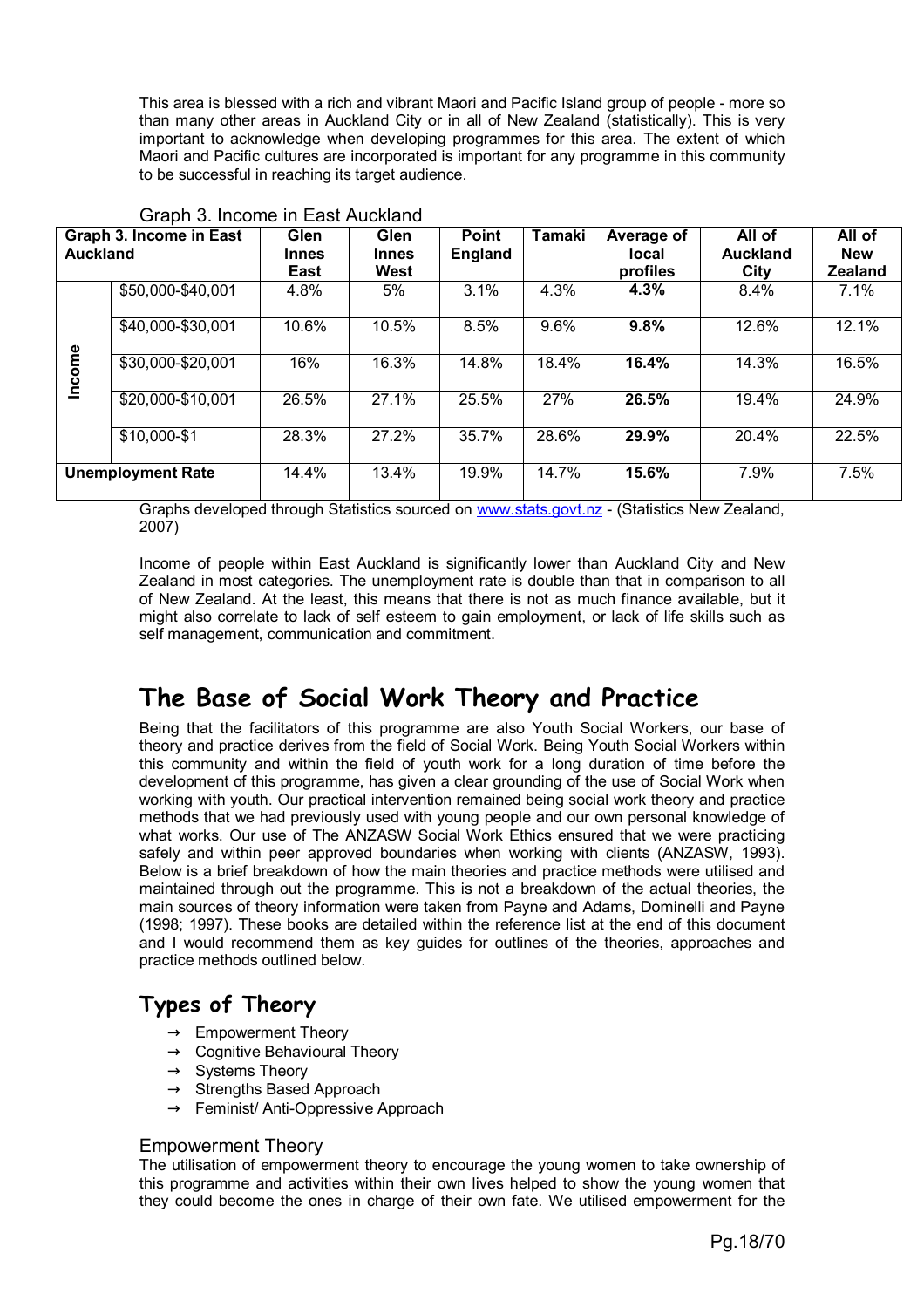betterment of the young women individually, as a group and as a part of a community. Payne's definition of empowerment being that it helps clients to gain their own power to make and act on decisions which in turn increases self-confidence and action was the main focus of our utilisation of empowerment theory (Payne, 1997, pg.266). The young women first learnt to become empowered by making decisions about the programme renaming, content and activities. This lead onto group empowerment to decide on tasks they would like to complete together for themselves and for their community.

#### Cognitive Behavioural Theory

Cognitive Behavioural Theory or CBT was one of our most underlying theories through out the programme that drove a lot of the skill based learning we supplied to the young women. The intention of the programme to supply young women with different options began with encouraging them to realise that their thought patterns and actions were intertwined. The use of social learning, reinforcements, shaping positive behaviour, and encouraging the development of new systems of thought patterns to react to their environment were all a part of our intervention with the young women. Some models of thought and action that are explained later were based on CBT and the young women began to utilise these models between themselves – even outside of the programme.

#### Systems Theory

We aimed to create an understanding that the young women were made up of different elements within themselves as well as being a part of something bigger within their family, community and society. This helped to breakdown to the young women how they could focus on different areas within their life that required further support or development instead of believing that they could not change. This also encouraged the young women to believe that they held connections with different people and groups of which they had not felt connected to before.

#### Strengths Based Approach

Focusing on the strengths of the young women to create a base for development was an important element of our programme and helped to encourage self-esteem and confidence. Through out the programme, we encouraged and highlighted what the young women were individually and collectively strong in accomplishing, this led to the development of the groups' pool of strengths that the young women would draw from. For example, if one were strong at verbal presentations, the others would follow her lead in how to stand up in front of people and communicate. The young women began to learn from each other's strengths.

#### Feminist/ Anti-Oppressive Approach

This programme focused on the experiences of young women and their own struggle from girlhood to womanhood. Therefore we utilised a feminist approach to addressing their experiences and how the young women perceive the world. This approach included challenging some beliefs of what women are and how women are defined. This led the young women to realise what their community's expectations of deviant young women were, and the ability to choose what they wanted to be like for themselves.

# **Types of Practice**

- $\rightarrow$  Evidence Based Practice
- $\rightarrow$  Task Centred Practice
- $\rightarrow$  Holistic Case Work
	- o Group Work
	- o Individual Work
	- o Inclusion of some Whanau/ Family work
- $\rightarrow$  Community Development Practice

#### Evidence-Based Practice

It was important to both of the facilitators that we utilised skills and methods that had worked for other programmes and that we knew worked for this community. Hence we studied and analysed other programmes and research that focused on 'at risk' youth or young women.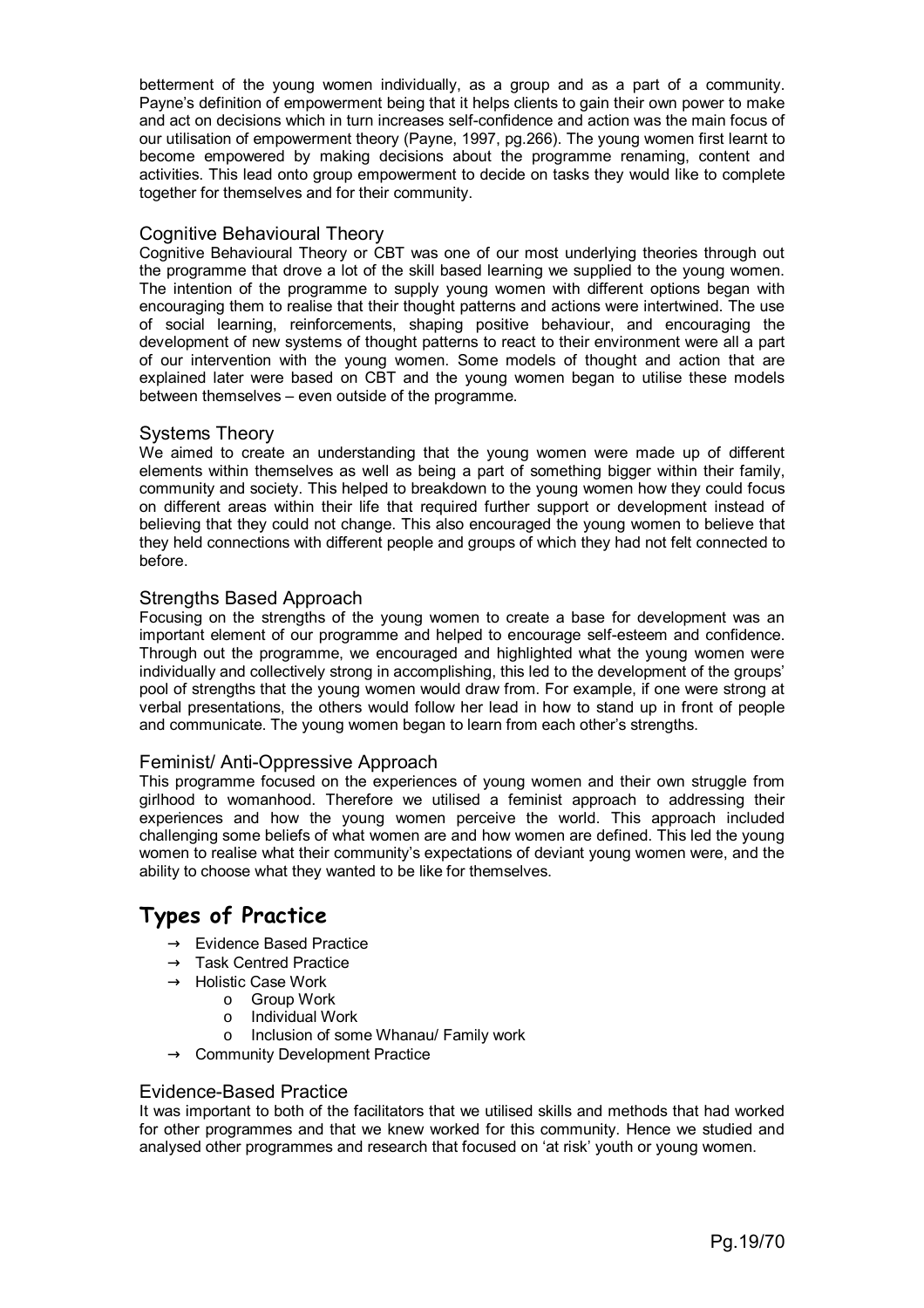#### Task Centred Practice

Task Centred Practice was utilised through out the whole of the programme, from group work sessions, 1-on-1 sessions, to single community-based tasks. These young women were very used to giving up on big goals, but when they began to realise the possibility of identifying the tasks to be completed; developing plans, timeframes and needs; and focusing on small accomplishments to achieve the big goals; they became very excited at the opportunities available to them. Encouraging the young women to learn the skill of task-centred practice became a key skill development within the programme.

#### Holistic Case Work

We did not define or limit what we would support the young women in accomplishing during the programme at all. If the young women had any difficulties or decided to take up any challenges for self-growth at all, we were very supportive of their growth. This was key to our casework intervention with all of the young women. The programme was made up of group work, 1-on-1 work and community work; but these were not divided in subjects nor tasks; rather they often fed each other for the young women's self development. The inclusion of some whanau/ family work was also important to encourage a holistic approach to our programme.

#### Community Development Practice

Alongside Empowerment Theory, Feminist/ Anti-Oppressive Approach and Holistic Case Work; we encouraged the young women to utilise Community Development Practice as a means to promote the development of their own community into what they would like to it to be like. This included verbalising their views, development of plans, initiatives and becoming a part of the community volunteer workforce.

#### The programmes own Models of Thought and Action

Our programme incorporated some key social work theories and practice into the models that the young women were learning. These 'Models of Thought' and 'Models of Action' were the main teaching themes that we continued to refer to as guides throughout the programme. Some of the above basic models and practice theories were re-framed, simplified and reworded as new models that the young women were able to learn as tools of how to interact with life. There was a need to present these tools to the young women within visual formats to ensure effective learning.

Examples of the 'Models of Thought' were "Te Whare Tapa Wha" and "Full, Half or Empty"; examples of 'Models of Acting' were "Tasks to Achieving" and "Think, Act and Feel". Here is a brief breakdown of these four examples and the integration of social work theories or practice.

#### **Models of Thought**

 $\rightarrow$  Te Whare Tapa Wha

We incorporated Mason Duries' Mental Health Model of Well being into the Personal Wellbeing Module (1998). This provided the young women with a thought framework connecting their personal well being with other elements within their lives. Discussions on different parts of their personal wellbeing inter-affecting each element within their lives took place and were discussed through out the programme. This was a direct utilisation of Te Whare Tapa Wha with the young women; informing them of the Model and supporting them to learn to use the model to understand how they are affected by elements within their lives and how they affect these elements.

 $\rightarrow$  Full, Half or Empty

Changing the words positive and negative to full and empty proved to be very productive in altering the young womens views of their ability to be flexible. The young women no longer held negative attitudes or behaviour, rather they were displaying 'empty' models of thought that could be adapted – 'filling up' their attitude became more flexible and a possible task. This Model of Thought utilised Cognitive Behavioural Theory to alter the young women's thoughts of themselves to ultimately alter their behaviour.

#### **Models of Acting**

 $\rightarrow$  Tasks to Achieving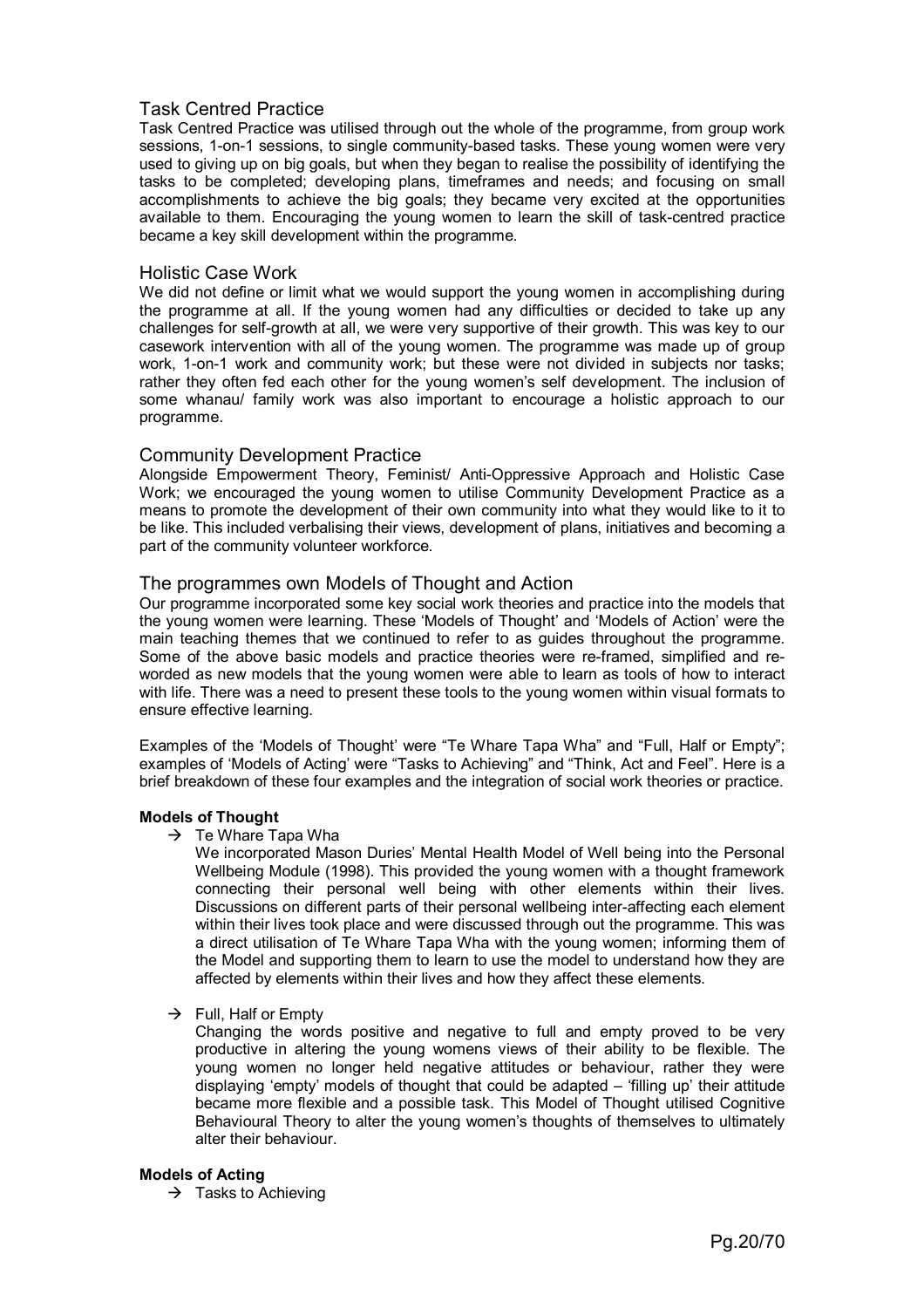This Model of Acting aimed to show the young women how to break goals down that sometimes seemed huge to accomplish into smaller tasks that were more achievable; with the end result being the accomplishment of the ultimate goal. This is basic Task Centred Practice but a skill that a lot of the young women had not learnt.

 $\rightarrow$  Think, Act and Feel

Within the Self Esteem Module, we introduced how thinking, acting and feeling were connected as a triangle of affects. We showed the young women how each part of the triangle affected the other parts and what they could do to realise some of their 'empty' thinking, acting or feeling with the aim of altering to 'full' thinking, acting or feeling. This also draws from Cognitive Behavioural Theory as well as a personal systems approach of one element of themselves affecting the other elements.

# **Co-Development with Youth**

It was the intention of the facilitators that the young women maintain equal ownership to the programme. It is clear through different social work theories and our personal social work practice that when young people are involved in the development of intervention, they then claim ownership of the programme as a whole. The young people then feel empowered to feedback their views and requests. With young people communicating about the programme and how they were feeling, we were also able to account for more of their needs.

It was therefore developed right from the very start, that our programme would enable the incorporation of the youths' voice into what we did. As stated earlier, at the very beginning of the development of our programme, we asked a group of young women that we were connected to in the community to sit with us and discuss the idea of developing a programme catering purely for young women. In this discussion, we asked what they thought of the draft content of the programme and what they would like to see incorporated. This included what they personally thought would be good for each of them, what they did and didn't like in their community and what they thought would encourage young women to be involved in this programme. All of the young women were very excited about the concept of a programme catering to their own needs. The views of this group of young women combined with the research and planning of the facilitators produced the original content of our programme.

In the very first sessions of the programme, key ownership discussions were held with the young women. These included;

- $\rightarrow$  What rules and norms they wanted within the group with a bit of guidance from the facilitators.
- $\rightarrow$  What the young women wanted the group to be named and why.
- $\rightarrow$  What they thought this programme would help them with and what they would like to get out of it.

We also attempted to incorporate the young women's own experiences within module discussions to personalise knowledge that they were learning. Not only did this bring a clearer use of knowledge to the young women, but it also provided a sense to the young women that this programme was catering to what they were struggling with in their own lives. When, for example, we discussed the use of alcohol and drugs in the personal wellbeing module, we discussed with the young women what areas in the community alcohol and drugs were being used and how they felt about this use. We also discussed their personal use and what they would like to change or not change in their own lives. This ensured that our programme was not discussing concepts outside of the realm of the young women's lives. The young women's voices, own views, and experiences were being incorporated into their learnings.

Because our programme was based on the belief that the young women had equal ownership of the programme, they also had equal say on what we covered. If there was anything that they wanted included in the programme, we did our best to make sure that this was incorporated into our sessions. This equal ownership meant that during sessions, if key discussions developed that were not a part of the intent for the session, they were catered for and time made accordingly. This ensured that the young women were able to perceive how open we were with their views being incorporated into the programme and that we truly believed that they did have equal ownership of the programme.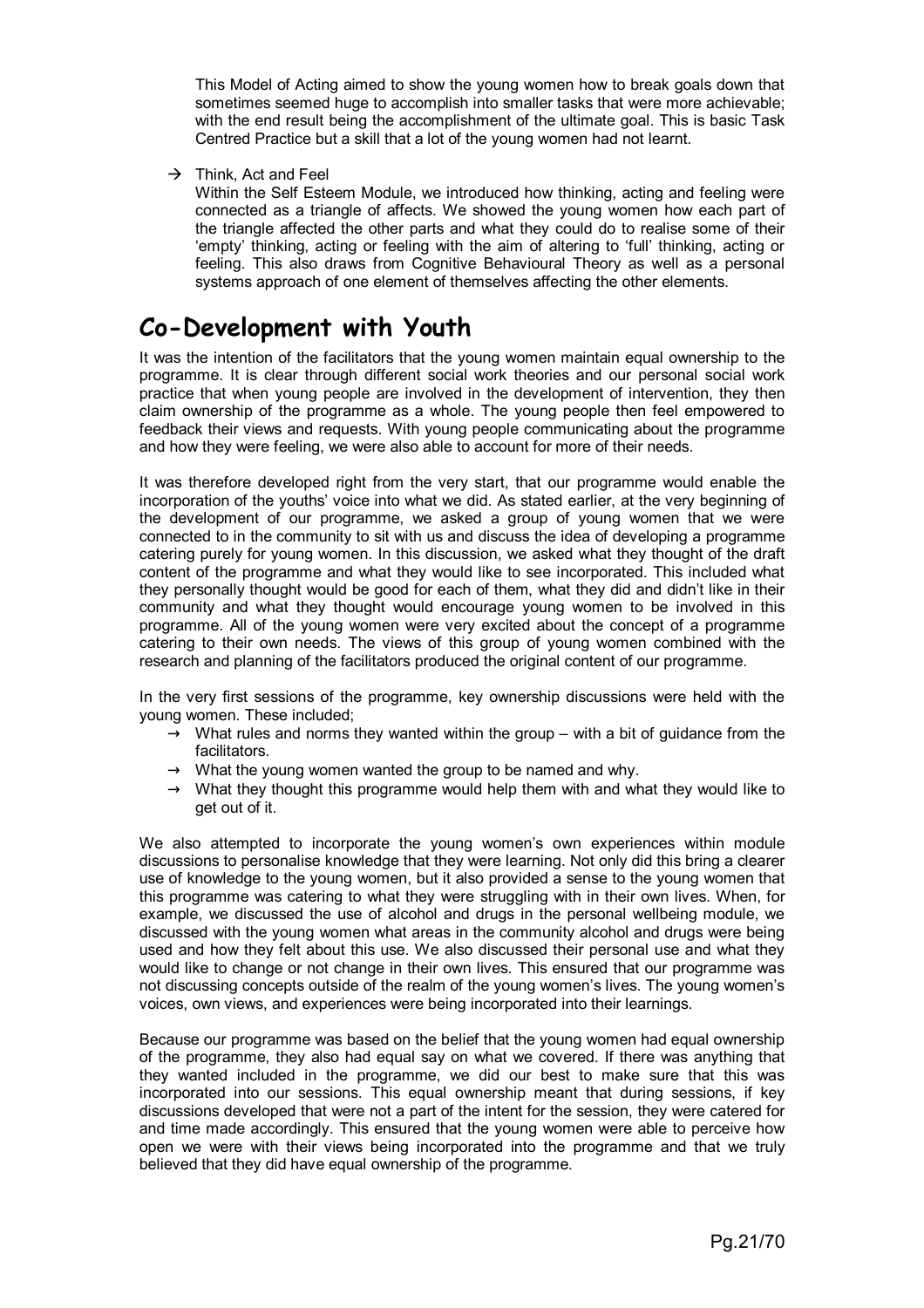Some examples of this encouragement for ownership and redevelopment of the programme through the young womens' requests and feedback are detailed below;

- $\rightarrow$  Naming of the programme and the requests for a uniform
	- As stated earlier, we gave the young women the opportunity to name the programme to their liking. This was monitored and guided by the facilitators to help the young women choose a name that was suitable to be used within the community. Once the young women were given boundaries to the naming of the programme and reasons why these boundaries existed, they showed great maturity in choosing a name that was suitable. The final name that they decided on, was **Relating to Reality - East Finest.** This name relates to how these young women perceived that this programme would connect their perceptions of what reality is, to who they are, where they are at in life and in their community. "East Finest" has connections to where they are positioned within Auckland and their affiliation with their environment and home suburb. The naming of this group enhanced the young women's ownership of the programme and was normally shortened to "RTR" by girls, facilitators and community alike. The young women also requested that they be given the opportunity to have a uniform to signify their unification when out in the community. This was agreed upon and the young women themselves decided what the uniform would include and have written on it. Through out the programme length, the young women wore their uniform with respect. They used the uniform as a group to represent 'RTR' at community events, when participating in the sessions, and in any outings that we went on.
- $\rightarrow$  Type of feedback

Originally, the facilitators had decided to receive feedback on each of the modules that we were covering at the end of each session. This was to be conducted by allocating approximately 15 minutes at the end of each session for the young women to complete questionnaires on different topics that we had covered, what they knew or felt about at the beginning of the sessions compared to what they knew or felt about at the end of the sessions. In theory, we could then compare what they were actually getting out of the sessions. The young women made it very clear to the facilitators after about the  $3<sup>rd</sup>$  session that they were not happy about this type of feedback and that they would not like to continue with it. The facilitators therefore decided to drop the 'per module' feedback and switch to 'per block' feedback with a different format entirely. This was well received by all of the young women. Later on, it was decided that the feedback would also be collected using audio and video recording – this was decided upon after we became more acquainted with the young women and realised how they enjoyed verbal communication more so than written and thrived on any attention given to them by a video camera. The end of block feedback sessions became something that the young women looked forward to as opposed to the original dread of the feedback questionnaires.

 $\rightarrow$  Use of feedback

Once the young women had provided feedback through each end of block session, we addressed different needs that they raised. This was sometimes as simple as providing more information on something that we had addressed briefly or creating sessions with techniques that were more to their liking. An example of the latter was further use of breaking the young women into smaller groups for tasks and then reporting on their task back to the whole group.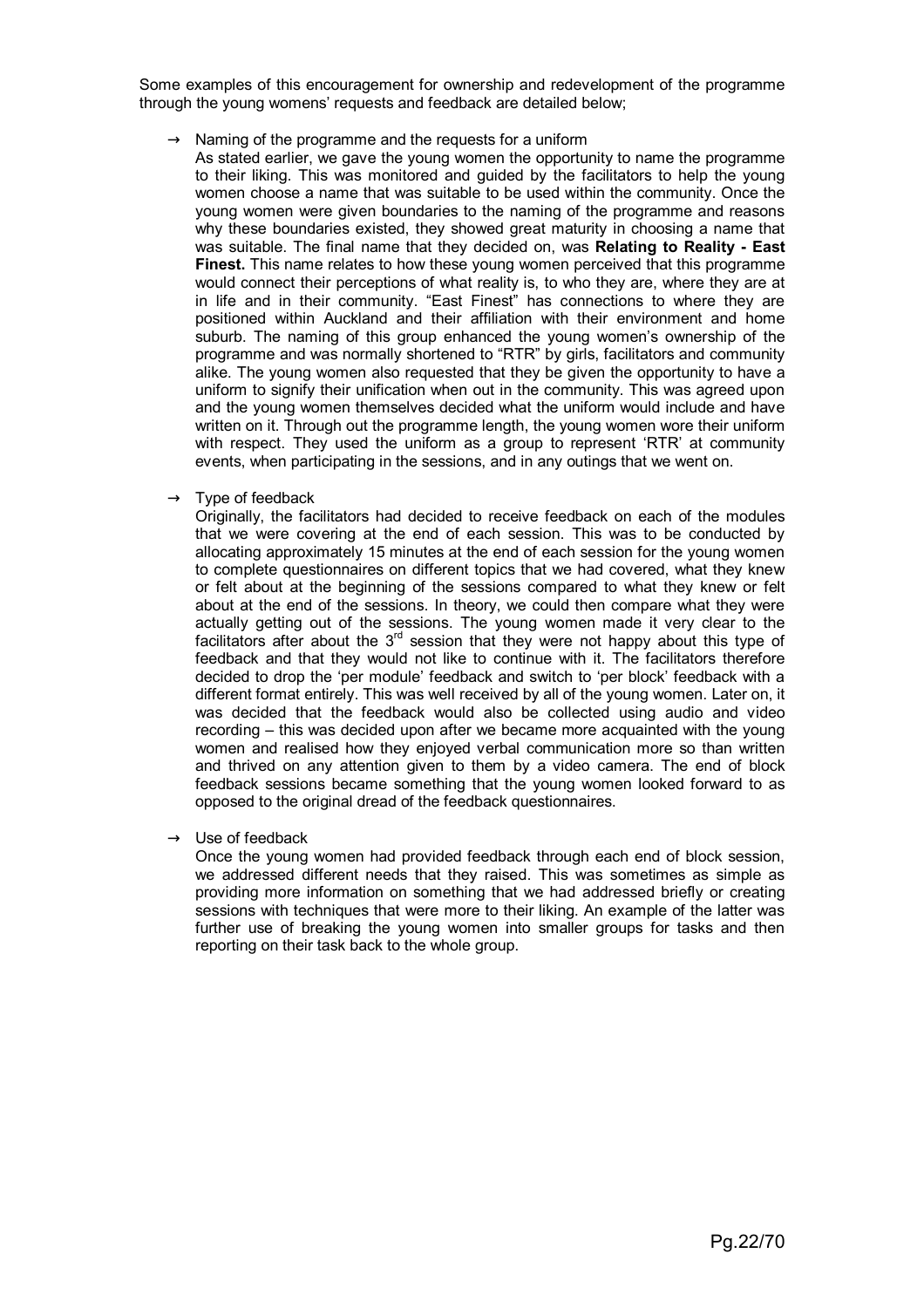# **Section D:**

# **Content of This Programme**

# **The Format of The Programme**

As was stated within the brief of the programme, there were different types of intervention that took place over the duration of time.

- $\rightarrow$  Group work
- $\rightarrow$  1-on-1 intervention
- $\rightarrow$  Outings per block
- $\rightarrow$  Planning sessions on the participants initiatives

# **Group work**

The core of the programme was the group work element of intervention. This mainly consisted of working with the young women as a whole group. These sessions were broken into 3 blocks based loosely on school terms. Each of these blocks covered 9 to 11 sessions, which focused on the 12 core modules outlined earlier as the base of our programme learnings.

There were 4 different outputs within the proposal application form of the Ministry of Youth Development and these outputs created the base of our 12 modules and therefore 30 sessions. Below is an example diagram on how one of the outputs fed into the modules and in turn the sessions.

# Diagram 1. Basing the modules upon the outputs

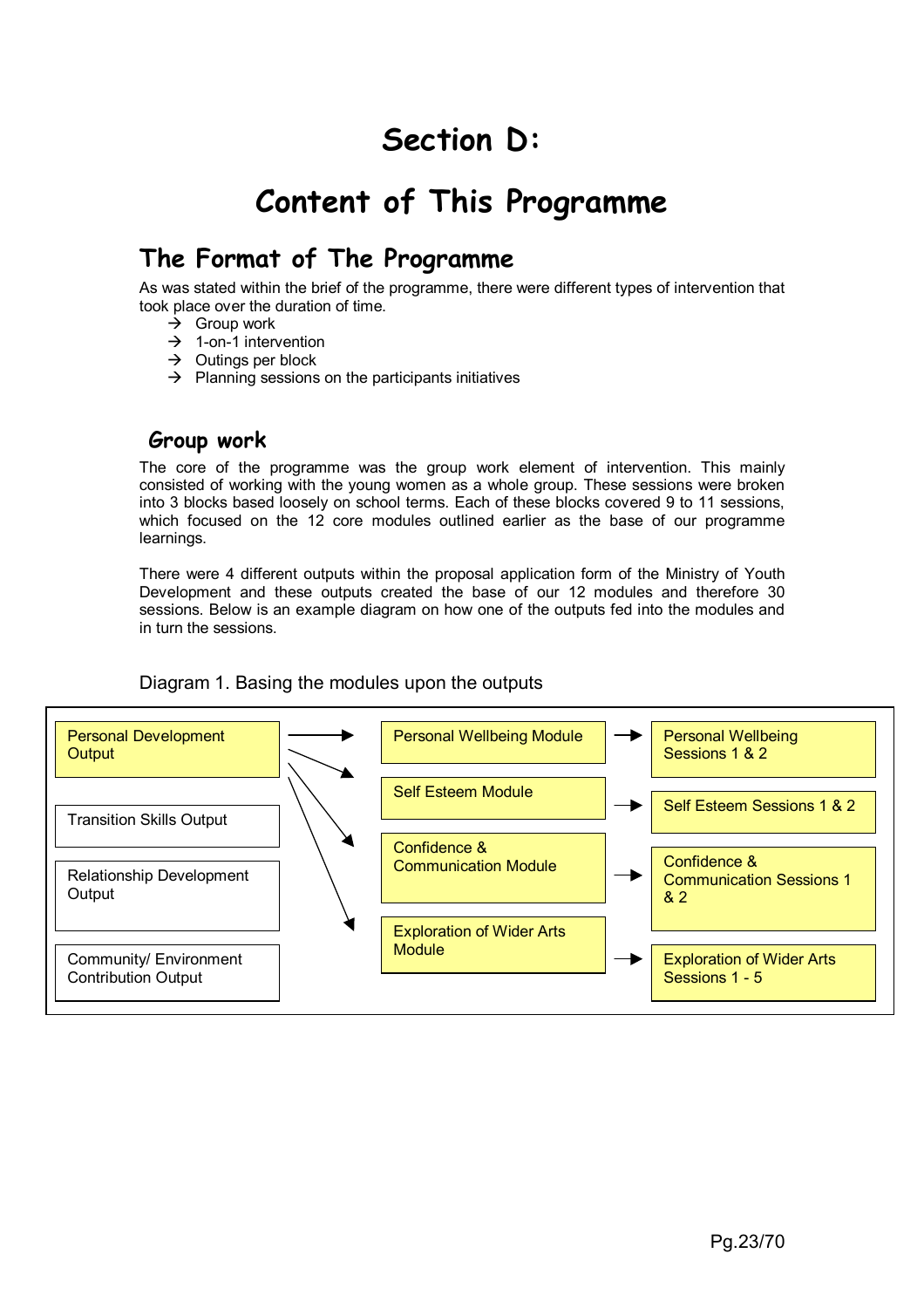Below is an outline of the three blocks that formed our group work intervention and how each of the sessions connects to the four different Ministry of Youth Development outputs.

|            | Table 1. Programme Session Outline            |
|------------|-----------------------------------------------|
| Block One: | $16th$ August – 1 <sup>st</sup> November 2006 |

| טווט אוטשוש.<br><b>Week</b> | TO August The November 2000<br><b>Session</b><br><b>Output Base</b> |                                        |  |  |
|-----------------------------|---------------------------------------------------------------------|----------------------------------------|--|--|
|                             |                                                                     |                                        |  |  |
| Intro                       | Introduction & Ownership of Group                                   | <b>Relationship Development Output</b> |  |  |
|                             | <b>Personal Wellbeing</b>                                           | Personal Development Output            |  |  |
| $\mathfrak{p}$              | Personal Wellbeing cont.                                            | Personal Development Output            |  |  |
| 3                           | Self Esteem                                                         | Personal Development Output            |  |  |
| 4                           | Self Esteem cont.                                                   | Personal Development Output            |  |  |
| 5                           | Confidence & Communication                                          | Personal Development Output            |  |  |
| 6                           | Confidence & Communication cont.                                    | Personal Development Output            |  |  |
|                             | School Holidays 1 week Break                                        |                                        |  |  |
|                             | Goal setting and planning                                           | <b>Transition Skills Output</b>        |  |  |
| 8                           | <b>Basketball &amp; Education Goals</b>                             | <b>Transition Skills Output</b>        |  |  |
| 9                           | Exploration of Wider Arts - Artists                                 | Personal Development Output            |  |  |
| 10                          | Re-visit Block one & Feedback                                       |                                        |  |  |

Block Two: *15th November – 21st February 2007* 

| <b>Week</b> | <b>Session</b>                             | <b>Output Base</b>                          |
|-------------|--------------------------------------------|---------------------------------------------|
| 11          | <b>Exploration of Wider Arts - Artists</b> | Personal Development Output                 |
| 12          | Positive female perception                 | Relationship Development Output             |
| 13          | GI Project/ East Side Project              | Community/Enviro Contribution Output        |
| 14          | GI Project/ East Side Project              | <b>Community/Enviro Contribution Output</b> |
| 15          | Ownership & Family/ Whanau Evening         | <b>Relationship Development Output</b>      |
|             | <b>Christmas Break</b>                     |                                             |
|             | Education, Ownership & East Side           | Community/Enviro Contribution Output        |
| 16          | Project                                    |                                             |
| 17          | Exploration of Wider Arts - Actors         | Personal Development Output                 |
| 18          | Positive Peer Group                        | Relationship Development Output             |
| 19          | <b>Critical Thinking</b>                   | <b>Transition Skills Output</b>             |
| 20          | Exploration of Wider Arts - Musicians      | Personal Development Output                 |
| 21          | Feedback & Outing                          |                                             |

Block Three: *7th March – 16th May 2007* 

| Week            | <b>Session</b>                             | <b>Output Base</b>              |
|-----------------|--------------------------------------------|---------------------------------|
| 22              | Re-visit block two                         | All Outputs                     |
| 23              | <b>Exploring Career</b>                    | <b>Transition Skills Output</b> |
| 24              | Revisiting Education Goals and Career      | <b>Transition Skills Output</b> |
| $\overline{25}$ | Revisiting blocks 1, 2, & 3.               | All Outputs                     |
| $\overline{26}$ | Revisiting blocks 1, 2, & 3.               | All Outputs                     |
| $\overline{27}$ | <b>Exploration of Wider Arts - Dancers</b> | Personal Development Output     |
|                 | Easter School Holidays 2 weeks Break       |                                 |
| 28              | Where to from here                         | <b>Transition Skills Output</b> |
| 29              | Where to from here cont.                   | <b>Transition Skills Output</b> |
| 30              | Where to from here cont.                   | <b>Transition Skills Output</b> |

These blocks were created and organised by the facilitators and mainly facilitated by them as well. At times, experts within the fields were brought in to talk with the young women – for example professional artists when discussing the fields of art, music, dance and acting. Each of these sessions were developed prior to the session time – normally over the week inbetween the sessions and delivered with specific time frames, and topics to be covered. This session planning also included the development of new techniques to deliver information to these young women. These new techniques were to ensure that the attention of the young women was captured and for the young women to truly understand the point of them learning about the module.

Examples of these are the development of games that were fun and innovative, but also made the young women think;

 $\rightarrow$  The Senses Game for Communication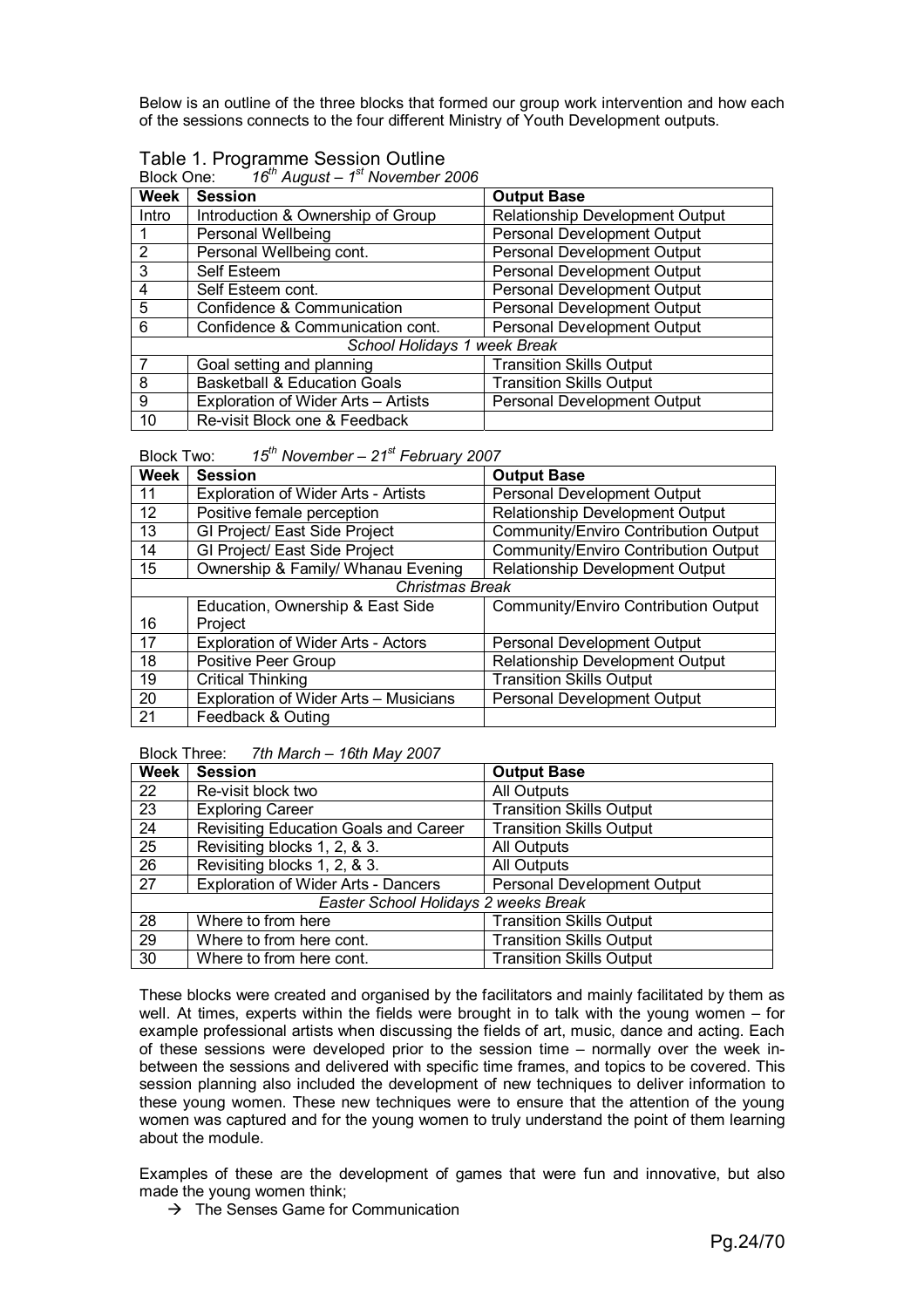The girls were each told that they were a type of animal and had to find their partneranimal, but that they didn't have certain senses – i.e. blindfolded, ear-phoned with music (unable to hear others), unable to speak.

- $\rightarrow$  The Mind Mapping for Positive Female Perception We developed a big map of all of the different things that the young women felt was different for them as young women growing up in East Auckland as opposed to growing up as a male, in a different area or country, with money etc. We also 'Mapped Out' the portrayal of women in East Auckland and what the young women did and didn't like about those portrayals.
- $\rightarrow$  The Match the Quotes Game for Critical Thinking The young women were given different quotes from different famous people and were challenged to link the quotes to these people. The people ranged from Martin Luther King, to Mother Teresa to Adolf Hitler. The meanings of the quotes differed greatly depending on whom the young women believed to have stated them.

At the beginning of the programme, each of the young women received a workbook, which gave a brief of what each of the sessions would be covering, dates and spaces to write notes. These were developed to ensure that the young women had knowledge on what we were covering and when. At the beginning of the New Year, which fell in the middle of the programme, we gave the young women a new workbook, which included adapted changes to the content of the programme.

At the end of the programme – within the "where to from here" sessions, we gave the young women a final Workbook which was a collection of; all of the hand outs that the young women had received on each of the modules, all of the work that these young women had developed through brainstorming, role playing, white board work and paper work, and it also included new handout sheets to help the young women solidify the new information that they had learnt over the programme within each of the modules. This final Workbook was designed to encourage the young women to think about their learnings through this programme and help them apply the learnings to occurrences within their lives and in the future.

# **1-on-1 Intervention**

Each of these young women had been referred to this programme due to different needs arising within their life. We were very aware that although the group intervention was important to these young women, they would also require some individual support to change certain behaviours. Originally, we had allocated one individual intervention to each young person per block. Noting that both of the facilitators of this programme were working fulltime in another programme in the community, this was an overfilled workload as it was. Unfortunately, we underestimated the amount of individual attention that these young women required and it turned out that once every 10 weeks individual intervention was not enough. For the majority of the young women, at least three times over 10 weeks for individual intervention was the bare minimum of sufficiency.

NB. *If this programme was to be renewed, the facilitators would recommend more individual intervention than this and for the facilitators to take the young women on as a full time social work case load over the duration of the programme to focus on the young woman's needs and in working with the families and surrounding agencies and community to equip them.*

Over the duration of the programme, the young women treasured these 1-on-1 interventions. The majority of this intervention was following through on goals and plans that the young women wanted to achieve. Some of the young women utilised these 1-on-1's as a time to share new needs that had arisen, or experiences in using what they had learnt from the sessions. Common needs arising for this group of young women were;

- $\rightarrow$  Support to return/ remain within positive lifestyle choices;
	- o Education school or courses.
	- o Work full or part-time.
	- o Alcohol & Drug intervention.
	- o Other Social Activities Youth, Dance, or Cultural Groups.
- $\rightarrow$  Support about relationships with other people.
	- o Peers/ Partners.
	- o Young women within the programme.
	- o Teachers or leaders.
	- o Parents and other family members.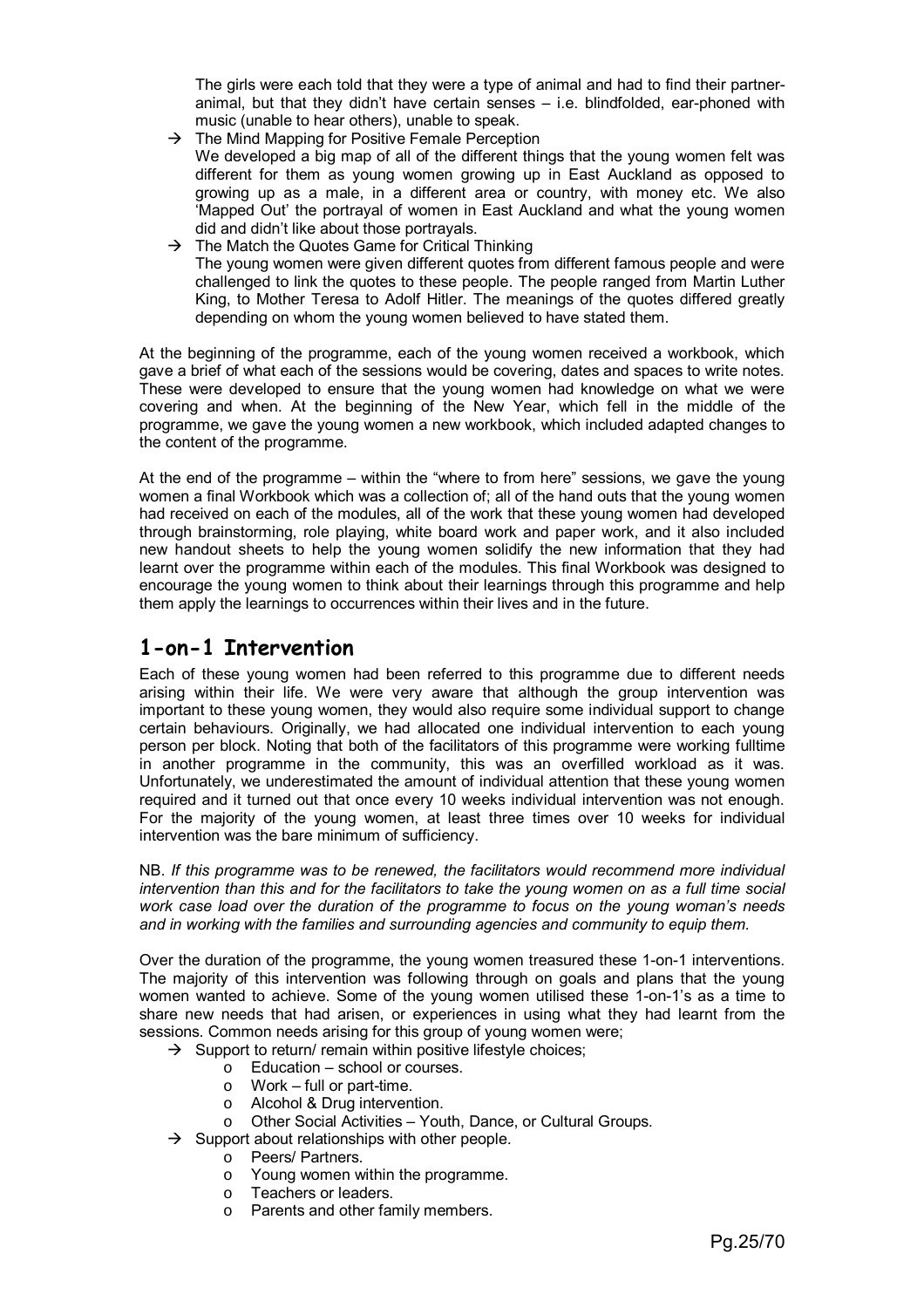# **Outings per block**

Over each of the blocks, different outings occurred for group bonding sessions as well as rewards for positive behaviour. These outings were important as they produced an 'out of session time' feeling to the group and gave the young women a chance to relax without working with each other and us as facilitators. These outings were normally fun and were important to bond the young women and ensure good behaviour out in the community. They were not all focused on learnings within any specific module. Ones that were focused on learnings were;

- $\rightarrow$  A trip to the theatre to see a play, which showed the young women what 'acting on stage' was as well as learning a pacific woman's journey through her cultures femininity.
- $\rightarrow$  A visit to a local research facility 'Landcare Research'.
- $\rightarrow$  The Maybury Reserve Park Clean up day.
- $\rightarrow$  Supporting The Talbot Park Community Celebration day.
- $\rightarrow$  The Youthtown Fun Day Out Stall developed on 'Eastside Clean Pride'.

Other outings that were more fun and 'good behaviour' focused, included;

- $\rightarrow$  Basketball Game and dinner trip.
- $\rightarrow$  A night out to the movies and dinner.
- $\rightarrow$  Kayaking at Okahu Bay.
- $\rightarrow$  Rainbows End.
- $\rightarrow$  The development of a netball team and indoor games at the local recreation centre.

NB. *The facilitators believed strongly in rewarding positive behaviour and it was made clear to the young women that these rewards were to be earned and not expected. It was also important for the facilitators to show these young women that the core programme and learnings on the Wednesday night were the 'draw card' and not the outings.* 

# **Planning sessions on initiatives**

Aside from the above intervention, there was time for young women to develop any initiatives that they felt would be a positive element within their lives. These initiatives were mainly organised by the young women, with the facilitators providing encouraging support and advice. The young women chose, nearing the end of the programme to utilise this support immensely, much to the surprise of the facilitators. They decided to develop the concept that they had discussed within ownership and East Side Project modules of 'giving back to the community' into a series of events that included picking up rubbish, advertising how Eastside needed to be cleaned up and to clean up it's own act and also promote 'clean pride' at an event that they developed and hosted. All of the planning and development sessions were housed within The Glen Innes Police Station with the facilitators supporting the work being done by the young women and advising them on how to go about implementing their plans. This intervention was 'self directed learning' as opposed to directed by the facilitators. The young women would choose when they would meet, what they would do and implemented that planning into tasks to complete. The facilitators were simply a supportive element of this work.

NB. *This supportive element however was not originally anticipated at the development phase of the programme and although it was an encouraging 'sight to see' and we were very proud of our young women that had decided to take on the challenge we had laid down for them, we were not equipped to provide the amount of time this support required. Again, the facilitators recommend that this programme would have benefited greatly in having 2 fulltime facilitators with a social work caseload of these young women and the programme*.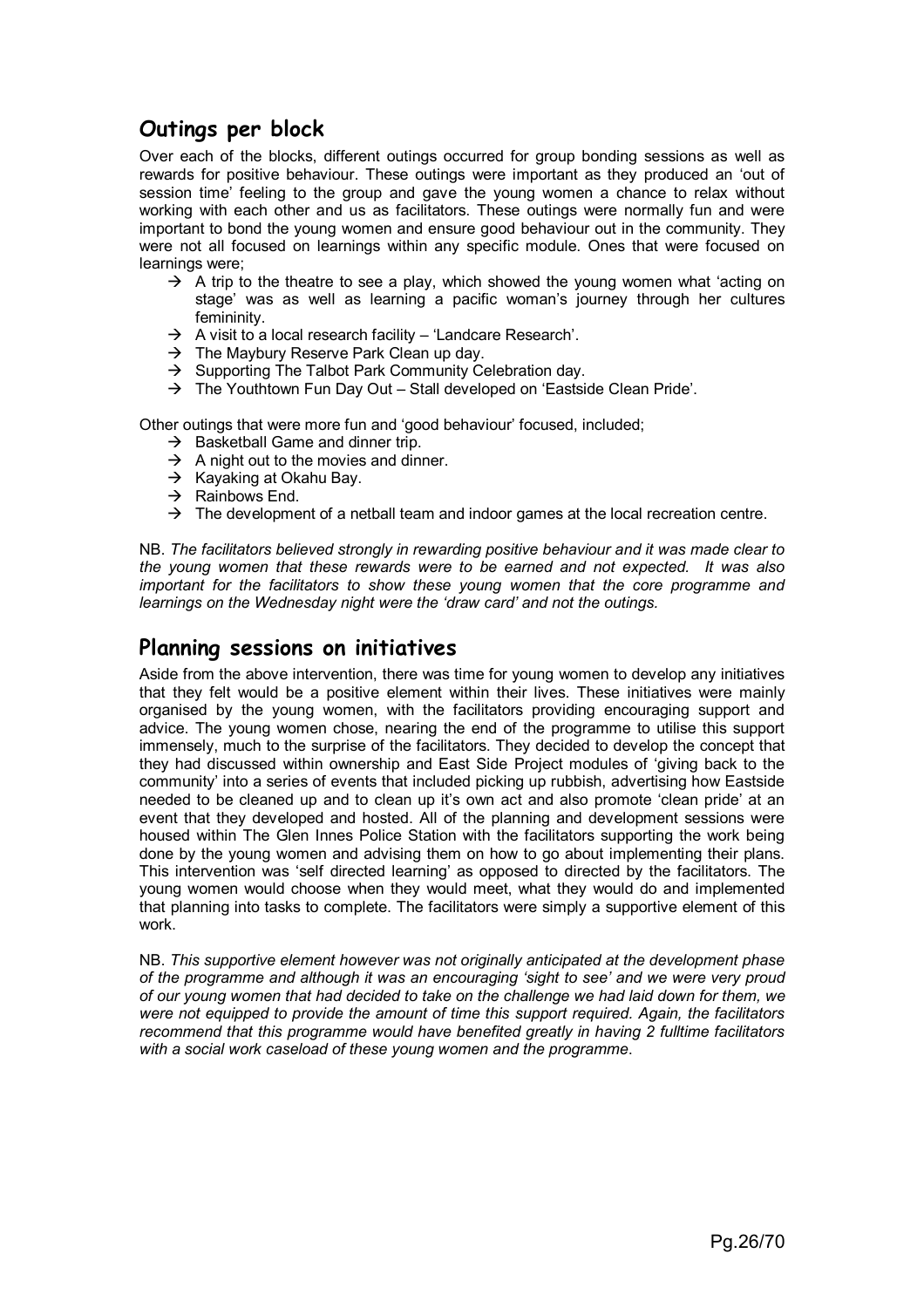# **What This Programme included and why**

The original content of the programme was discussed with a small group of young women that we knew in the community - as explained earlier. This was then fine-tuned with information sourced through research on young women and group work. When applying this information to the necessities of the application for funding to The Ministry of Youth Development, our main objectives and modules were developed.

The Youth Development Strategy document and the Ministry of Youth Development Services for Young People Proposal Application form were incredibly valuable in solidifying a concept of 'working with young women' that we had originally dreamed of designing. The forthcoming funding from that approved application gave us the means to actually develop that dream into reality.

These modules were chosen by brainstorming between the 2 facilitators on what they would like to give to young women - life skills important for the development of girls who are transitioning to young women that are sometimes overlooked. We took case examples of young women that we knew of and examined what in their life was lacking and what skills they did not utilise. Once a broad range of concepts, ideas and items were established, we began developing themes and core life skills that we felt we could deliver on within a programme. The incorporation of research and young women's feedback solidified those choices of modules we would cover.

The objectives of the programme and the modules delivered within our sessions mirror each other and below are breakdowns of this mirroring. Also included is further information on each of the modules and how they were delivered in the sessions. These Objectives and Modules do blend into each other; therefore it can be difficult to categorise them into different areas of learning. However, here is the best one can do when attempting to categorise evolving and flowing themes. It should also be noted that there were no other programmes that the cofacilitators could gauge their objectives on, so the below objectives came from the cofacilitators own personal knowledge, experience, research and social work practice.

# Objective 1: Build self-esteem and confidence to make positive lifestyle choices.

| Module: Self Esteem                                                                          | <b>Output: Personal Development</b> |
|----------------------------------------------------------------------------------------------|-------------------------------------|
| Understanding the concept of self esteem and why it is important. Learning the ability to be |                                     |
| proud of who they are and drawing strength from within. Building on the young persons        |                                     |
| capacity to make positive choices.                                                           |                                     |

#### *Also, Confidence and Communication, Goal Setting and Planning.*

#### **Breakdown of Delivery:**

- What is Self Esteem? The importance for the young women and the impact of having positive self esteem.
- Introduction of the 'think-act-feel' model of thought.
- Role-play of Sally a high self-esteem young person, and Jane a low self-esteem young person and their different approaches.
- Self-evaluating different levels of the young women's own self esteem in different situations.
- Introduction of the 'full-half-empty' model of approach.
- Utilisation of poster development on what they perceive to be or contribute to positive self-esteem.
- Addressing the affect of others opinions on personal self-esteem.
- Handouts given out to the young women with further information on Self Esteem.
- Dividing the young women's own positive and negative self images and writing these down for the young women to take away the positive and for us to hold confidentially the negative.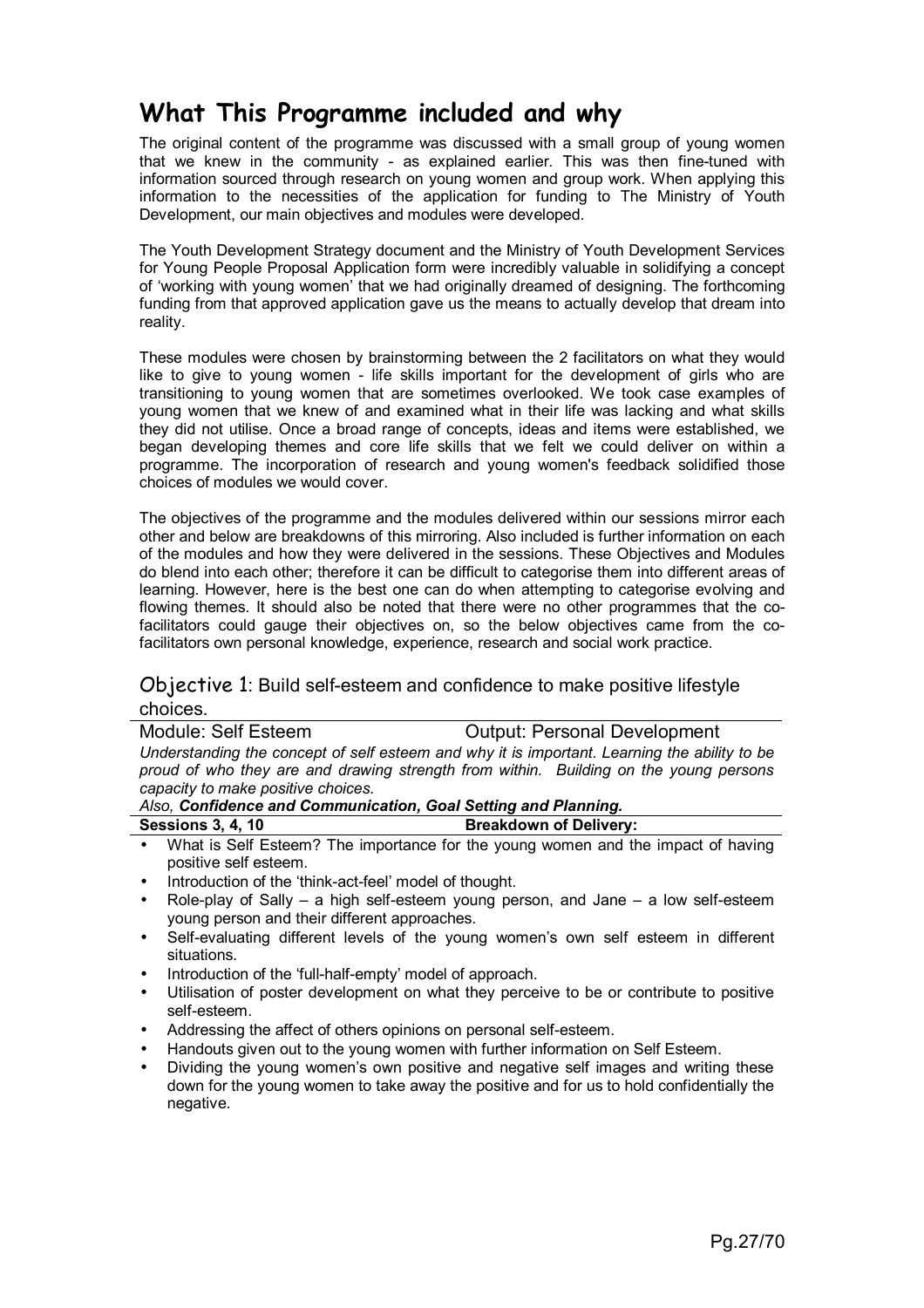# Objective 1: Build self-esteem and confidence to make positive lifestyle choices.

Module: Confidence & Communication Output: Personal Development

*What having confidence is and how it helps them as young women. Finding personal strengths and being confident within as well as outwardly. Addressing the importance of communication and the ability to be heard.*

# Sessions 5, 6, 10 **Breakdown of Delivery:**

- What is confidence? The importance for the young women to have confidence and how to show confidence.
- Brainstorming in small groups what confidence is, how to show confidence, how to see confidence.
- Creating space within the group to discuss an emotional level of confidence, where these young women feel that they are at and where they would like their confidence to grow.
- Discussing communication and its connection to confidence.
- Examining three senses of hearing, seeing and talking. What key examples they experience within their lives of these three senses.
- Connecting these senses examples to the 'full-half-empty' model of action to explain the different perceptions people have of these senses. For example; hearing fights versus hearing laughter.
- Discussing 'full' communication and 'empty' communication.
- Playing 'The Senses Game' to show these young women how vital their senses are and how important their actions are when communicating with others.
- Introducing the 'Passive-Assertive-Aggressive' model of action and role-playing the three different types of behaviour to the young women. Discussing which types of behaviour is appropriate in different settings for these young women. Challenging some perceptions of what is appropriate and what is not.

# Objective 1: Build self-esteem and confidence to make positive lifestyle choices.

Module: Goal Setting and Planning Output: Transition Skills *What is goal setting and planning? Why it is important and how to do it. Developing and implementing the young person's goals and plans.*

| Sessions 7, 10 & Ongoing |  | <b>Breakdown of Delivery:</b> |  |  |
|--------------------------|--|-------------------------------|--|--|
|                          |  |                               |  |  |

- Explaining what goal setting and planning is and how it can help with achieving dreams and ambitions.
- Discussing the different levels and timeframes of goals short, medium and long term.
- Connecting the 'Thinking-Feeling-Acting' model of thought to planning to achieve goals. Explaining the difference between 'inactive goals' and 'active goals'.
- Individual work on personal goals and development of plans to achieve these goals. Work sheets given out to be developed and carried out through '1-on-1' time.
- Utilisation of 'Te Whare Tapa Wha' holistic theory to develop different goals within each of the 4 elements – Wairua, Whānau, Tinana & Hinengaro. Expanding these goals into timeframes and plans.
- Connecting examples of goals to the 'Thinking-Feeling-Acting' Model of thought (T-F-A) by getting the young women to categorise which T-F-A element they needed to utilise. Then connecting the same goals to 'Te Whare Tapa Wha' elements by getting the young women to categorise these goals within each well-being element. Thus showing the young women how connected their actions are to their well-being and the affect of both of these to their future goals.
- Playing 'The Group Goal Game' in smaller groups with 'leaders of the group' and 'playmakers' identified how to carry out the planning of different goals that were relevant to these young women. i.e. developing a community project for Eastside or developing a final graduation for RTR. Presentating back to the whole group on plan to achieve such a goal.
- Discussion on attitude towards achievement empowering the young women to choose an attitude that will support their success.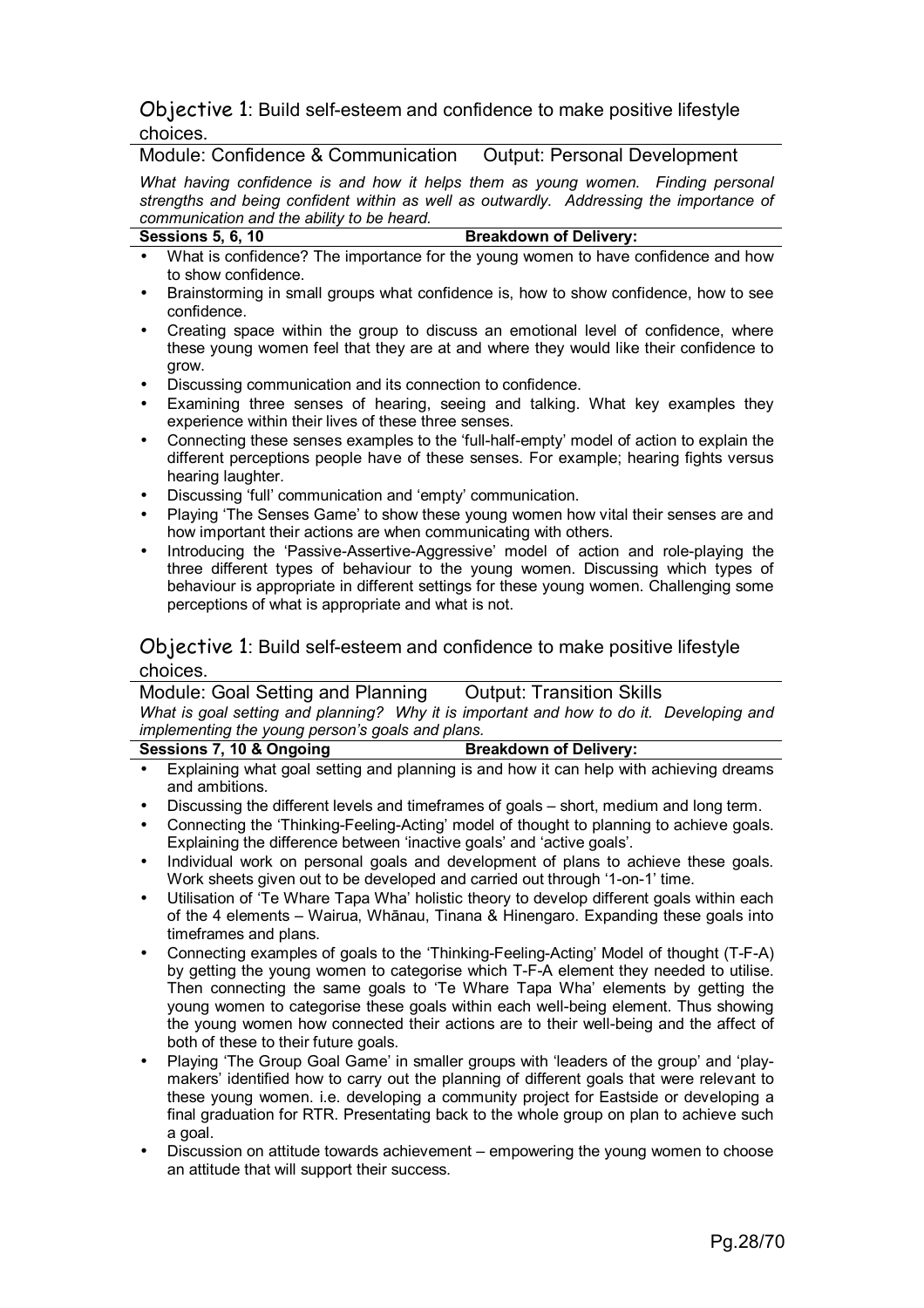# Objective 2: Develop a positive peer group for support and encouragement.

Module: Positive Peer Group **Culture**: Relationship Development

*Different types of peer groups – breaking down the types, meanings, influences and impact within peer groups and peer pressure (positively and negatively). Who's doing the thinking for you and your role in the peer group?* **Sessions 18, 22 Breakdown of Delivery:** 

|           | • Use of video to portray an extreme example of peer pressure through a popular movie. |
|-----------|----------------------------------------------------------------------------------------|
|           | Discuss this type of peer pressure and the young women's own experiences of peer       |
| pressure. |                                                                                        |

- Role-playing a positive peer pressure example and discussing the difference between 'empty' and 'full' peer pressure.
- Breaking into smaller groups and devising scripts for positive and negative peer pressure examples. Discussing these different examples and how each of the young women felt about playing certain roles.
- Giving space to discuss personal peer pressure experiences that the young women have experienced in the past and are experiencing now.
- Discussing techniques that the young women can use to avoid 'empty' peer pressure and encourage 'full' peer pressure within their own peer groups.

# Objective 3: Provide opportunities to gain life skills through directed and self directed learning and critical thinking.

| Module: Critical Thinking                         | <b>Output: Transition Skills</b>                                                         |
|---------------------------------------------------|------------------------------------------------------------------------------------------|
|                                                   | Understanding the importance of thinking critically through questioning perceptions. Key |
|                                                   | points being: What are peoples perceptions, what are yours and how do they differ? What  |
|                                                   | action can be taken to change people's perceptions? Who's doing the thinking for you?    |
| Also Goal Setting and Planning & Eastside Project |                                                                                          |
| Sessions 19, 22                                   | <b>Breakdown of Delivery:</b>                                                            |

- Playing 'The Match the Quotes Game' with the young women and discussing how different perceptions can be created depending on the context surrounding statements made.
- Playing 'The Different Perceptions Game' on different views of common and present conflicting topics. Discussing how each of our different views are made up and what influences we had to think like that.
- Expanding the young womens' view of how they create their opinions to include influences from their whānau/ family, peers, community, society, and mass media.
- Utilising debates to learn how to challenge others opinions and hold ground on personal views.

Objective 4: Empowering the young women to design elements of, and, have ownership of the programme.

| Module: Ownership                                                                 | <b>Output: Relationship Development</b> |
|-----------------------------------------------------------------------------------|-----------------------------------------|
| What it means to have ownership of something, the processes involved and who this |                                         |
| <i>impacts.</i>                                                                   |                                         |
| Also, Eastside Project                                                            |                                         |

| Sessions Intro, 15, 22 & ongoing | <b>Breakdown of Delivery:</b>                                                          |
|----------------------------------|----------------------------------------------------------------------------------------|
|                                  | Discussing the concent of Ownership and what different meanings it holds for the voung |

- Discussing the concept of Ownership and what different meanings it holds for the young women.
- Allowing the young women to take ownership of this programme and giving them the means to relay their views and thoughts to the facilitators about what they feel would help them have equal ownership to this programme.
- Discussing related words to ownership and expanding on ownership depending on different settings. I.e. someone having control over something or someone versus belonging to a group.
- Brainstorming different positive elements within the young women's lives that they feel some form of ownership with.
- Connecting this positive ownership with the community and contributing to the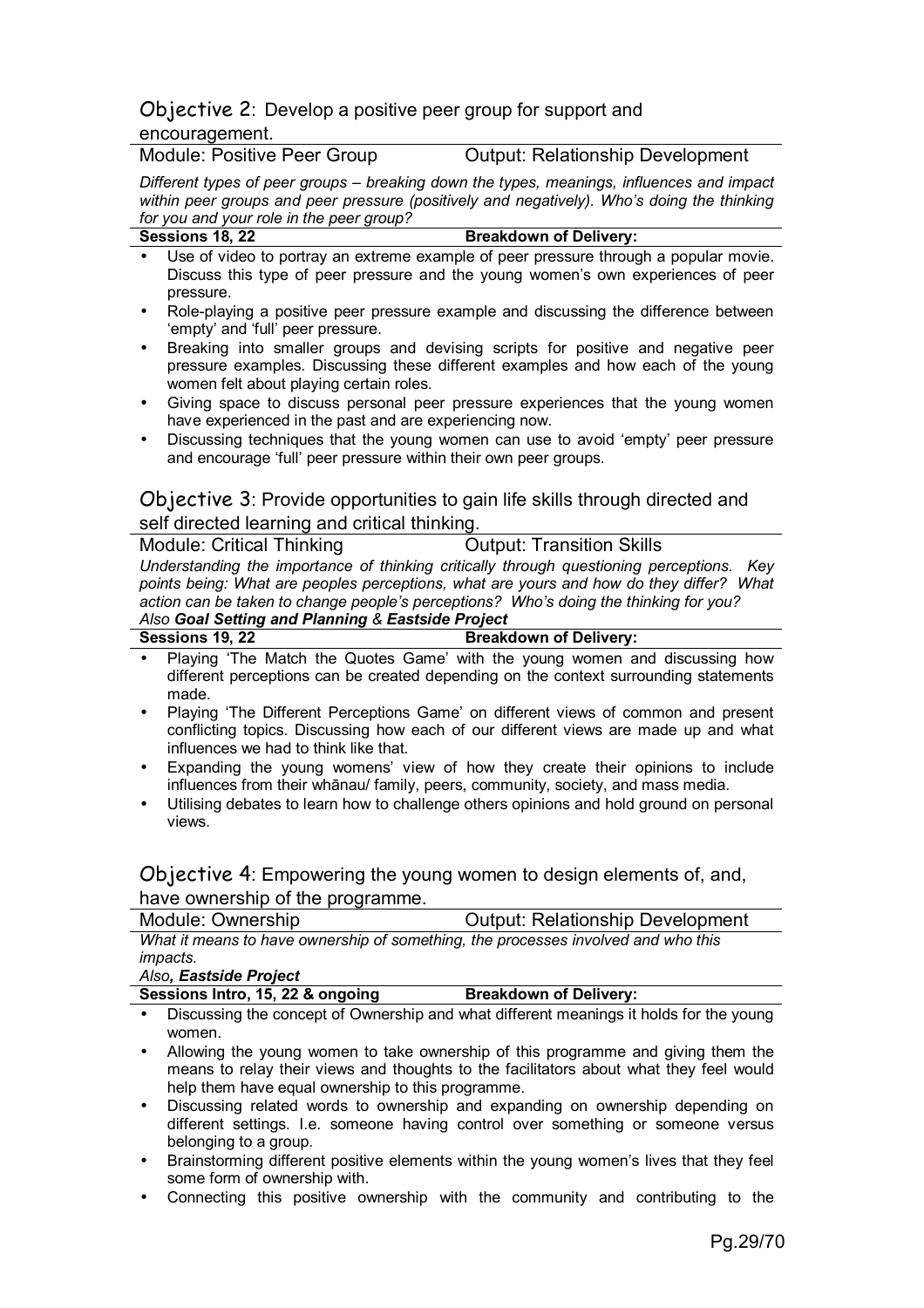# Objective 5: Encourage and support active participation within their families and in the community of East Auckland.

Module: Eastside Project **Contribution** Output: Community Contribution

*Develop a project on Peoples Perception of East Auckland using the knowledge gained from different modules covered - Critical Thinking, Positive Female Perception and Ownership. With the aim of informing the East Auckland community of the current perception and the young people's desired perception.* 

*Also, Personal Well-being*

Sessions 13, 14, 22 & ongoing **Breakdown of Delivery:** 

- Giving space and time to the young women to take the 'ownership' learnings to another level of 'giving back to the community'
- Focusing on Self-Directed learning for the young women to create, develop and implement ideas and initiatives for the Eastside community.
- Supporting the initiatives with time, encouragement, advice and finance so that it is a learning experience for the young women on how to implement successfully their own ideas.
- Encouraging full ownership from the young women to any initiatives they develop and therefore encouraging any appropriate initiative – no matter if out of the scope of this programmes learnings or large or small.

# Objective 6: Expand knowledge of the working sector and how they can participate in this.

| <b>Module: Exploring Career</b> |                                                                                           | <b>Output: Transition Skills</b> |  |
|---------------------------------|-------------------------------------------------------------------------------------------|----------------------------------|--|
|                                 | What is a career in comparison to a job? Why a career is important. The process of making |                                  |  |
| a job into a career.            |                                                                                           |                                  |  |
| <b>Sessions 23 &amp; 24</b>     |                                                                                           | <b>Breakdown of Delivery:</b>    |  |

- Discussing what a career is and separating the difference between a career and a job.
- Brainstorming on how someone would get a career and where careers come from.
- Giving real life examples of what a career path would look like by showing each of the facilitators own career paths visually.
- Encouraging the young women to develop their own visual career path and including elements that they wish to complete within a career and how they would do it.
- Discussing with the young women different pathways to the same goal and how important attitude is as opposed to access to 'suggested' pathways to their own careers.
- Access given to the internet for searching different key career websites within a 'Treasure Hunt Game' and finding information that related to their personal careers.
- Access given to a website chat room to discuss with a career advisor their personal career choices.

Objective 7: Exploring the perceptions of females in the East Auckland and surrounding areas, providing alternative female identities to aspire to. Module: Positive Female Perception Output: Relationship Development

*Exploring Media perceptions of females and how this impacts on them. Encouraging the young people to be independent and have pride in this. Exploring being a young women in East Auckland and what this means.*

| Sessions 12 & 22 |  |  |  | <b>Breakdown of Delivery:</b> |  |  |  |
|------------------|--|--|--|-------------------------------|--|--|--|
|                  |  |  |  |                               |  |  |  |

- Brainstorming with the young women what their own thoughts are of females. Personalising a second brainstorm by what they think others think about females in East Auckland.
- Expanding the young womens' views of females by introducing concepts of Mass Media views through TV, Radio, Music, Internet and Stereotypes in advertisements. Bringing to light different feminist thoughts on certain use of women within Mass Media and allowing discussion on these thoughts.
- Reframing female perception by discussing what the young women would like people to think about females and in particular females in East Auckland.
- Challenging the young women on their own actions to help change the way young women are portrayed in their community.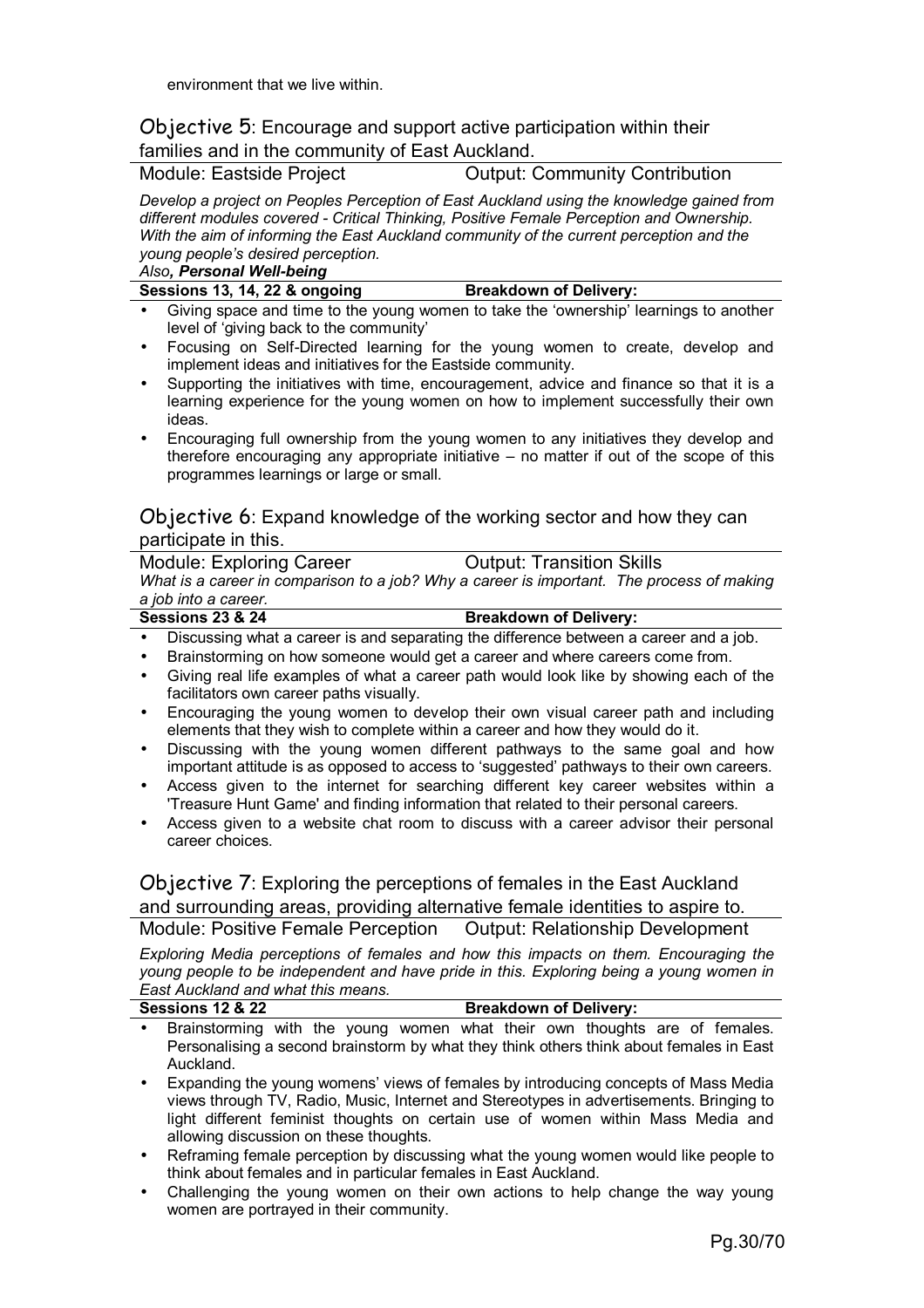# Objective 8: Understanding the value of education/learning and the opportunities available to the young women.

Module: Education Output: Transition Skills *Advocating and supporting the young women's decision within education. Providing options available for education, exploring needs to achieve educational goals, and implementing tasks to meet these needs.*

| Sessions 8, 10, 16, 22 & 24 | <b>Breakdown of Delivery:</b>                                                         |  |
|-----------------------------|---------------------------------------------------------------------------------------|--|
|                             | Discussing what education is for these young women and breaking down stereotypes of   |  |
|                             | high school/ college being the only element of education within young people's lives. |  |

- Discussing general goals within education and what the young women want to achieve within education.
- Connecting the young women's interests with different elements of education and showing how important education is for them to achieve their aims.
- Utilisation of different education and career articles chosen for each of the young women for individual learning and delivering their findings back to the whole group to explain information within their article and relevance to themselves.
- Connecting the young women's career maps made in a separate session with education. Showing case examples of the facilitators' career maps and where education supported the career path. Discussing where the young women feel education will support their own career paths.

Objective 8: Expanding alternative education knowledge (for example the Wider Arts) as possible options to explore.

Module: Exploration of Wider Arts Output: Personal Development *Providing with an opportunity to speak and learn with a professional musician, artist, actor and dancer. Discussions of the accessibility of involvement within the Wider Arts and the reality of possible participation.*

**Sessions 9, 11, 17, 20 & 27 Breakdown of Delivery:**

- 9 different artists visited the young women over 5 sessions and explained their own art, what they have done, do, how they got there and what they would like to do in the future. The young women were shown different art through photos, videos, cd's and live displays.
- These artists experienced different struggles through their lives and career journeys, we were very privileged to have each of our artists explain their life journeys and the struggles that they experienced when beginning life and through their careers. The discussions provided a good insight for the young women to understand the hard work and dedication that it takes for artists to fulfil their dreams.
- The young women were given opportunities to ask questions, talk with, and learn from these artists.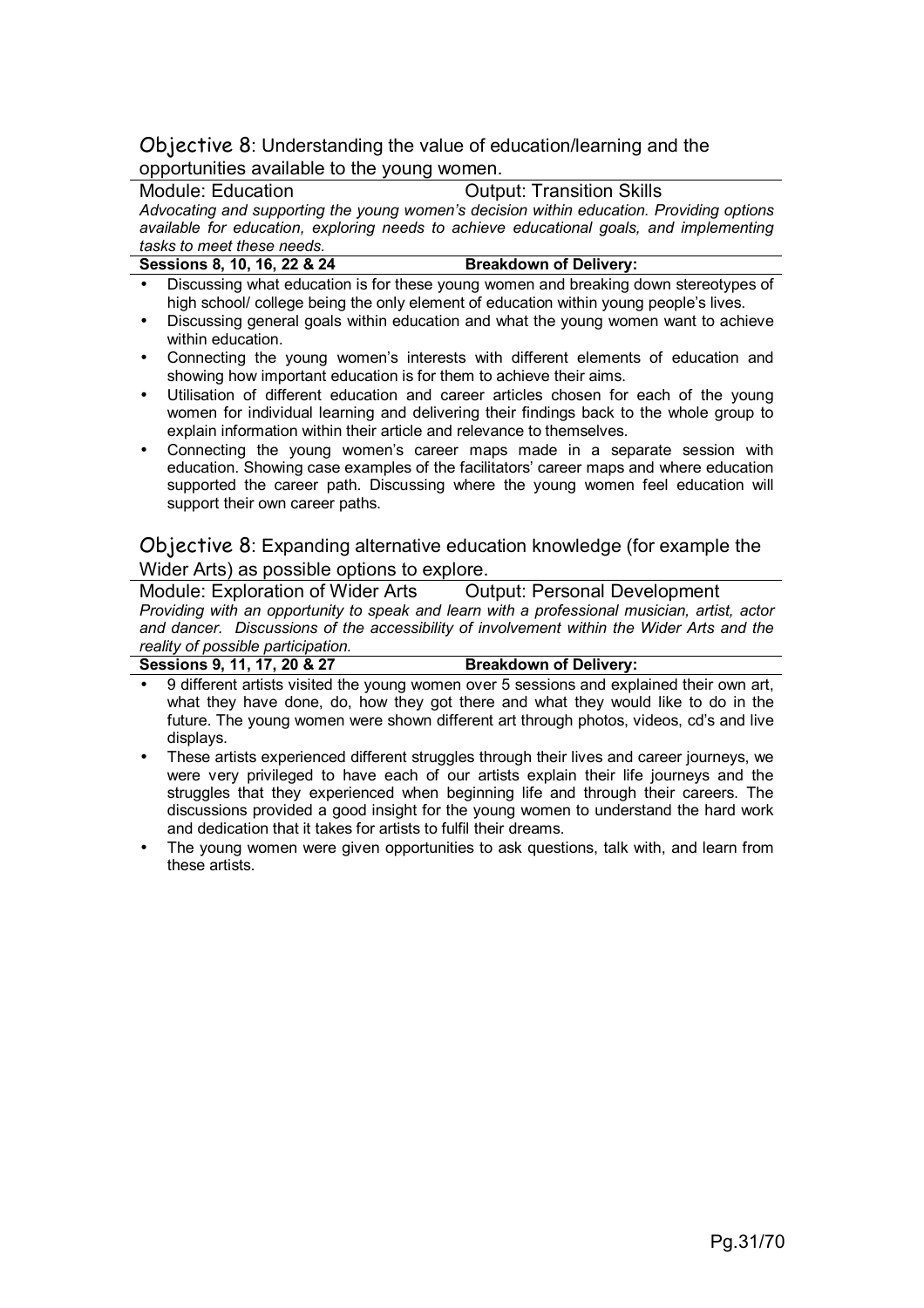# Objective 9: Develop an understanding of wellbeing – spiritually,

# physically, mentally and within the community.

Module: Personal Wellbeing (Health and Hygiene) Output: Personal Development

*Developing and understanding of personal wellbeing within 'Te Whare Tapa Wha Model'. Addressing a broad spectrum educationally of physical health and hygiene, spiritual and emotional wellbeing. Also looking at their social environment and the links they have.* **Breakdown of Delivery:** 

| <b>Sessions 1, 2 &amp; 10</b> |  |
|-------------------------------|--|
|-------------------------------|--|

- A break down of 'Te Whare Tapa Wha' was given to the young women and discussions on this model were developed to encourage understandings on what it is and how it can help us understand what is incorporated within our 'make up' as people in a community.
- Brainstorming the 4 different elements of 'Te Whare Tapa Wha' and what they liked and didn't like about their personal elements.
- Brainstorming on what Health and Hygiene was and the importance of this for our wellbeing. Connections were made between 'Te Whare Tapa Wha' and where Health and Hygiene fitted.
- Expanding well-being within the social contexts of households and community. Reconnecting this back to 'Te Whare Tapa Wha'.
- Guest speakers from the community to discuss Alcohol and Drugs and its affect on wellbeing and another guest speaker to discuss Sex and Sex Work and its affect on the well-being.
- Handouts were given to the young women on several different topics.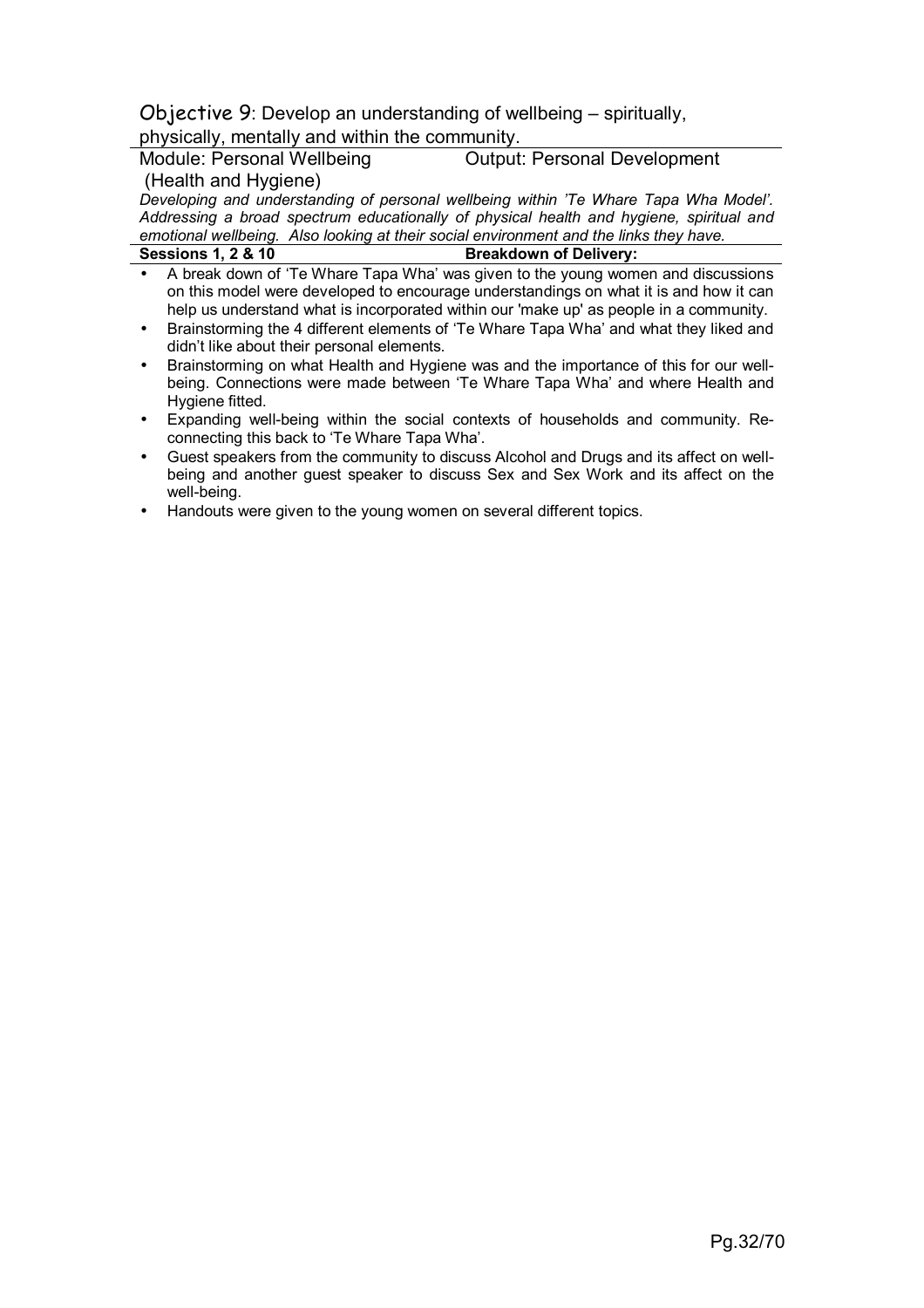

Evaluations of the programme & Peoples views

Section A) Evaluation of this programme Section B) Types of evaluation completed Section C) The views of the young women Section D) The views of the facilitators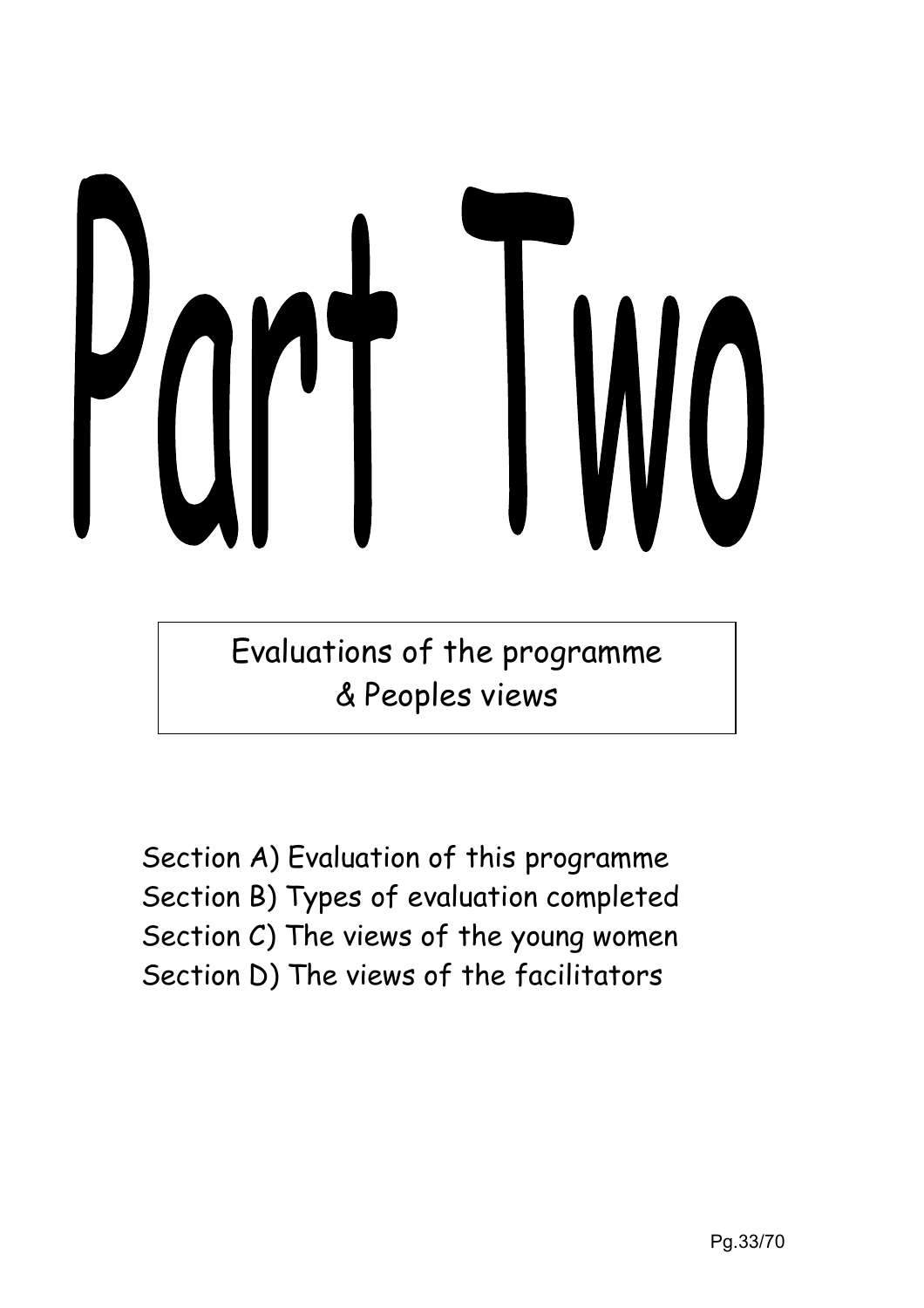# **Section A:**

# **Evaluation of This Programme**

It was decided that it would be important to evaluate this programme to ensure that it is effective in achieving its desired affect and a positive element within these young women's lives. Massey Universities' SHORE section (Social and Health Outcomes Research and Evaluations) was instrumental in the development and support for creating evaluation for this programme. Lanuola Asiasiga was the key connection that we had with SHORE and she was invaluable in showing us how to foresee ultimate outcomes and long-term goals through a system of intervention and changes. Teaming up with Lanuola, we developed maps on different types of intervention we would set in motion to achieve the desired short-term, intermediate-term and long-term goals. We then developed the evaluation techniques that we would put in place to measure our progress and allow feedback from the young women themselves.

Below, are the outlines of the different types of evaluation we completed, this is then followed by the feedback we collected from the young women and ourselves.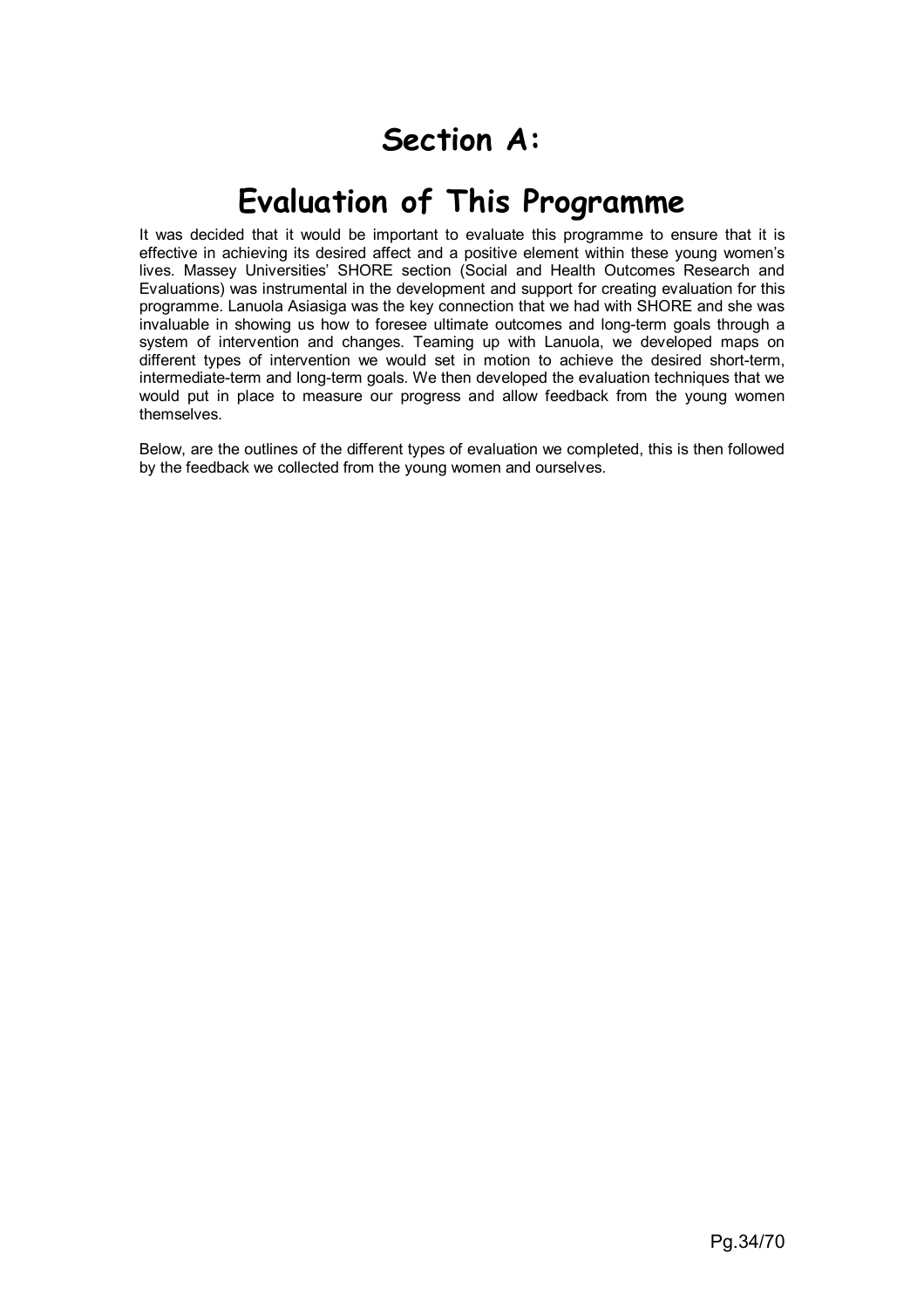# **Section B:**

# **Types of Evaluation Completed**

There were 4 different types of feedback and evaluation that we conducted within this programme. These being;

- $\rightarrow$  Per Module feedback within session time
- $\rightarrow$  Per Block feedback at the end of each grouping of 10 sessions
- $\rightarrow$  Overall feedback at the end of the programme
- $\rightarrow$  Per Module feedback from the facilitators.

# **Per Module feedback within session time**

Our original technique for collecting evaluation and feedback was to collect the young women's views after every module. This proved to become difficult, not only because we ran out of time to encourage the young women to fully complete the feedback questionnaires, but also because the young women did not like to complete the questionnaires and avoided this element of our programme at all costs. The data that we were collecting from these questionnaires began to look very similar and it was easy to notice that because the young women did not wish to complete the questionnaires, they would simply regurgitate the same answers over and over for every question.

Therefore, keeping to the theme of equal ownership and flexibility to the young women's needs; we decided to adapt our evaluation and feedback techniques by removing this technique completely and begin collecting feedback at the end of each block.

# **Per Block feedback at the end of each grouping of sessions**

These 'end of block feedback' sessions were developed with youth friendly techniques. Because of this, the young women's enthusiasm on feeding back to us their views and experiences grew and we received more in-depth and useful feedback.

These sessions marked the completion of each of the blocks, which was a symbolic success for these young women and normally accompanied an outing to celebrate this completion. This meant that the 'end of block sessions' were filled with fun and heightened expectancy.

We drew on this energy and created little projects for the young women to give us feedback in different ways. These different ways are now explained below;

 $\rightarrow$  Booklets were given out to each young woman with felts and scissors. They filled out different sections of the booklets which covered what they thought was good about each module and what they thought could be improved. After each of the sections were filled, they then cut out them out and added them to big posters on the walls. These posters matched in colour the sections within the booklets. When each of the young women completed this, the end result was a big display of different posters for each module the young women had completed within that block and what they all thought about them. The young women loved doing this and thrived on a self-directed individual activity that resulted in the visualisation of the whole groups' work. This was also a very productive way of receiving valuable feedback on what the young women liked and disliked about each of the modules.

During block 2, it became apparent to us that the young women thrived on verbal communication and any 1-on-1 attention given to them. This therefore led to us utilising these techniques within the block 2 & 3 'end of block feedback' sessions.

 $\rightarrow$  A video camera was set up in a small room with a question list. The young women were given a timeframe of approximately 5 minutes to go into the small room individually or as pairs and to answer the questions on the question list in any way they would like, to the video camera. This was not only fun, but also the young women seemed to be a lot more honest on the camera. The young women were very excited about the prospect of having a video camera on them all for themselves. The only concern of this data collection was that if they did not understand a question, they would either not answer it, or make up what they thought we were asking and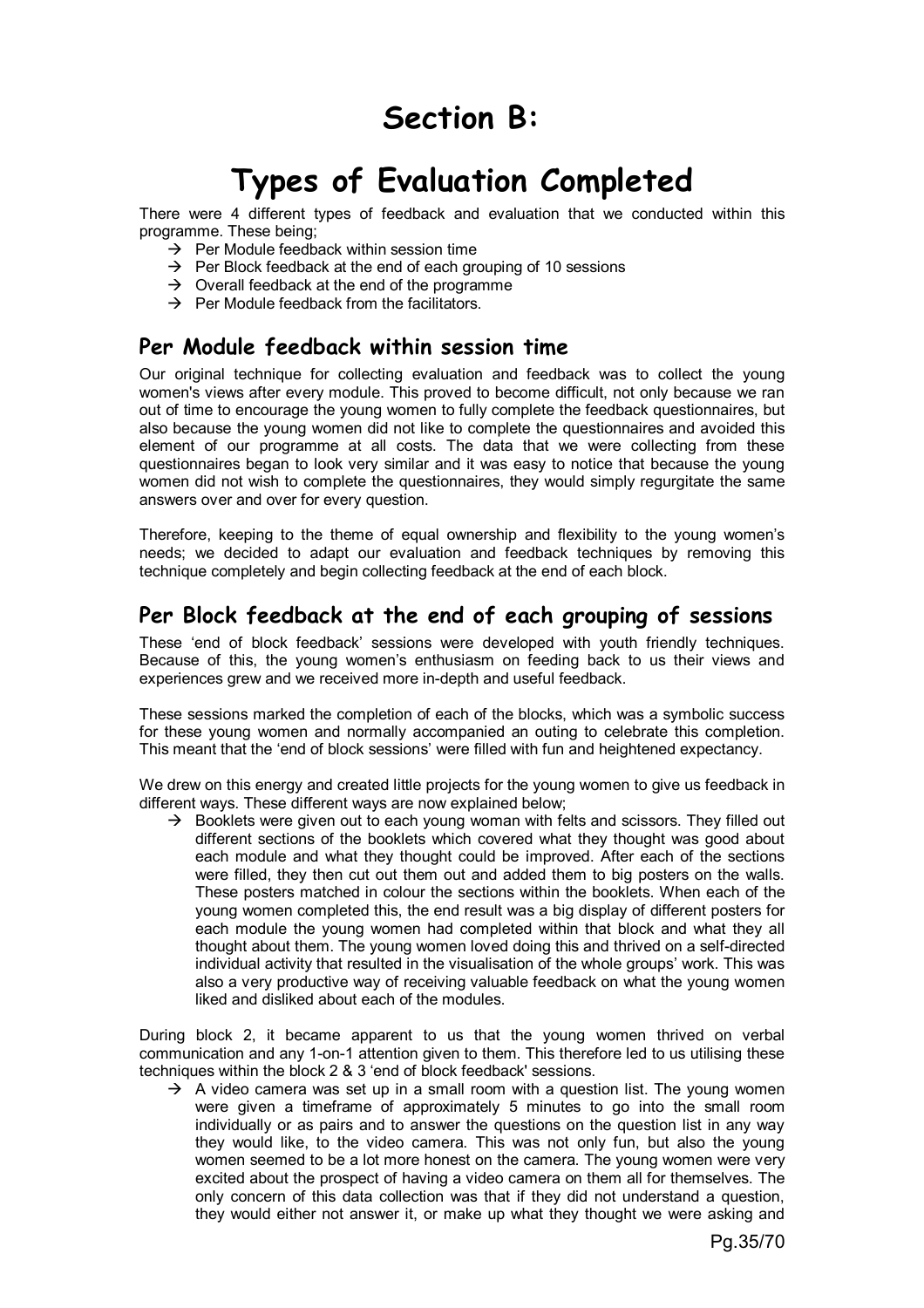sometimes give us feedback on a completely different topic. In hindsight, the questions could have been explained in detail before the young women began.

 $\rightarrow$  The facilitators also split the young women into two smaller groups and asked them for verbal feedback on set topics. The young women also appeared to enjoy this, as it was a group task to give feedback to us verbally. The young women would talk between themselves and discuss what they learnt, what they did and didn't like about what we had covered in the block. There was not much that the young women discussed which they thought could need improvement, however; this could have been to do with the fact that the facilitators were a part of the group and asking the questions.

# **Over All feedback at the end of the programme**

At the very end of the programme, SHORE supported us to have an external evaluator meet with the young women and discuss what they thought about the programme and all that they had learnt. Lanuola Asiasiga met with the young women in the Glen Innes Police Station where the programme had been conducted. This was to give the young women space to discuss what they did and didn't like about the programme and the modules individually without the impediment of the facilitators being involved in the direct feedback of this information.

# **Per Module feedback from the facilitators**

For every module that was learnt within this programme, the facilitators wrote down their combined feedback on several different elements;

- $\rightarrow$  How the session/s went.
- $\rightarrow$  What went well.
- $\rightarrow$  What didn't work.
- $\rightarrow$  What they would liked to have changed.
- $\rightarrow$  What their feelings were at the beginning of the session and then at the end.

This was to give a clear picture on what the facilitators views were in regards to; group development through out the programme, the lessons that the young women learnt; how the lessons were delivered, how they adapted each of the modules throughout the programme and any programme changes they would have liked to have done.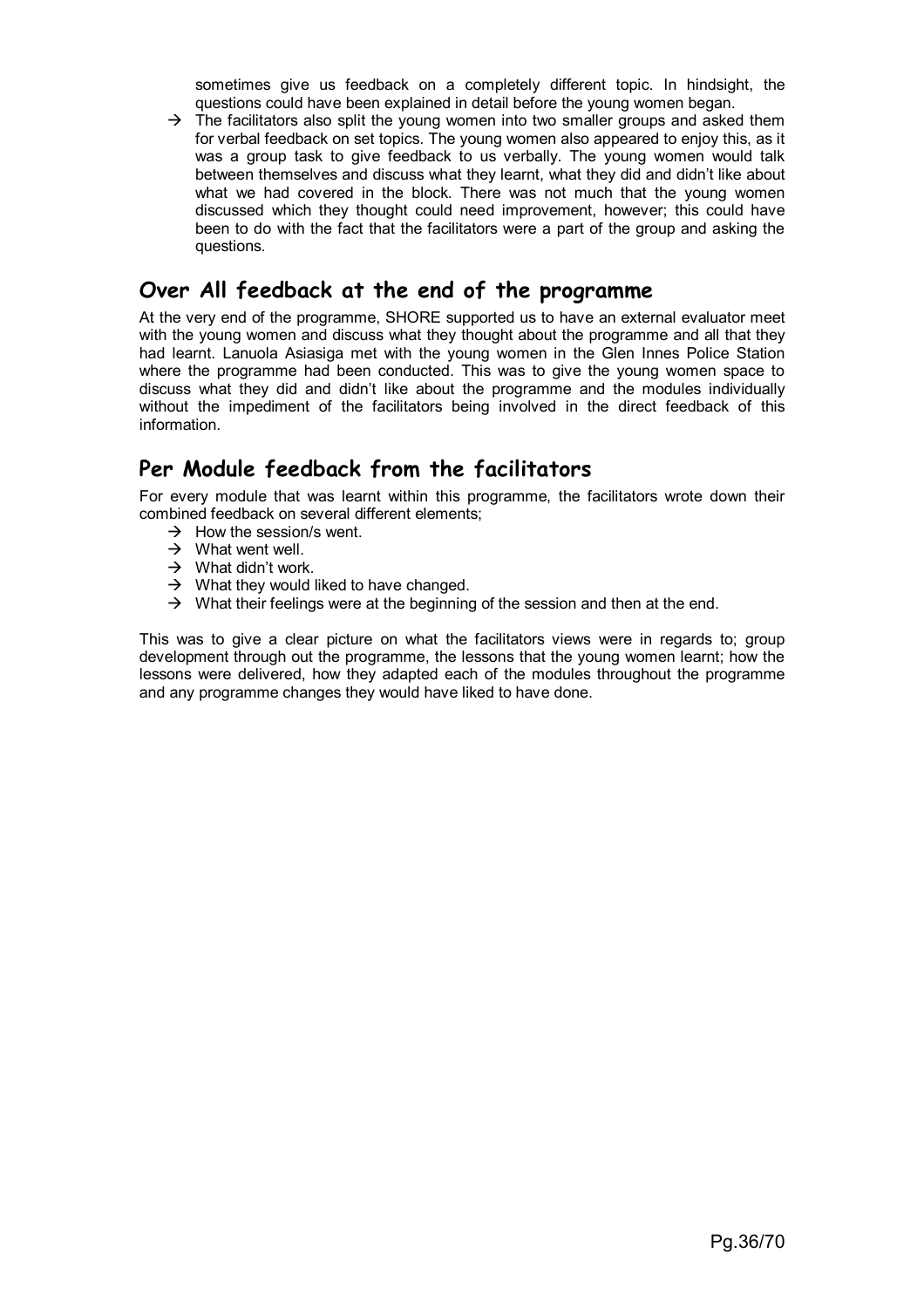# **Section C:**

# **The Views of the Young Women**

The views of the young women that participated within this programme were the most important feedback we could collect. We attempted to maintain an 'open door policy' with the young women so that they could feedback at any time to us about the programme and about what we were doing. It was also important to collect feedback in a more formal way to ensure that we were able to obtain the young women's views officially. Below is a break down of all of the different ways that we obtained this 'official' feedback and what the young women have actually stated they think about this programme.

# **Per Module Feedback Through Questionnaires**

This was the original feedback format that we had developed to receive the young women's views on each module. This feedback format only lasted for the first 3 modules - or 6 sessions. The young women did not like to complete the questionnaires and they stated so to us during the second module. We persevered for 2 more sessions, but not all of the young women would fill out the forms and those who did, were not completing them effectively. There was also quite a bit of difficulty in explaining to the girls how to use the 'before the session' and 'after the session' continuums. Some of the young women had difficulty in understanding the difference between the two and could not differentiate their knowledge of the module content between before and after the session. Originally, we had anticipated that these 2 page questionnaires would give us a clear picture on what they had learnt before and after the modules as well as space to write down what they liked, would like more of and their opinion on what we covered. However, it is important to analyse this information briefly as the first type of feedback we received.

The questionnaires that were filled out covered the modules;

- Personal Wellbeing
- Self Esteem
- Confidence and Communication

There were 4 continuum questions asked about knowledge before and after the sessions. On the left end of the continuum, 1 was stated as being "knew/ know nothing". On the right end of the continuum, 5 was stated as being "knew/ know all about it". The data from these questions are below. There were also three short-answer questions asking the young women; what highlights they had about the module, what they would have liked to learn more about, and what they would tell someone about this module. The main themes for each module are detailed below as well.



Graph 4. Personal Wellbeing

Questions asked 1. Concept of Te Whare Tapa Wha.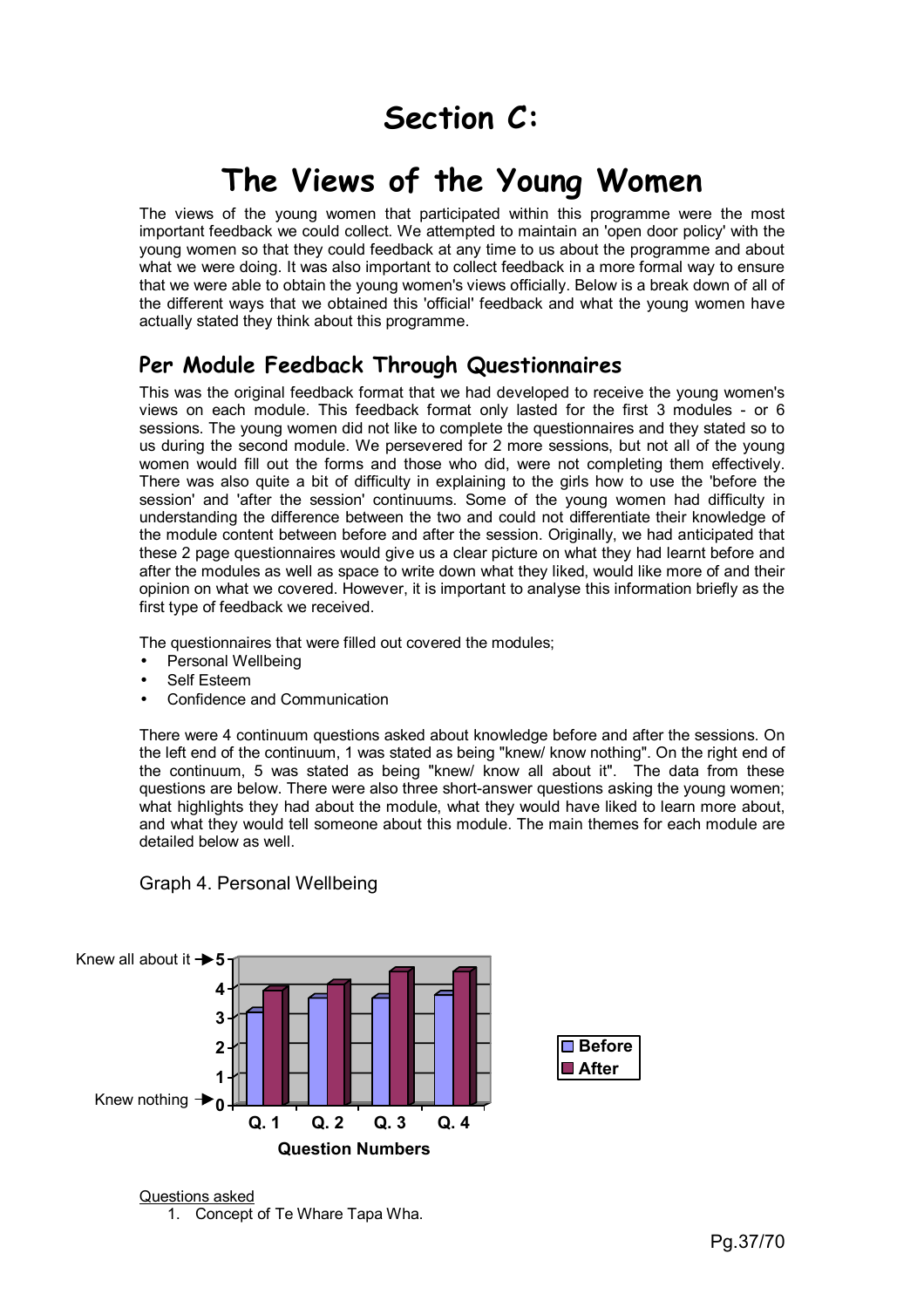- 2. Health & Hygiene.
- 3. Alcohol & Drug Safety.
- 4. Sex & Sex workers.

#### **Highlights**

- $\rightarrow$  The access to and type of food was mentioned by several young women.
- $\rightarrow$  Guest Speakers
- $\rightarrow$  Finding out things they didn't know and having fun.

#### Would like to learn more about

- $\rightarrow$  More sex and health information.
- $\rightarrow$  Interesting information on New Zealand.
- $\rightarrow$  Have more fun like Rainbows End or Waiwera Hot Pools.
- $\rightarrow$  Go to visit a prison.

#### What they would tell people about this Module

- $\rightarrow$  Had a great time and are learning new things.
- $\rightarrow$  About the sex and health.
- $\rightarrow$  The whole thing and things they have learnt.
- $\rightarrow$  That it keeps you out of trouble and gives a better focus of life.

# Graph 5. Self Esteem Session 1



#### Questions asked

- 1. What Self Esteem is?
- 2. Defining your own Self Esteem?
- 3. Importance of Self Esteem.
- 4. Influence of others on your Self Esteem.

#### **Highlights**

- $\rightarrow$  Food.
- $\rightarrow$  Making the posters.
- $\rightarrow$  Learnt more about personal wellbeing but also learnt more about myself.
- $\rightarrow$  Find out a lot of things I didn't know about.

#### Would like to learn more about

- $\rightarrow$  Don't know/ nothing much.
- $\rightarrow$  More on Self Esteem.
- $\rightarrow$  How to be really good and to behave.
- $\rightarrow$  I would like to learn about my own personal feelings and what I like and dislike about me.

#### What they would tell people about this Module

- $\rightarrow$  Pretty helpful.
- $\rightarrow$  That I learnt a lot and it was fun doing to poster and glitter.
- $\rightarrow$  I would tell them how well my Self Esteem has improved.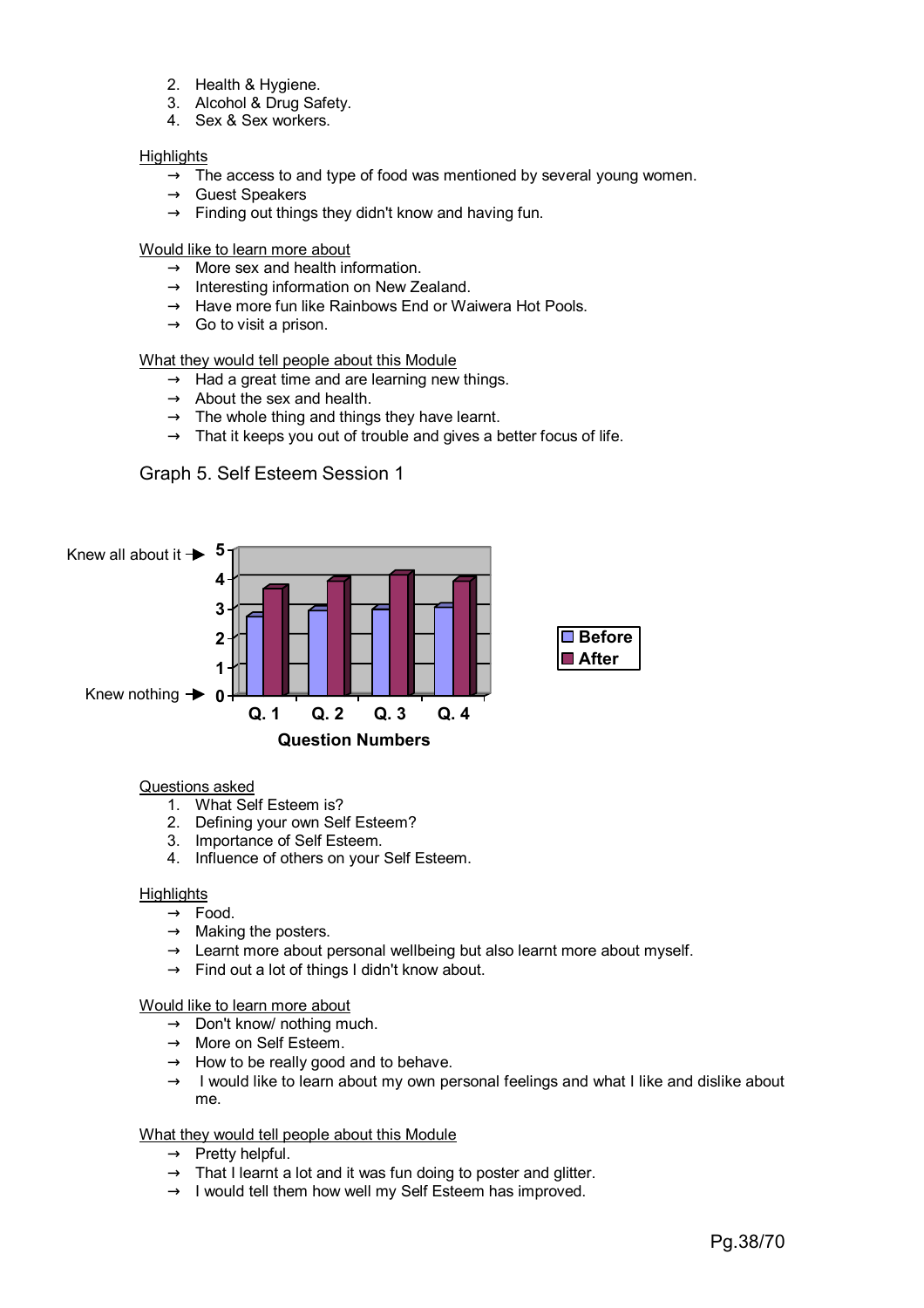$\rightarrow$  That it was okay, I learnt more of me and not what I want to know. But I still have to face them, I found that I have good things about me and had little bit of bad things.





#### Questions asked

- 1. What Self Esteem is?
- 2. Defining your own Self Esteem?
- 3. Importance of Self Esteem.
- 4. Influence of others on your Self Esteem.

#### **Highlights**

- $\rightarrow$  Knowing more about the importance of Self Esteem.
- $\rightarrow$  That we were able to see how what others opinions effect your self esteem and how you think effects your images & actions.
- $\rightarrow$  Writing some positive and negative Self Esteem.

#### Would like to learn more about

- $\rightarrow$  More food.
- $\rightarrow$  More on self confidence.
- $\rightarrow$  How to overcome things.
- $\rightarrow$  Other things about Self Esteem

#### What they would tell people about this Module

- $\rightarrow$  About the eating
- $\rightarrow$  Very educational.
- $\rightarrow$  It's something a place to gain more of what you need improvement on.
- $\rightarrow$  It will be easy for other people.

# Graph 7. Confidence & Communication Session 1



#### Questions asked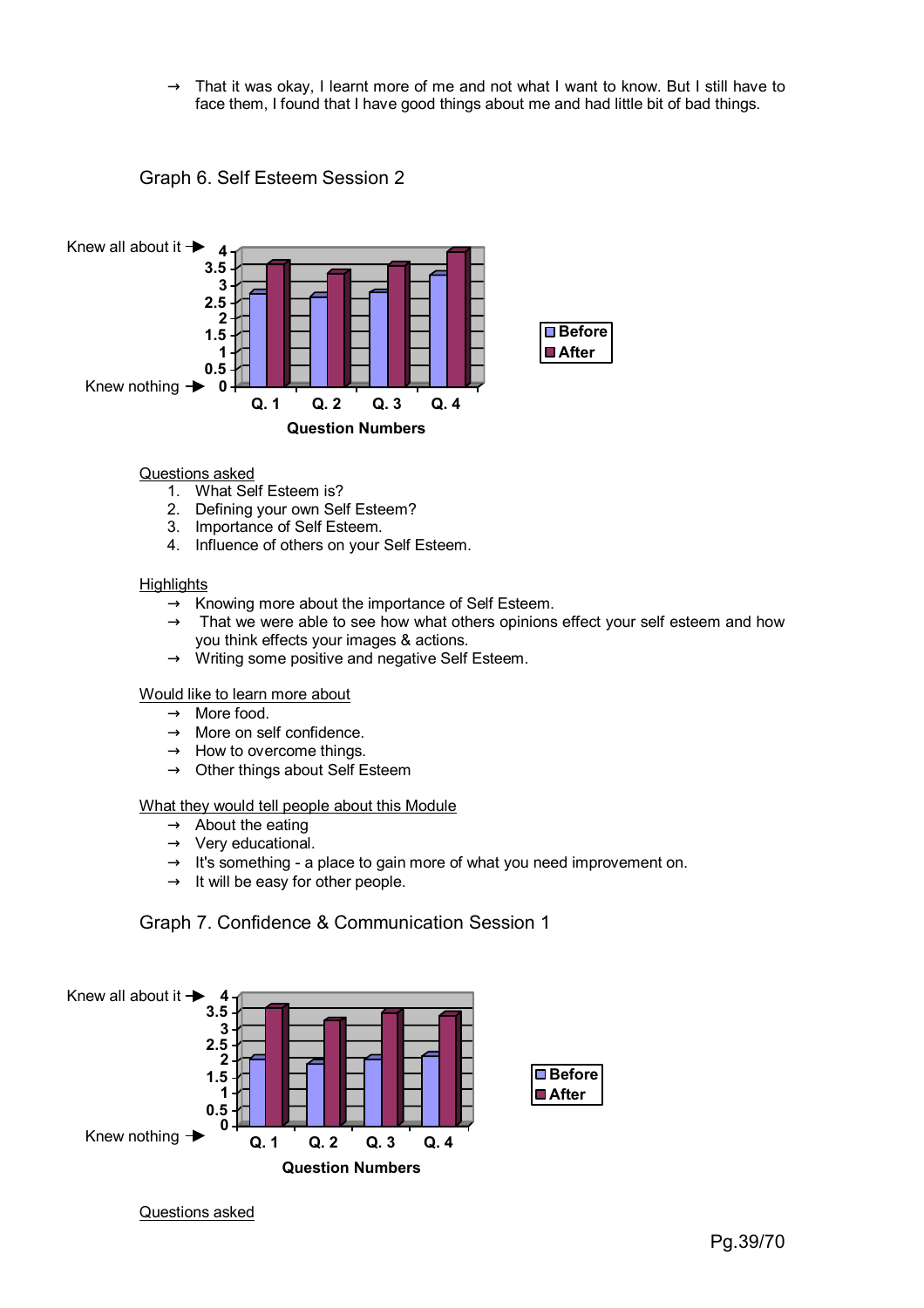- 1. What Confidence is?
- 2. Defining your own Confidence?
- 3. Importance of Confidence & Communication.
- 4. Influence of others on your Confidence.

#### **Highlights**

- $\rightarrow$  My understanding has grown more and more and also have great ability of talking and also gain understanding of myself.
- $\rightarrow$  Learning about confidence and communication because I knew nothing about it.
- $\rightarrow$  Food and talking in the group.

#### Would like to learn more about

- $\rightarrow$  How to control your confidence and how to gain confidence.
- $\rightarrow$  Heaps more

#### What they would tell people about this Module

- $\rightarrow$  My confidence has grown a long way and I know how to stand my ground and how to evaluate my issues and confidence.
- $\rightarrow$  Backstabbing and how to sort things out.
- $\rightarrow$  It's cool, and you can get confidence.

# Graph 8. Confidence & Communication Session 2



#### Questions asked

- 1. What is Communication?
- 2. Defining your own Communication?
- 3. Importance of Confidence & Communication.
- 4. Influence of others on your Confidence & Communication.

#### **Highlights**

- $\rightarrow$  Learning the communication concepts
- $\rightarrow$  Food
- $\rightarrow$  The activities
- $\rightarrow$  Talking
- $\rightarrow$  Everything such as listening to what everybody had to say and showing what we were trying to say.

#### Would like to learn more about

- $\rightarrow$  Confidence.
- $\rightarrow$  Can we change the setting/ the scenery.
- $\rightarrow$  The hearing, seeing and talking.
- $\rightarrow$  Gaining more confidence with strangers.

#### What they would tell people about this Module

- $\rightarrow$  Great! It's easy to hear, see and talk
- $\rightarrow$  How important communication is in life
- $\rightarrow$  It was cool and exciting, fun and we learnt a lot.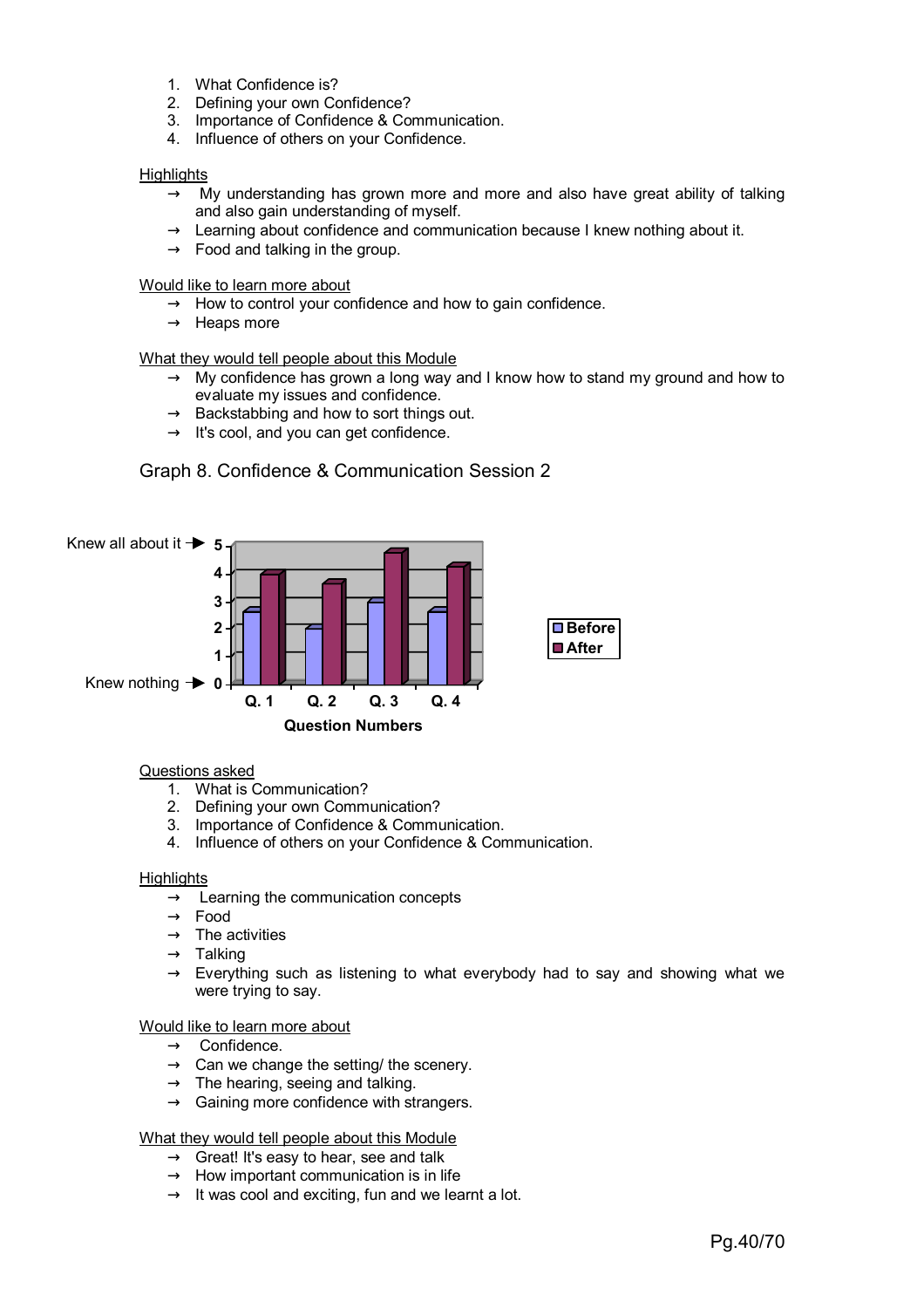# Questionnaire Overview

Unfortunately, this data cannot be read straight forward due to the amount of resistance to filling the questionnaires out, lack of understanding about how to fill them out and what information we were asking for the young women to give us. An example of this is some of the answers that the young women gave about what more they would like to learn about. The young women would consistently put down what we had actually covered, or suggestions that were off the module subject completely. The young women were very relieved when we agreed not to continue with this type of feedback.

# **Per Block Feedback through End of Block Sessions**

The type of feedback that we adapted to for the remainder of the programme was 'end of block feedback' sessions where we spent one whole session discussing what the young women thought about the modules that we had covered in the block they had just completed. The ways we collected this information was through several different means;

- As discussed earlier, booklets were given to the young women with different sections to write in what they liked and what could be improved on for each module they had completed over the block. These different sections were then cut out and added to posters that were the same colour and had the same headings on them. The young women could then see what they and their peers liked in each module and what everyone thought could be improved on.
- In 'end of block 2 feedback', we decided to gather the young women into two smaller groups and receive some verbal feedback on what they thought about the programme over all so far.
- In 'end of block 2 and 3 feedback', we also included a 'video room' for the young women to go into and talk to a camera individually or as pairs. This proved to be very popular and well enjoyed. The feedback covered what the young women thought about the programme individually and what they personally had gotten out of the programme.

# Thoughts on Individual Modules

This part will cover what the young women thought about each of the modules, through the posters of feedback they developed.

# Module: Personal Wellbeing

#### What went well

- $\rightarrow$  Meeting new people.
- $\rightarrow$  How to respect yourself.
- $\rightarrow$  Learning more about yourself.

#### Wanted to learn more about

 $\rightarrow$  Learn more on cooking, safe sex, arts and people skills.

# Module: Self Esteem

# What went well

- $\rightarrow$  Role playing.
- $\rightarrow$  This session helped life my spirits.
- $\rightarrow$  Self esteem was made up of thinking, feeling and acting.
- $\rightarrow$  Recognising the things or people that helps build self esteem - for example family, dancing, sport and art work.

# Wanted to learn more about

 $\rightarrow$  More information about how one could open up their feelings a bit more and more role-plays.

# Module: Confidence & Communication

# What went well

- $\rightarrow$  Built up confidence.
- $\rightarrow$  Confidence helped deal with a lot of other problems.
- $\rightarrow$  Enjoyed the role play acting.
- $\rightarrow$  Group work and communicating in a group.
- $\rightarrow$  Understanding the importance of communication.

# Wanted to learn more about

- $\rightarrow$  How to do role play on confidence.
- $\rightarrow$  A bit of guidance on improving confidence for day to day life activities.
- $\rightarrow$  The communication game.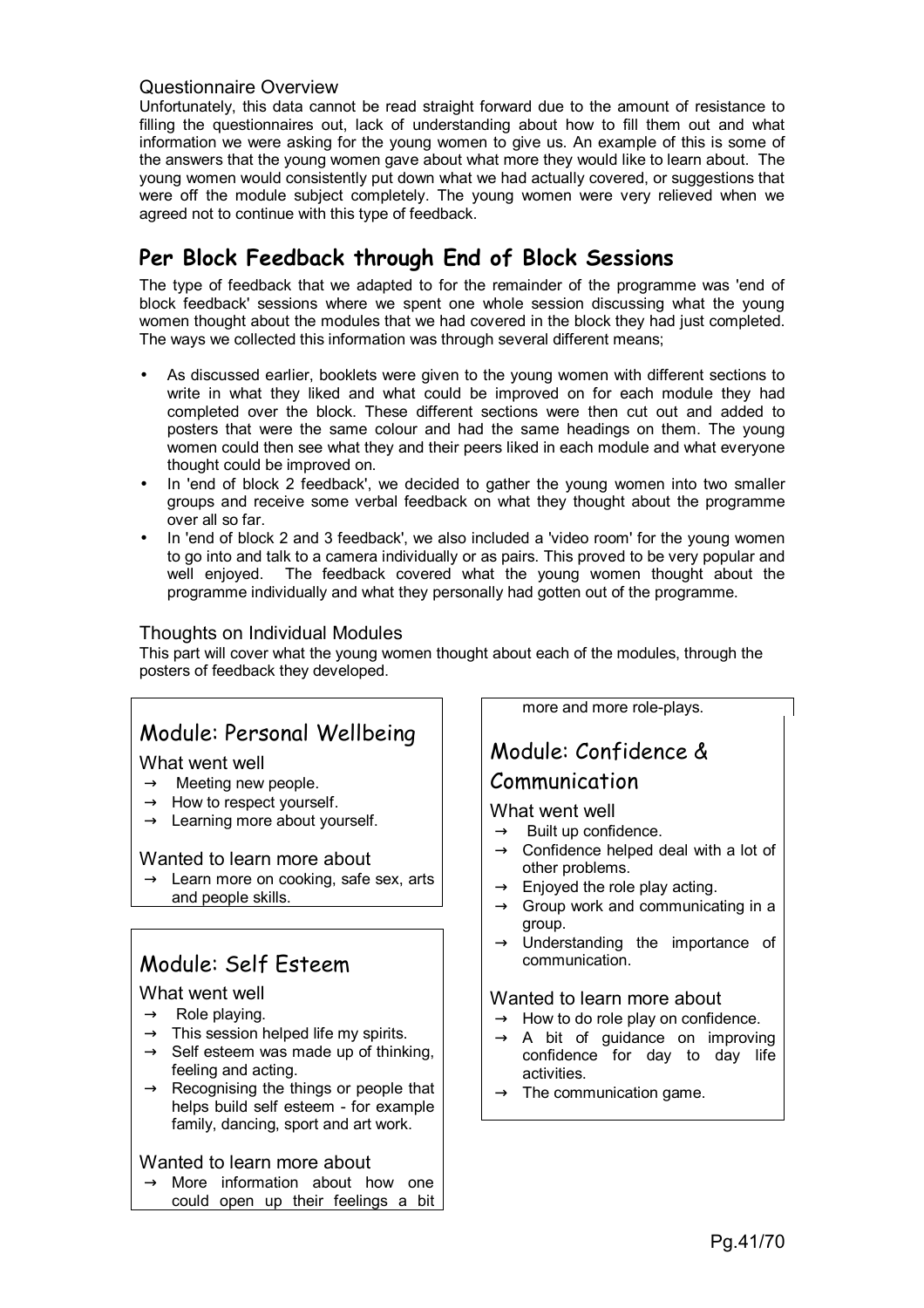# Module: Goal Setting and Planning

# What went well

- $\rightarrow$  Management of time and future thinking.
- $\rightarrow$  To set short and medium term goals.
- $\rightarrow$  Making your own goals.
- $\rightarrow$  Planning of goals properly.

# Wanted to learn more about

- $\rightarrow$  How to do and complete goals.
- $\rightarrow$  How to find a more practical way of learning.
- $\rightarrow$  To find a study technique that allows retention of information.

# Module: Artists Visit (Exploration of Wider Arts)

# What went well

- $\rightarrow$  Creative.
- $\rightarrow$  Hands on experience.
- $\rightarrow$  Listening and learning from invited guests.
- $\rightarrow$  Making clay pots.

# Wanted to learn more about

- $\rightarrow$  More information on further courses.
- $\rightarrow$  More information on scholarships for art courses.
- $\rightarrow$  While studying in year 14 what could do to get further into art.

# Module: Positive Female Perception

# What went well

- $\rightarrow$  Great advice and useful for the future.
- $\rightarrow$  Well explained.

# Wanted to learn more about

- $\rightarrow$  Food and cooking.
- $\rightarrow$  How to defend yourself.

# Module: GI/ Eastside

# project

# What went well

- $\rightarrow$  Input of ideas from the group.
- $\rightarrow$  Being a part of a group by sharing ideas and implementing them.
- $\rightarrow$  Everyone working together.

# Wanted to learn more about

 $\rightarrow$  Learning about the roles different individuals play in a community.

# Module: Ownership

# What went well

- $\rightarrow$  Good group discussions.
- $\rightarrow$  Learning about co-operations.
- $\rightarrow$  Having pride and belonging to certain groups.

Wanted to learn more about  $\rightarrow$  How to control other things.

# Module: Education

# What went well

- $\rightarrow$  Talking about future plans.
- $\rightarrow$  Wanting to become a better person and to actually see what you want to be.

# Wanted to learn more about

- $\rightarrow$  Cooking.
- $\rightarrow$  Rhythms & Melody.
- $\rightarrow$  Employment skills.

# Module: Actors Visit (Exploration of Wider Arts)

# What went well

- $\rightarrow$  Role play.
- $\rightarrow$  Entertaining and inspiring.
- $\rightarrow$  Answering questions.

#### Wanted to learn more about  $\rightarrow$  How to further a career in acting.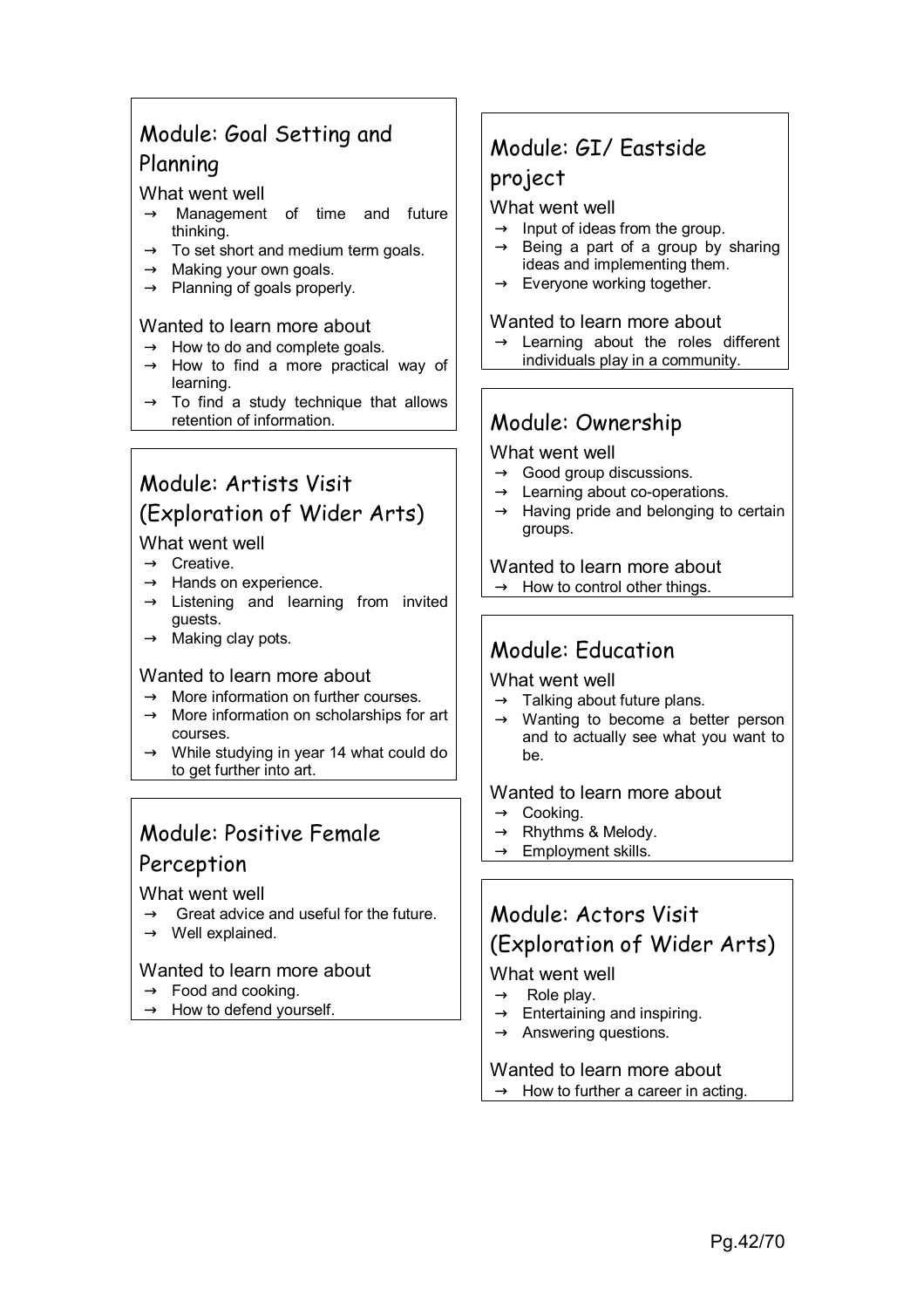# Module: Positive Peer Groups

#### What went well

- $\rightarrow$  Relating to other peoples experiences.
- $\rightarrow$  Role play.

# Wanted to learn more about

 $\rightarrow$  How peer groups influence us.

# Module: Critical Thinking

#### What went well

- $\rightarrow$  Learning to research about something before saying it.
- $\rightarrow$  The debate between the two leaders.

# Wanted to learn more about

 $\rightarrow$  Good and positive thinking.

# Module: Musicians Visit (Exploration of Wider Arts)

# What went well

- $\rightarrow$  Cool and interesting.
- $\rightarrow$  Inspiring.
- $\rightarrow$  Darren and Tyra's stories as musicians.

# Wanted to learn more about

- $\rightarrow$  Other ways of expressing music.
- $\rightarrow$  How to use the turn tables.
- $\rightarrow$  More about the way they compose their music.

# Module: Revisiting Education in Block three

# What went well

- $\rightarrow$  I focused on what career path I wanted.
- $\rightarrow$  I found I had different options and not just one for my career.
- $\rightarrow$  Finding out about more information.

#### Wanted to learn more about  $\rightarrow$  Nothing else!

# Module: Dancer Visit (Exploration of Wider Arts)

# What went well

- $\rightarrow$  It was alright.
- $\rightarrow$  I loved dancing! Ana was a really good teacher.
- $\rightarrow$  We learnt some new moves even though I wasn't good at it - but all goodies!
- $\rightarrow$  Everything! I had a good time and I think everyone did.
- $\rightarrow$  Learning some dance moves.
- $\rightarrow$  Don't know.
- $\rightarrow$  Dance moves and having fun.

# Wanted to learn more about

- $\rightarrow$  Backgrounds on different kinds of dance.
- $\rightarrow$  Other dancing not just the three styles we did.
- $\rightarrow$  Nothing, it was pretty straight forward!
- $\rightarrow$  The backgrounds to the type of
- dancing e.g. krumping, breaking etc.

# Module: Exploring Career

# What went well

- $\rightarrow$  The Chat online.
- $\rightarrow$  We found out lots of places to do with finding or looking up careers.
- $\rightarrow$  Not much to be honest.
- $\rightarrow$  Everything.
- $\rightarrow$  I had fun looking up careers.
- $\rightarrow$  Getting information straight away.

# Wanted to learn more about

- $\rightarrow$  Chefing because I love food.
- $\rightarrow$  The careers on the East Side.
- $\rightarrow$  What my back up career is?? I should really plan that!
- $\rightarrow$  The courses about East and the jobs available around East.
- $\rightarrow$  Nothing else.
- $\rightarrow$  Nothing, you guys explain everything really well and told us heaps of options.
- $\rightarrow$  How I can get more information.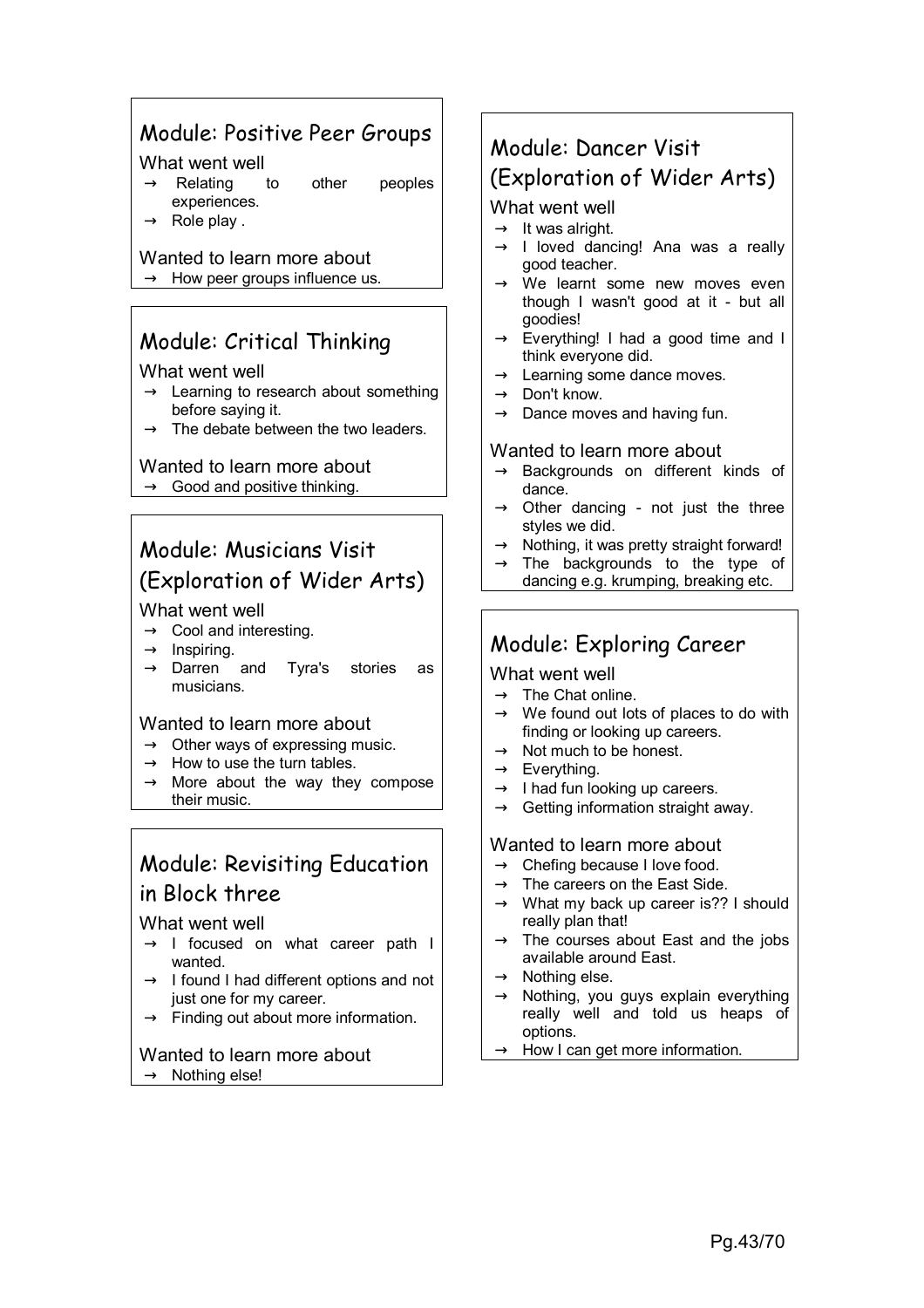# Module: GI/ Eastside Project in Block three

# What went well

- $\rightarrow$  Everything.
- $\rightarrow$  The planning is giving some good skills.
- $\rightarrow$  Planning and commitment.
- $\rightarrow$  All of it.
- $\rightarrow$  The clean up down at the park went well, we all did great!! Our plans are going well so far for the mural and night event.
- $\rightarrow$  Organising the venue and team work.

# Wanted to learn more about

- $\rightarrow$  Everything.
- $\rightarrow$  It's all pretty much all there.
- $\rightarrow$  Nothing at all, this was a good challenge.

# Sessions: Where to from

# here

# What went well

- $\rightarrow$  We went over a lot of things gonna miss this!
- $\rightarrow$  Education, East Side Project, food and the group.
- $\rightarrow$  We found out some things where we can go after this.

# Wanted to learn more about

- $\rightarrow$  How to be committed to your goals.
- $\rightarrow$  School and also catch ups with Alayna.
- $\rightarrow$  How to stay motivated when you know you'll slack off.

# Thoughts on the Programme Overall

Feedback that overviewed the programme as a whole and the young women's own personal growth, were gathered from;

- 1. The Posters Overall Feedback
- 2. Small Grouped Verbal Feedback
- 3. Personal Video Feedback
- 4. External Evaluation
- **1. The Posters Overall Feedback**

# Over all Feedback from Block one:

# **Highlights**

- $\rightarrow$  The activities were fun and educational.
- $\rightarrow$  The food!
- $\rightarrow$  Going on trips and eating in a group.
- $\rightarrow$  The basketball game.

# Anything wanted to discuss not in modules covered

- $\rightarrow$  Music.
- $\rightarrow$  Cooking.
- $\rightarrow$  Jobs and Preparing for them.
- $\rightarrow$  Dancing.
- $\rightarrow$  Fun Games that could be played with each lesson.

Being a part of a group was quite important to the young women and appeared to be the most important aspect for the young women. A lot of suggestions from the young women on what they wanted to learn more about were actually covered in block 2 and 3.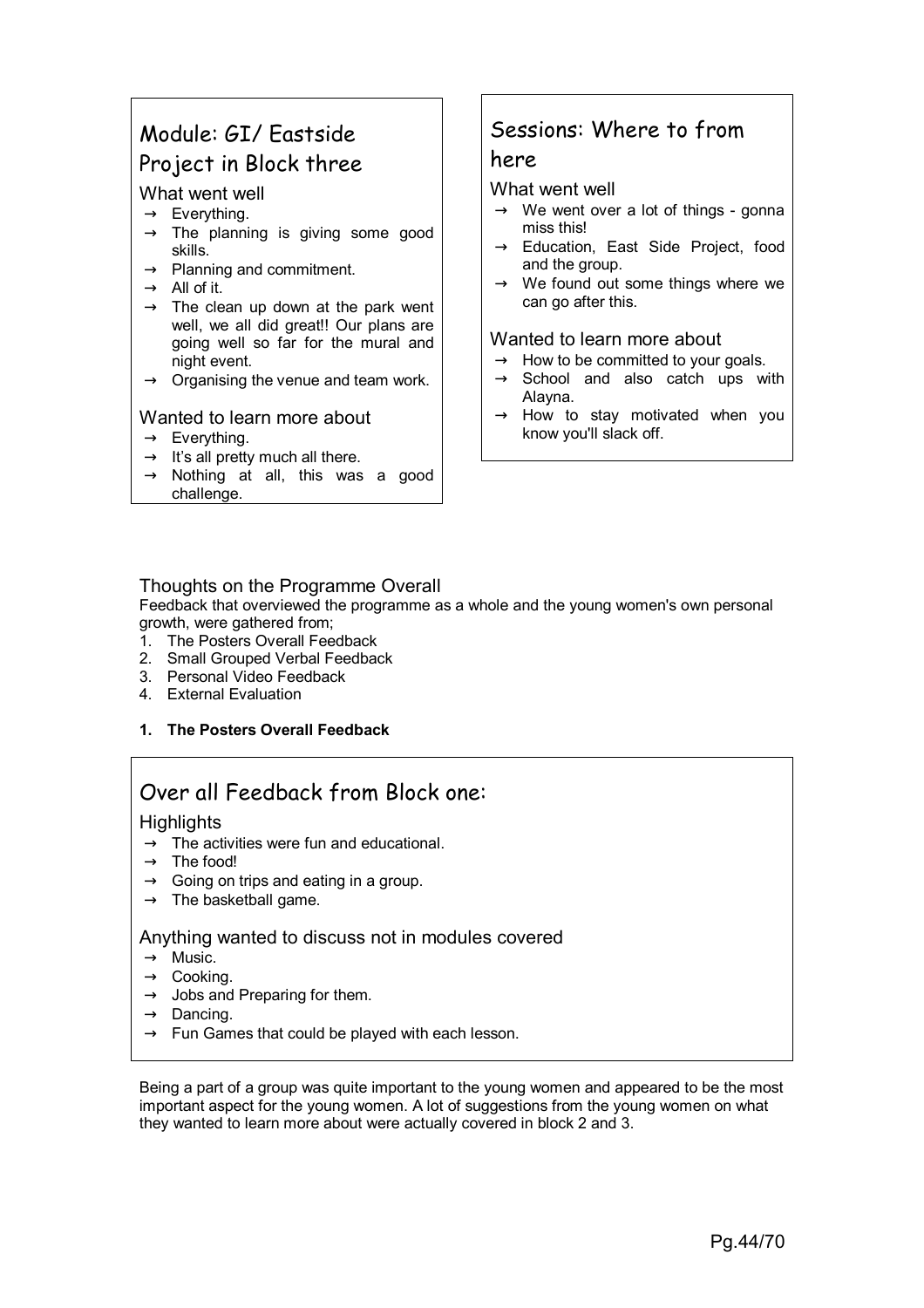# Over all Feedback from Block two:

# **Highlights**

- $\rightarrow$  Wonderful.
- $\rightarrow$  Great Work.
- $\rightarrow$  Magnificent.
- $\rightarrow$  Awesome.
- $\rightarrow$  The music was cool.
- $\rightarrow$  Critical thinking.
- $\rightarrow$  Peer pressure.

# Anything wanted to discuss not in modules covered

 $\rightarrow$  No, you guys are good.

The young women were all very happy with how block two progressed. They did not have much feedback on what else they would like us to cover or address at this stage.

# Over all Feedback from Block three:

# **Highlights**

- $\rightarrow$  Thanks for the food and the advice.
- $\rightarrow$  Loads of fun and skills learnt.
- $\rightarrow$  The food! Gonna miss that too!
- $\rightarrow$  Thanks for the food and the free outings.
- $\rightarrow$  Everything, I like our uniforms and we learnt lots!
- $\rightarrow$  Pretty good. All well and good fun, I cool fun all round.
- $\rightarrow$  Thanks for the rides, thanks for the outings, that's for the help with baby!
- $\rightarrow$  A lot! Woop woop!

# Anything wanted to discuss not in modules covered

- $\rightarrow$  Jobs and careers.
- $\rightarrow$  More career website jobs.

Because 'end of block 3 feedback' was also one of the last sessions, the young women took advantage of the session to say goodbye and thank us for what they liked. The further points on wishing to cover more on careers and jobs were addressed within 1-on-1's over the month following the ending of the programme with key young women whose desire was to begin working.

#### **2. Small Grouped Verbal Feedback**

The young women were divided into 2 different groups. These groups were made up of about 4 young women and one facilitator. The discussions were taped with a dictaphone to be typed up later on. The main questions we asked the young women were;

- What was block two about and what they think they have learnt?
- The difference between what they knew before the block compared to what they know now?
- Whether they think that they have actually changed much themselves and how?
- If there is anything in the programme which has been boring or needs to be re-worked?

The discussions on these 4 different questions were interesting and fun. Over all, the young women had positive views on the programme and had some valid points on what they would like added or changed. Below are some of the views of the young women on each question.

#### What Block two was about and what they have learnt

The young women listed some of the modules that we covered over the module. Other learnings that the young women stated were;

- 
- $\rightarrow$  Teenage growth  $\rightarrow$  Past experiences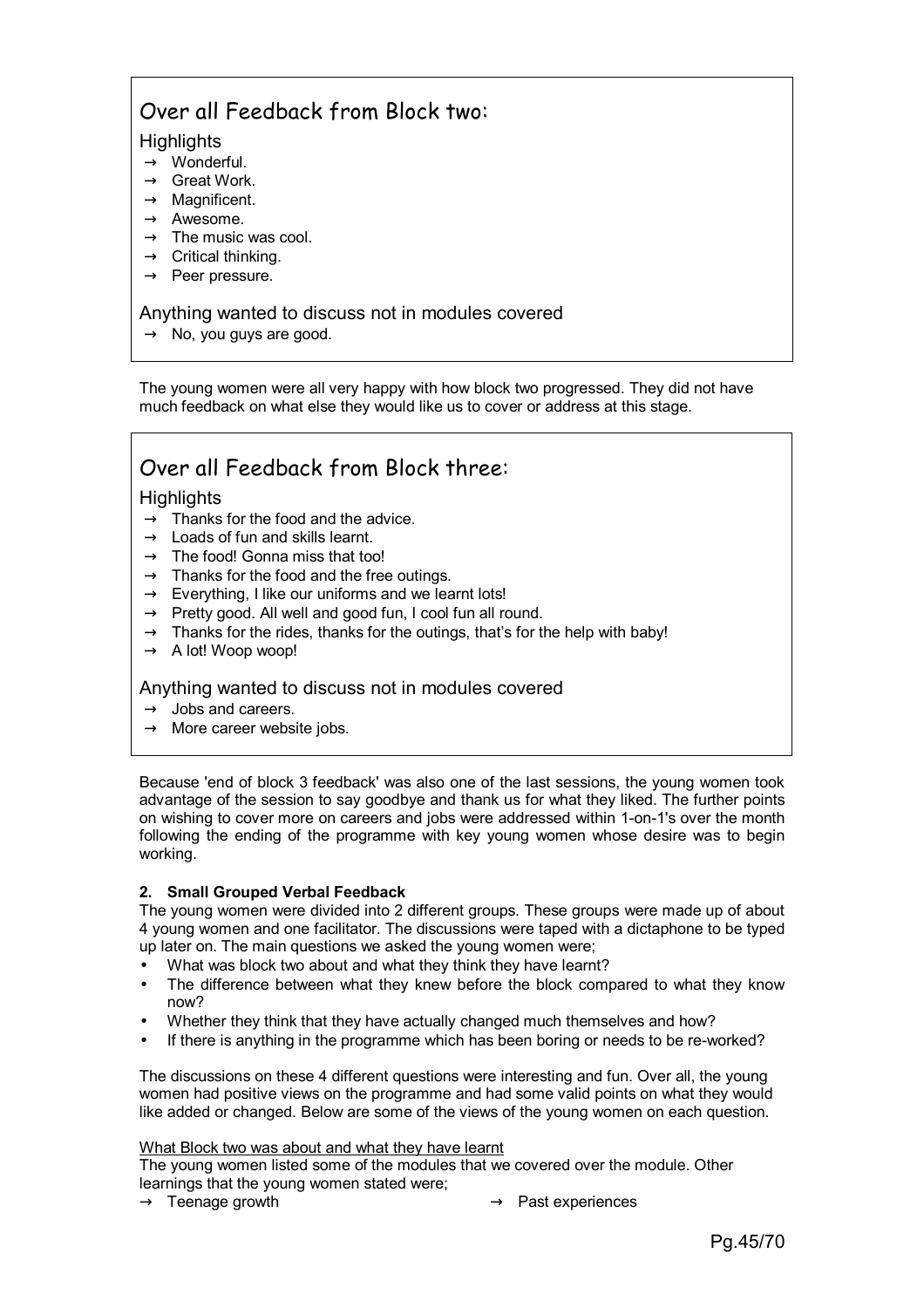- $\rightarrow$  Job Projects
- $\rightarrow$  How to get a uniform
- $\rightarrow$  Heading up GI
- $\rightarrow$  Making new friends
- $\rightarrow$  New relationships
- $\rightarrow$  Aspects of life
- $\rightarrow$  Dinner and movie night was fun!
- $\rightarrow$  The kayaking was good!

Some key thoughts that the young women felt were important to have learnt were;

*"Thinking about what you want to say when you're gonna say something, they might be right and I might be wrong"* 

*"Forming your own opinion… I do it in the weekends! e.g. Everyone else was having spots and then my mate was like, didn't want any and they were like 'have a spot' but she doesn't smoke weed and she was like 'no' and then we go, in front of the boys, 'have a puff of a cigarette' and he goes 'nah' and then everyone was telling him to have a puff… and he felt what it was like for her to feel peer pressure!"* 

*[about critical thinking] "like walk away from it until you find the facts - like me and \*\*\*\*\*. I heard that she got a new phone, but then I went and asked \*\*\*\*\*\*\*\*\*, I got the facts. Do more research".* 

*[about a guest speaker] 'She inspired us, because mostly with parents like that, they could turn out like their parents. But she chose to go a separate direction and you she… lives a different life - and look at her!"* 

The difference between what they knew before the block compared to what they know now: The young women generally felt that they had changed in some way since they have been on the programme.

*"Before I was lost"* 

*"I didn't know my way"* 

*"I'm feeling better now"* 

*"yep, like before, I never used to do my homework, now I'm doing my homework and offering to help my brother"* 

*"I probably wouldn't have met \*\*\*\*\*\* if I wasn't in the group, I probably would have done my own thing and she probably would have thought I was a bitch or something"* 

Whether they think that they have actually changed much themselves and how: The majority of the young women have felt that they have personally changed within themselves.

*"I was never home, I was pretty much a bad chick, doing crime and stuff"* 

*"… made me understand that, when mum told me not to go out something, it was because of a reason, not just because she doesn't want me to go out and I think…"* 

*"It makes me feel different as well"* 

*"I think about things a lot, like think about going around and I'd stop and I'd think and then I'd try and find a solution I had…"* 

*"Yep, cause like I used to not go to school, but now I'm actually getting into school"* 

*"This year, I actually want to become a prefect…"* 

*"Yeah, I'd feel like I was shy and quiet. I wouldn't say anything until, like I actually had to - was pushed into it…"*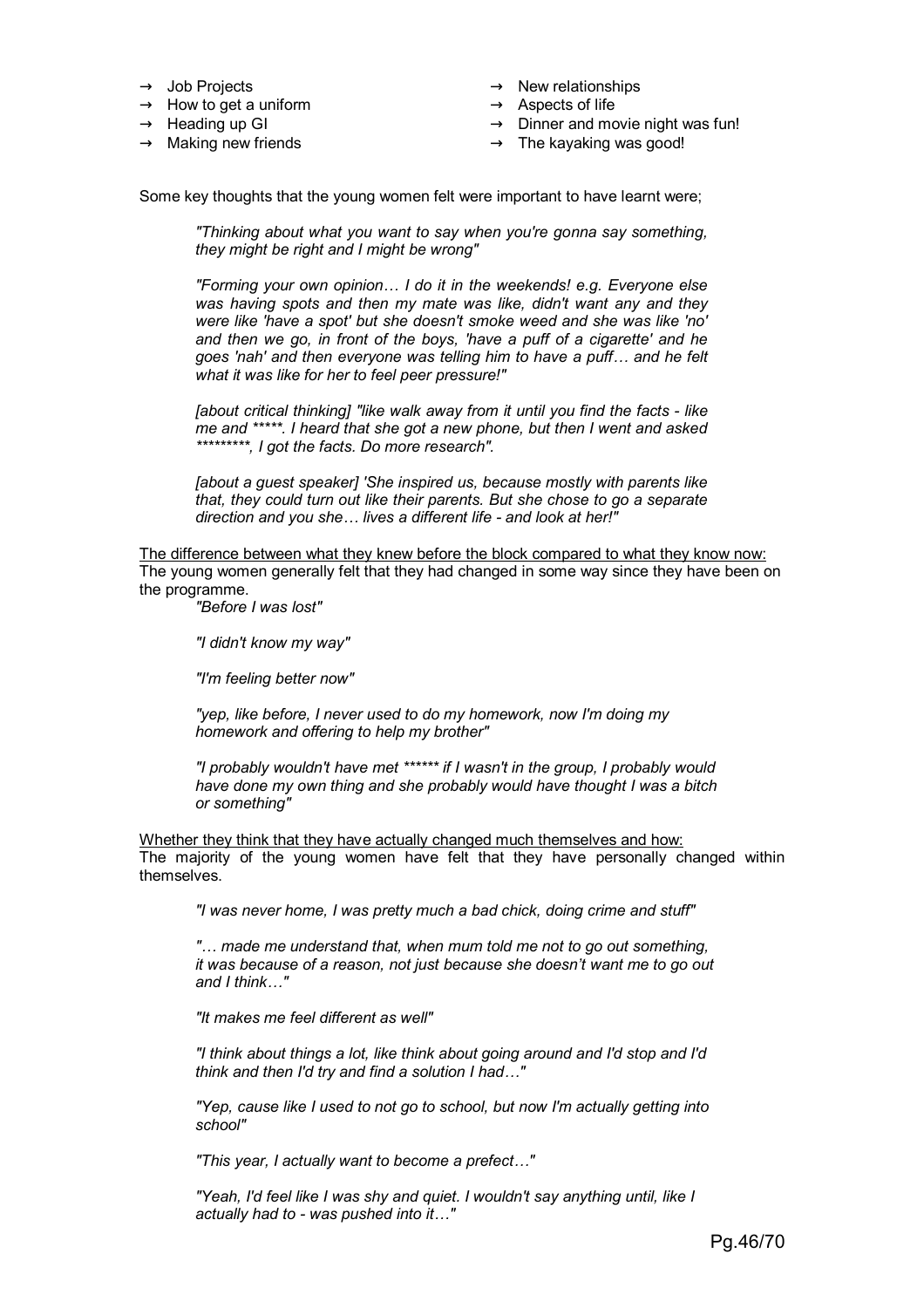*"My friends and my family have seen my changes"* 

*"A lot of my friends are surprised… like I know she's [another young women in the programme] done drugs but um she doesn't really smoke drugs anymore… and then we used to drink at my house… but now we've started to go out with \*\*\*\*\*\*\* and like, we're not drinking anymore - we're just hanging out"* 

When asked why school didn't help before, the young women answered with;

*"All the teachers at school and stuff are like old and they've forgotten what it's like to be young!"* 

*"No, practically all the teachers practically not talking to one person but one class and then the next class and the next class and you get sick of the way they talk to one person… and then you come here and you practically relate to them like - relate to everyone that's here"* 

*"Teachers at school don't understand what we're trying to say"* 

*"It not personal eh, cause you's know what it's like, it's just not like anyone, it's like, we've got a relationship with you now, like you're just friends, friend listening to a friend and just gaining more stuff, more knowledge".* 

*"Our school is only there from what, 9 to 3 and that's the only time they can like, look after us - support us. But once we get home, shit cracks then it's back to reality…"* 

When further asked if this 'stuff' or new knowledge was information that they didn't know about at all or whether is was from within and that we had helped them develop it, one young women responded with;

*"It's stuff that I know, but I didn't want to know because it was coming from the wrong person. Like if it came from my teacher and I would have just been "yeah, whatever" but now, it's like because it came from someone else and it makes me want to listen - especially when you hear something you already know, 'oh yeah, all ears on that!' "* 

If there is anything in the programme which has been boring or needs to be re-worked?:

*"Everything's been helpful"* 

*"Cause, whatever you've told us and like, you've asked us if we've already told it before and we'd be like, tell you yes or not or if we wanted to know more about it, so yous been pretty good"* 

*"It's cool that if we've learn it but then to re-learn it again because sometimes we only just forget - yea because you know we only use 10% of your brain"* 

*"Need more people" "Not more people because we like change our attitudes, go from bad to good, good to bad" "More people will see how like they react on the outside and how we react to here like I act the same to when I'm here when I'm at home"* 

*"I think it should continue to the end of the year" "We keep in going, I don't want to go home!" "There's more things we can learn about as a group!"* 

When asked further if there was anything they would like to change, the young women told us;

*"More music"*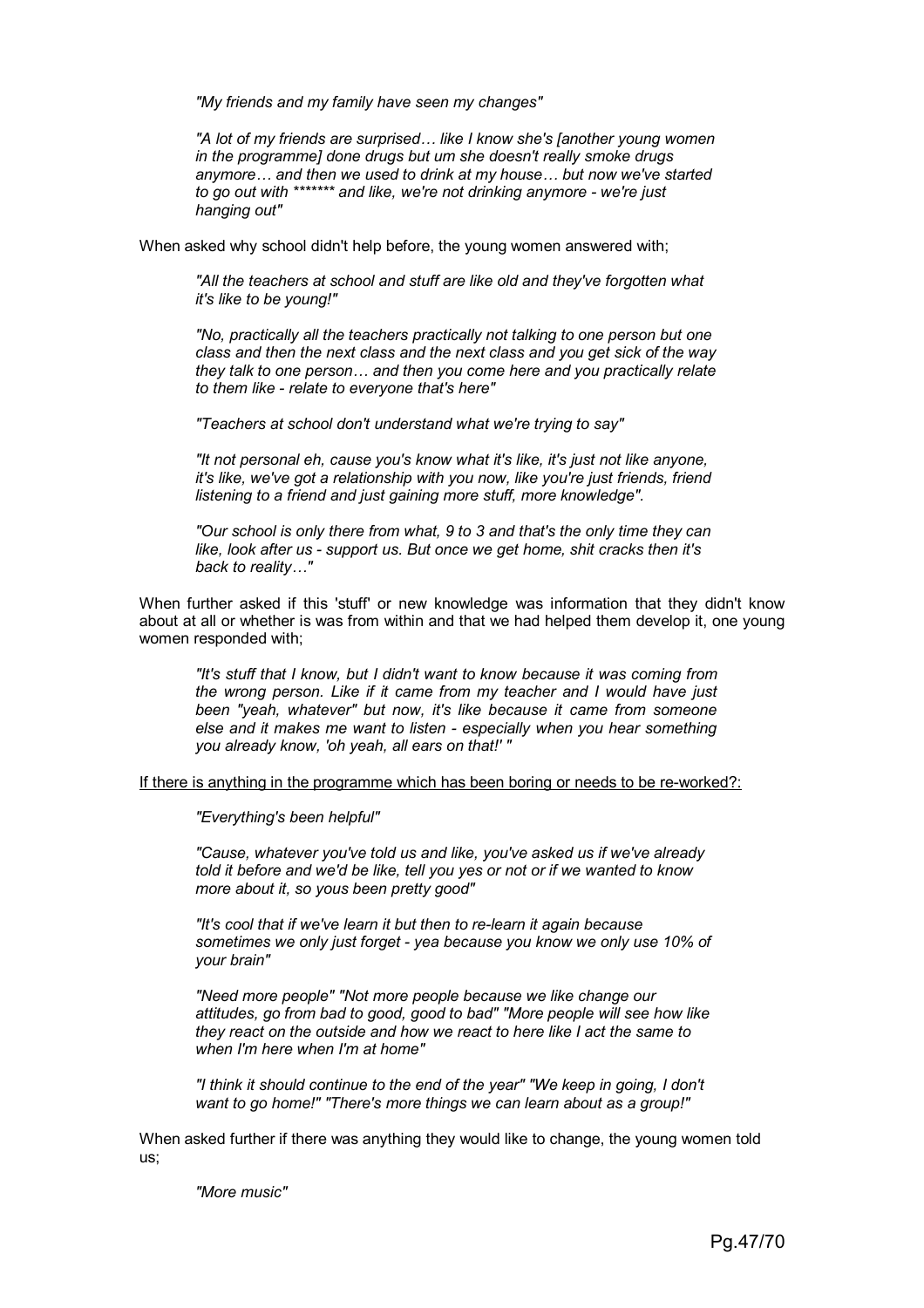*"Get some chefs" "Get people who are of inspiration" "People in Careers!"* 

*"Can we have boys here?"* 

*"I think you've covered"* 

*"… sometimes I get bored just sitting here and then it's just all talking"* 

One last additional question: What do you think you've been getting out of this group?

*"Laughter"* 

*"Friendship"* 

*"Just knowing that I've got friends that that I get along with"* 

*"I know that you're there"* 

*"I never knew how easy it was to trust someone. I never used to trust anyone"* 

The young women enjoyed giving us back this feedback and beamed at their voices being recorded. The feedback that they gave to us about Block two and the programme overall in these groups was generally all positive with some requests that we could deliver on and some we couldn't. One of the more important outcomes of these discussions was a clarification for the young women themselves on how they felt about the programme and what they did and didn't like.

#### **3. Personal Video Feedback**

This was one of the most favoured forms of feedback. The young women jumped at the chance of being in a private room with a camera all for themselves - even just to play the clown for a little bit. The feedback again was mainly positive. Some of the young women used this 'private talk to the facilitators' to point out a few group relationship dynamics; which we dealt with over sessions following the feedback session in discreet ways.

The video feedback sessions were conducted twice; at the end of block 2 and at the end of block 3. Similar questions were asked in both feedback sessions and are stated below;

- 1. Has coming every Wednesday and being a part of a youth group helped you as a person?
- 2. Has there been any subjects of discussions that have changed your thoughts? If yes what and why…
- 3. What parts did you enjoy in regards to Tara and Jolene's presentations?
- 4. Highlights?... any and what??
- 5. What could be worked on regarding content or the facilitators for the future?

The young women's responses to each of these questions will now be summarised below with any notable changes between block two and three examined.

#### **Has coming every Wednesday, and being a part of a youth group, helped you as a person?**

All of the young women stated that they felt the programme and Wednesday night sessions helped them in varying ways. A few young women in block two had responded to this question in that the programme had only helped them a little bit. These same young women responded in block three as the programme over-all definitely having a positive impression on themselves individually.

- $\rightarrow$  *"It's helped me a lot, look forward to coming, have changed a lot of things, a lot of ways"*
- → *"It's has like, opened my eyes to a lot of things that goes on around GI I've become more responsible, organising, time management. It's fun, hard working, makes you think, and… make good friends".*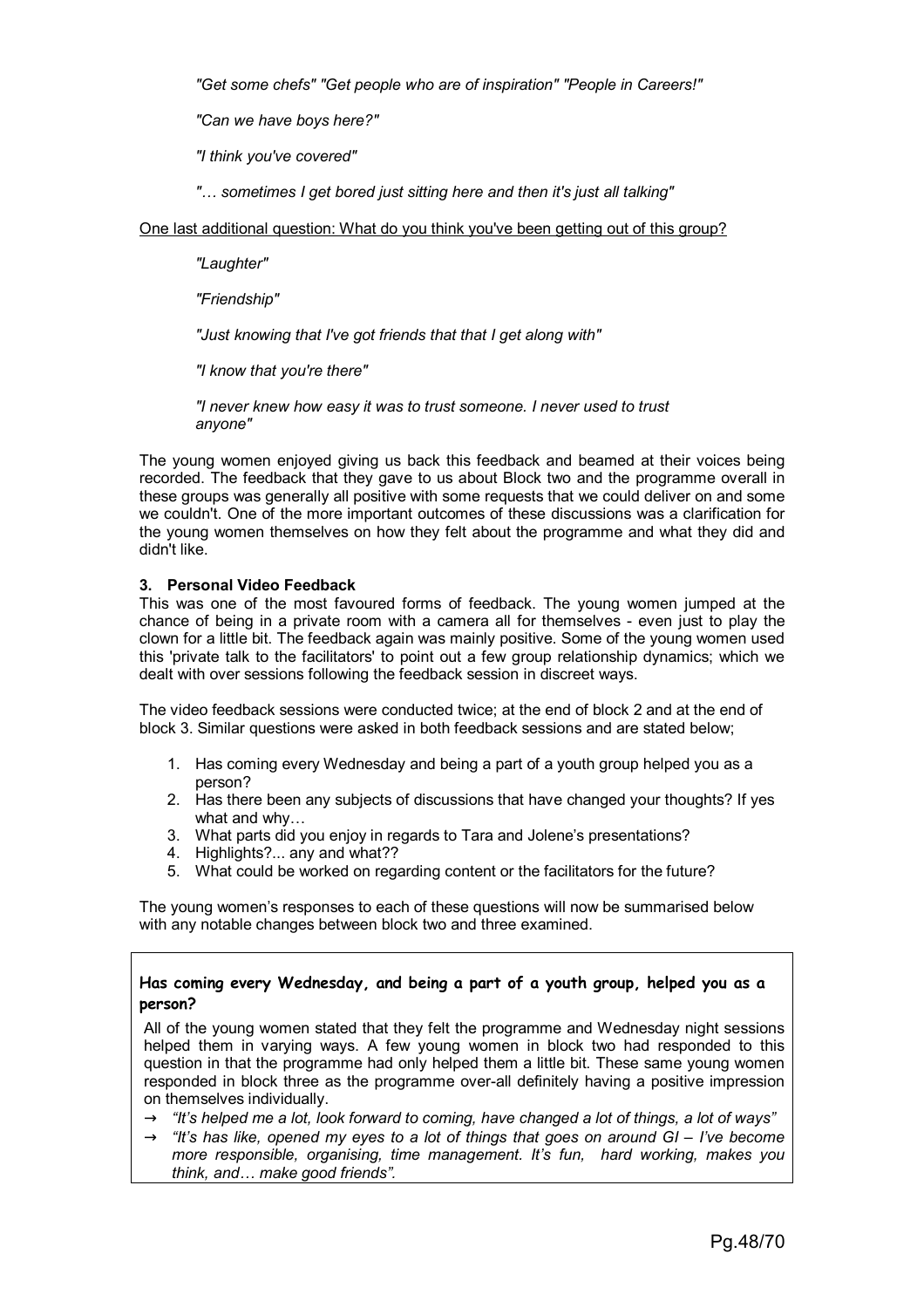# **Has there been any subjects of discussions that have changed your thoughts? If yes what and why…**

All of the young women stated for this question particular sessions that they enjoyed or felt that had impacted their views. A common statement that the young women mentioned was that the programme had made them think. Common discussions that the young women felt had changed their thoughts were Critical Thinking, Positive Female Perceptions, Self Esteem and Confidence and Careers.

- → *"Positive Peer Pressure made me realise some stuff I wouldn't have thought of before"*
- $\rightarrow$  "Critical Thinking thinking about something before you actually say it"
- → *"Yes! The exploring the goals and careers. I have more options"*

#### **What parts did you enjoy in regards to Tara and Jolene's presentations?**

A lot of the young women were not specific with what they liked about the actual presentations of the sessions. They simply stated that they liked everything and enjoyed what we did. One presentation tool that several stated they enjoyed, was Role Playing when the facilitators acted out scenes to portray varying personalities or behaviours.

- → *"… Everything's been really, really helpful. I've liked everything that's happened, especially the food…its been good".*
- → *"They made it easier for us to understand" "They always make it easier for us to understand, always because they don't have to. It's just the way they teach us".*
- → *"I think they've all been really good. I especially like when you acted out that stuff"*

#### **Highlights?... any and what?**

Many of the highlights were the trips and reward events that we supported the young women to do when they were doing well. A few of the young women also talked about the skills they had learnt and developed. The access to food that they chose as a group was also a highlight that was consistently raised as an appreciation of the group.

- → *"Well kayaking, that was really cool. Going to the movies, going to that restaurant, Oh [the musicians] was cool – I like the music"*
- $\rightarrow$  *"The people, the foods nice, you should try it"*
- $\rightarrow$  *"The main highlight is actually learning stuff from here, taking it home, putting it into my own social life or like introducing it to my friends"*
- → *"There's a lot aye, But I feel that I'm a leader of this group aye, because I'm the oldest… Doing the extra work in the office, The night event is a really good one – it's really challenging…"*

#### **What could be worked on regarding content or the facilitators for the future?**

Majority of the comments over both of the blocks was simply that they didn't feel there was much to work on. They enjoyed the programme and everything that the programme had offered. A few more honest feedbacks on discipline for misbehaviour was given in block three feedback session – possibly because the programme had been completed and wouldn't be acted upon.

- → *"Nothing, it was awesome"*
- → *"Don't think they need to improve anything"*
- $\rightarrow$  *"If they were Tara and Jolene, that would be good. That's all"*
- $\rightarrow$  *"They should be a bit more harsh. They shouldn't go easy on people. Like we've got the easy people and if they – the facilitators were a bit more harsh, they maybe they'd respect them more"*
- $\rightarrow$  *"I think that, just to have more determination, and have more days. Would make the group much better in the future".*
- → *"Having more people in here not like bad people, you know people from school could be good in youth groups like this too".*

Some of the young women's feedback varied from block two to block three with what appears to be a realisation that the sessions and this group was not only about getting 'a free feed' or 'catching up with mates' but more so about bonding with people that can support each other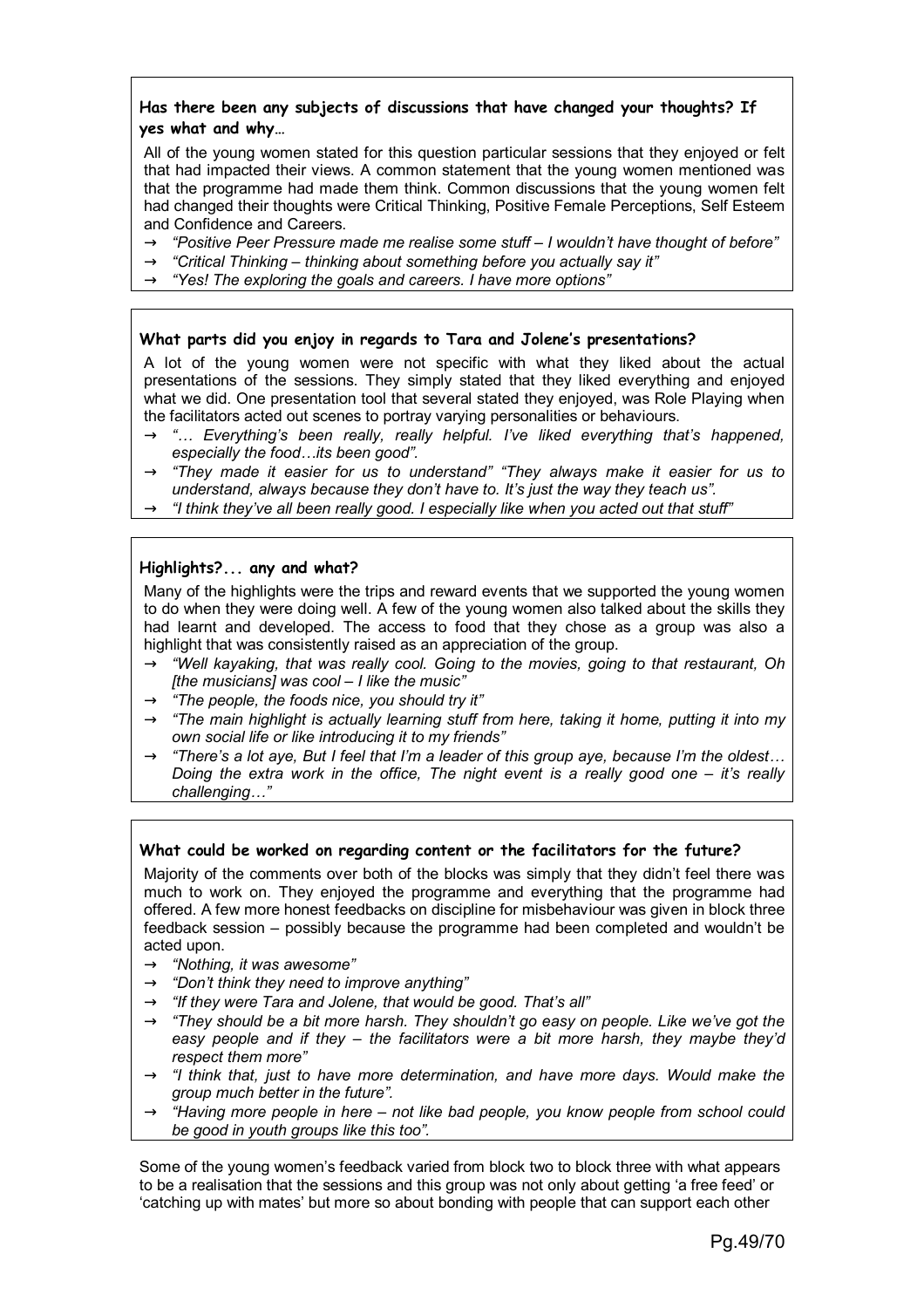and learning skills that can be utilised elsewhere in their lives. This was a positive turn around from at times kidding around in the block two feedback to their sincerity in the block three feedback.

Overall, the young women felt positive about their experience within this programme. There was a general consensus that the programme was positive, educational, fun and their own. The young women did not highlight major changes to the content or delivery of the programme and felt that they had been supported through out the programme to learn new skills. The minor changes that were suggested are valuable points that should be taken into consideration if this programme was to run again in the future.

#### **4. External Evaluation**

The External Evaluation was conducted at the very end of the programme outside of the session times with the young women. It was a designated night when all of the young women were free and willing to come and share their views with an external evaluator. The young women chose what they wanted to eat on the night and where they wanted it to be held – within certain options being given. They chose to meet at the Glen Innes Police Station in the room where they had completed all of their sessions as this would be most comfortable. Neither facilitator was present in the room throughout the External Evaluation but one was based in the office next door. Before the evaluation was conducted, discussions were held with the evaluator on what types of feedback we wanted from the evaluation – specifying clarity on what they actually did enjoy (as opposed to a general 'it was good'), a focus on the different modules and the young women's views on each, what really did work and what really didn't in the programmes approach. At the end of the evaluation, the feedback was given to the facilitators via posters and charts that the young women had written on and communication from the evaluator. A support person known to the young women was also involved in the evaluation and written and verbal feedback was given to the facilitators via her comments as well.

Below will be a breakdown on the feedback that was received from this external evaluation. Generally, the evaluation mirrored our feedback that we had conducted throughout the programme. There were no surprises or differences in the young womens views.

#### Meanings of RTR

The young women were asked what was important about RTR and what they liked the most. Responses and common themes were;

- $\rightarrow$  Bonding with others in the group.
- $\rightarrow$  Being together and the "importance of being together as a group: doing group activities, having fun as a group, wearing a uniform" (Asiasiga. L, 2007).
- $\rightarrow$  Learning.
- $\rightarrow$  Having fun.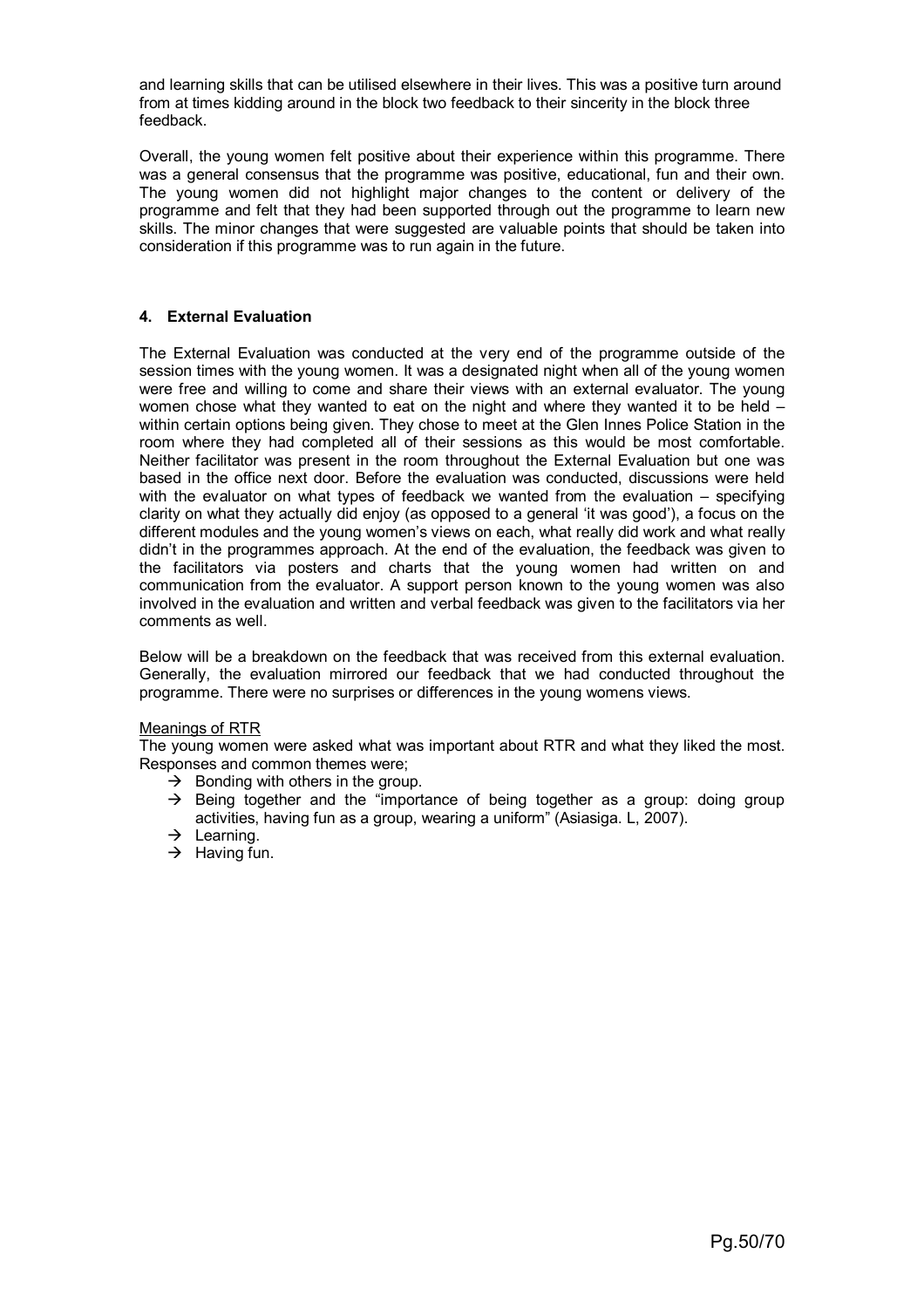Diagram 2. Thoughts and Likes about RTR



# Favourite Modules

A chart was given to the young women to place stickers on the modules that they enjoyed. Their choices are displayed below.

| Personal Wellbeing (health and hygiene)    | * * *           |
|--------------------------------------------|-----------------|
| Self Esteem                                | $\star$         |
| Confidence and communication               | $\star$ $\star$ |
| <b>Exploration of Wider Arts</b>           | * * *           |
| Education                                  | $\star$ $\star$ |
| <b>Exploring Careers</b>                   |                 |
| Goal Setting and planning                  |                 |
| Critical thinking and context of situation | * * * * *       |
| <b>Positive Female Perceptions</b>         | $\star$ $\star$ |
| Ownership                                  | ∗               |
| <b>Positive Peer Groups</b>                | $\star$         |
| GI Project/ Eastside project               | * * * *         |

The key modules that the young women felt were their favourites were;

 $\rightarrow$  Critical Thinking

"Those who picked this topic discussed how it taught them to think before they acted and to be prepared for the unexpected. They spoke of how they had a tendency to act on impulse and that something got them into trouble" (Asiasiga. L, 2007).

 $\rightarrow$  Eastside Project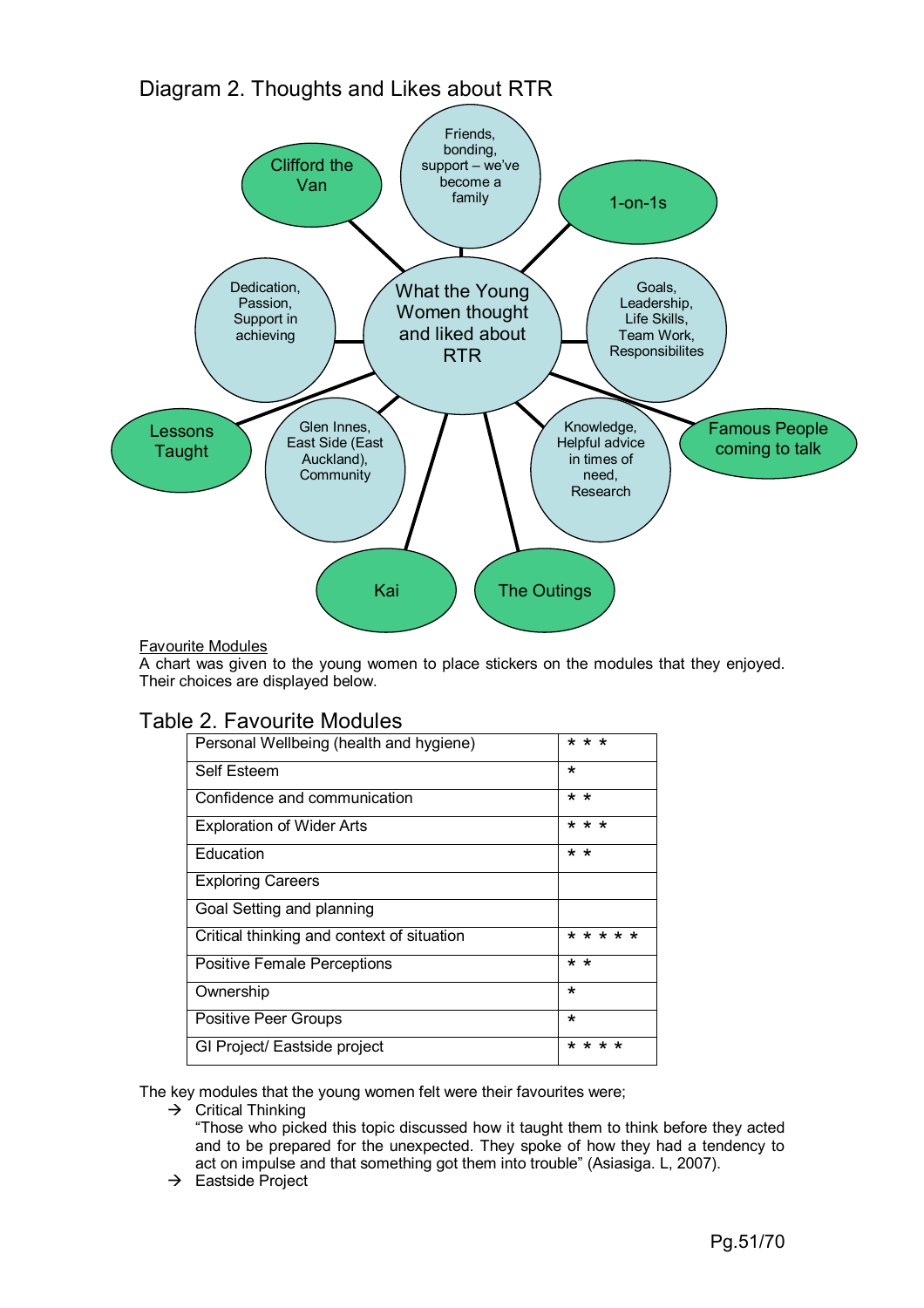"The Eastside project was also a favourite because they enjoyed organising and doing it on their own and most importantly it was fun" (Asiasiga. L, 2007).

 $\rightarrow$  Exploration of Wider Arts

"Some young women also enjoyed Exploration of the Wider Arts because of the people who came in to visit. The young women who selected this module said the artists inspired them and helped them think about their own careers" (Asiasiga. L, 2007).

 $\rightarrow$  Personal Wellbeing

"…Personal Wellbeing module as being important for them because it allowed them to identify and acknowledge emotional feelings. One young woman spoke of learning about the important aspects of a relationship. Another one spoke of learning to express her feelings instead of always bottling up how she felt" (Asiasiga. L, 2007).

#### Key Changes

Each of the young women were given an opportunity to talk about the key changes that they felt they had experienced due to the programme. These key changes were;

- $\rightarrow$  Changing from being the rebel to caring about her family and community
- $\rightarrow$  Changing her perspective on life and using rules that she learned through RTR at school and at home
- $\rightarrow$  Boost of self esteem
- $\rightarrow$  Now attending school
- $\rightarrow$  Realisation of self responsibility
- $\rightarrow$  Thought about things differently

The evaluator noted that the main focus was on being together and connecting to each other. It appeared to the evaluator that it was very important to belong to the group. Active participation was also highlighted as a key-learning tool for the young women who enjoyed actively learning and connecting. Over all, the evaluator noted that "the feedback was positive and they feel they've made significant changes in their lives" (Asiasiga. L, 2007).

# Diagram 3. Describing RTR

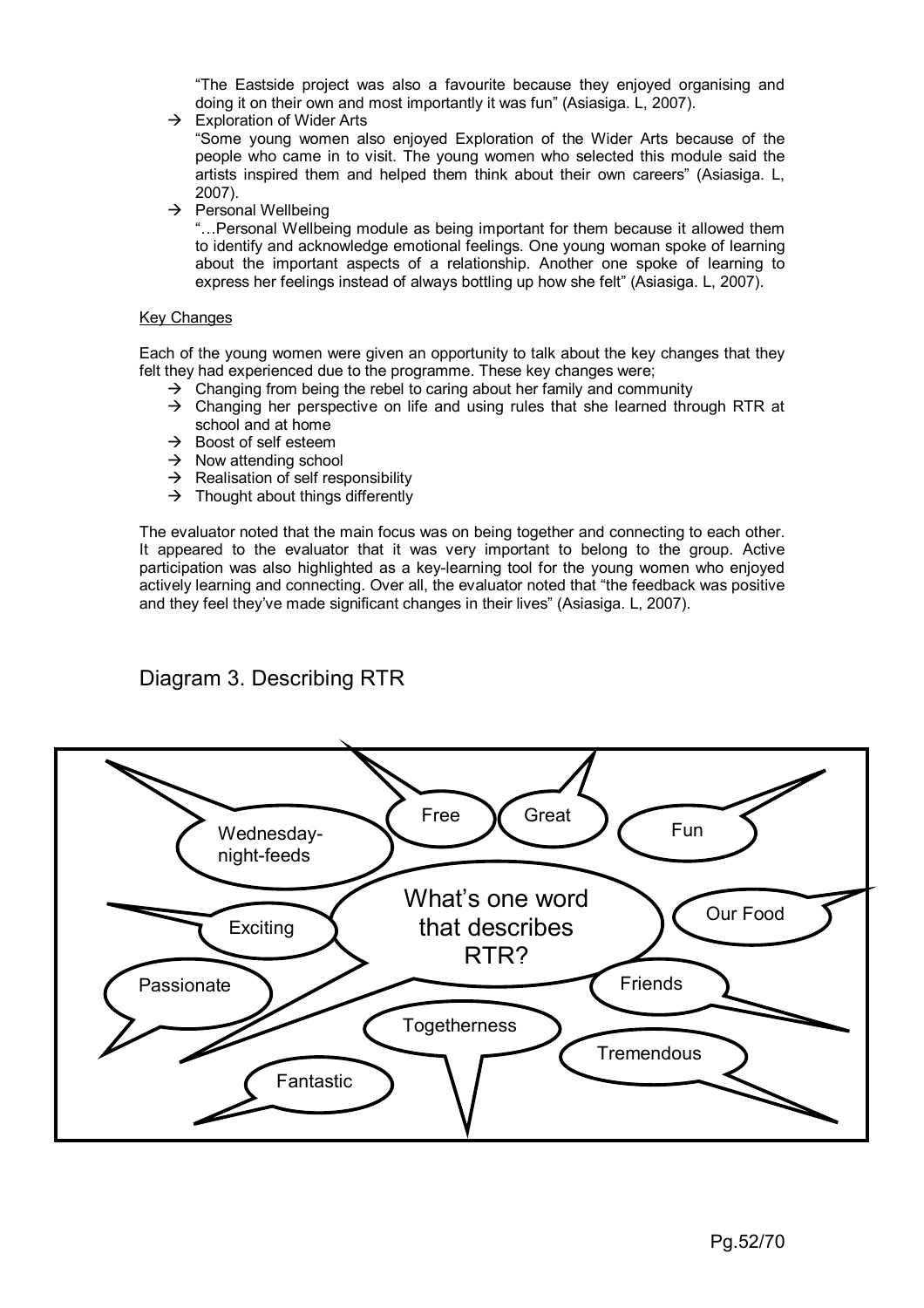# **Section D:**

# **The Views of the facilitators**

Over all, the facilitators felt that the programme was successful; the modules chosen and delivery of all of the intervention was purposeful, effective and productive. The facilitator's feedback focuses on the key learnings that the programme aims to teach the young women. The feedback for the facilitators have been organised through their combined views on each module;

- Personal Wellbeing (Health and Hygiene)
- Self Esteem
- Confidence & Communication
- Exploration of Wider Arts
- **Education**
- Exploring Career
- Goal Setting and Planning
- Critical Thinking and Context of Situations
- Positive Female Perception
- Ownership
- Positive Peer Group
- Glen Innes/ Eastside Project
- Revisiting the Modules
- Where To From Here Sessions

Each of the modules have been broken down to analyse three elements that show the progress of the group, their learning and the evolving nature of the programme;

 $\rightarrow$  Group development over the duration of the programme

Group development attempts to focus on the changing relationships that the young women experienced from being a part of a group that cares for each other and aims at encouraging 'independence together'.

#### $\rightarrow$  Effectiveness of lessons delivered and learnt

Effectiveness of lessons addresses what the facilitators actually delivered to the young women and how effective these lessons were in delivering key life skills and progress in the young womens' growth of thought.

#### $\rightarrow$  The ongoing adaptations of the programme

Ongoing adaptations shows the flexibility of the programme and the amount of changes that was made to ensure the programme focused on best practice for these young women.

There were also some key criticisms to the programme that the facilitators believe would have developed the programme to the next level of intervention. These will be discussed at the end of this document within Part Three – Section C; Key Criticisms and Recommendations. Below are each of the modules with their breakdown.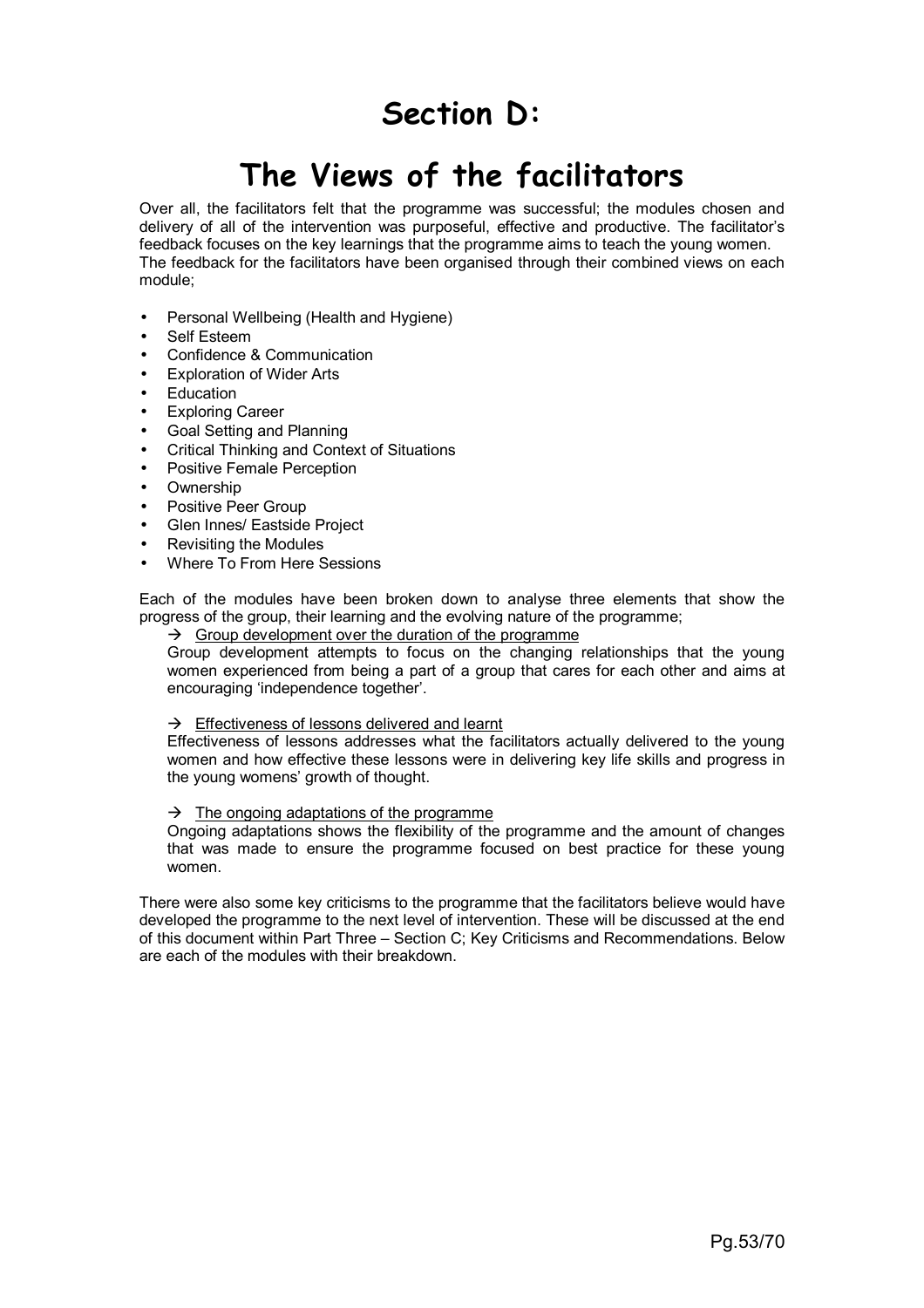# Module: Introduction and Ownership

# Group Development

- $\rightarrow$  There was low attendance of the young women.
- $\rightarrow$  The young women who did attend were not shy with each other and enjoyed learning different connections they held with each other in the 'get to know each other game'.
- $\rightarrow$  The young women bonded well and began developing good connections to facilitators.
- $\rightarrow$  It was a definite positive to have met all of the young women individually before the programme.

#### Effectiveness of Lessons

- $\rightarrow$  Development of ownership to the programme established.
- $\rightarrow$  Development of rules and expectations were easy to accomplish as the young women were all well-rehearsed in this process.

#### Adaptation to Programme

 $\rightarrow$  Organised to pick up these young women and decided to send out reminder notes to begin with due to the lack of attendance.

# Module: Personal Wellbeing

#### Group Development

- $\rightarrow$  New participants joined the group and the incorporation of these new young women into the mix was unsettling. Also meant having to go over rules that the other young women had already made and discuss them again.
- $\rightarrow$  The young women enjoyed the facilitators' style of delivery and participated with each other well.

#### Effectiveness of Lessons

- $\rightarrow$  The young women enjoyed being encouraged to feed into topics their own experiences and views.
- $\rightarrow$  Introduction of Te Whare Tapa Wha theory and discussions on relevance to them. The young women understood the meaning of the Whare metaphor and relevance of the different elements. They also developed the technique to utilise the theory for their own purposes.

#### Adaptation to Programme

- $\rightarrow$  We realised that the timing of the sessions were too late and that they needed to be pulled forward to maintain the attention of the young women before they got too tired and lost energy.
- $\rightarrow$  The evaluation forms were not being filled out effectively or at all and the young women did not enjoy completing the task of filling them out.
- $\rightarrow$  We had set tasks for the young women to complete last session. These tasks were not completed and were too critical to be left out. It was decided that because these tasks were too important to the success of a session that they would be handed back to the facilitators with the young women's input.
- $\rightarrow$  We still needed to chase up some young womens attendance and the timing of pick ups needed to be sorted out.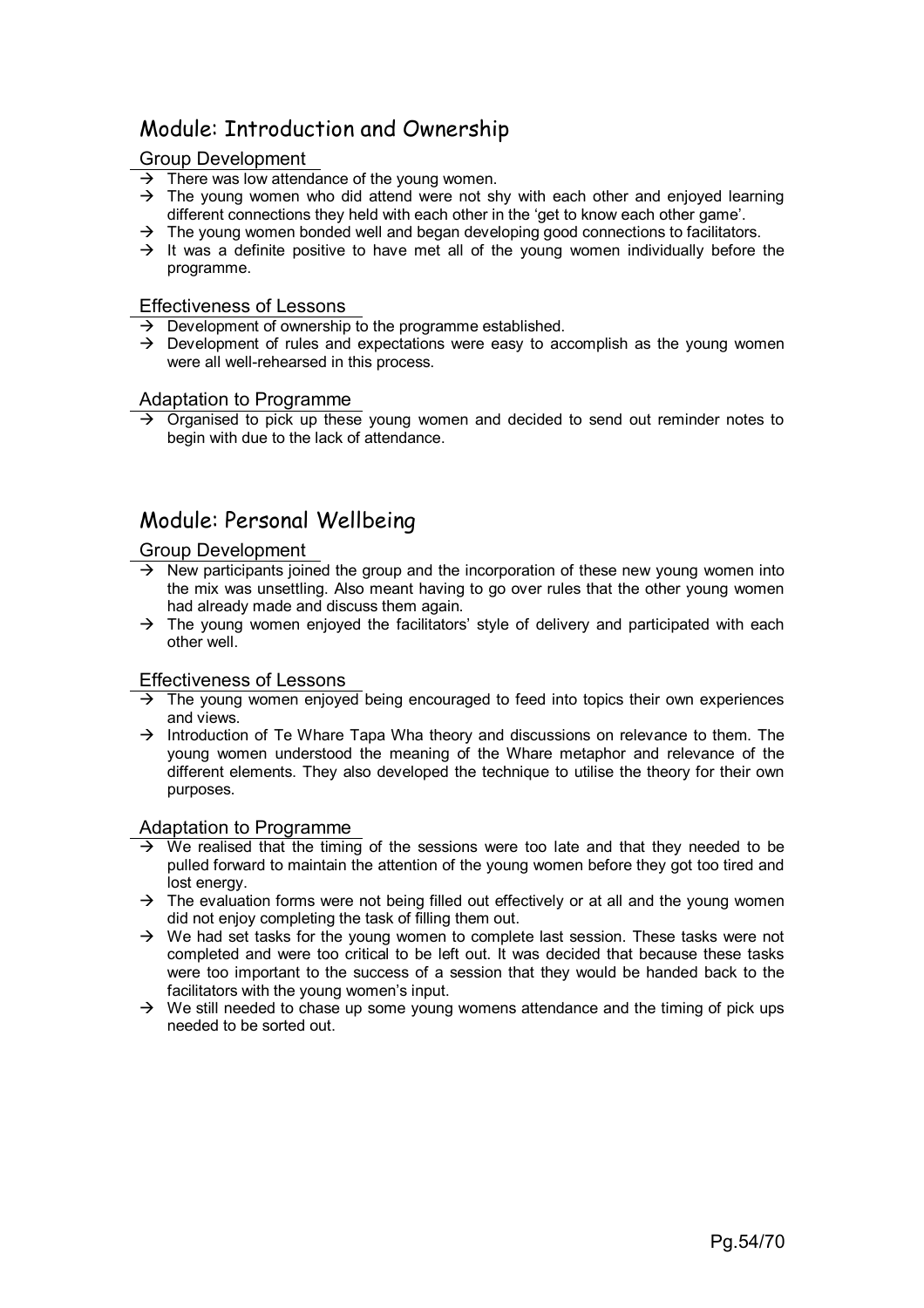# Module: Self Esteem

# Group Development

- $\rightarrow$  Working in groups to develop posters on self-esteem proved not only fun but also team building.
- $\rightarrow$  The young women are beginning to build relationships with each other.

#### Effectiveness of Lessons

- $\rightarrow$  Full and Empty approaches replaced the common terms of Positive and Negative. This change in perception encouraged growth and prevented the labelling of actions or events. These new terms were embraced by the young women with the incorporation of the term 'In-between'.
- $\rightarrow$  Role playing was well received and enjoyed by all and decided to be incorporated as a core teaching skill to gain the interest of the young women and easily portray key problems and skills.
- $\rightarrow$  Utilisations of different resources from different youth organisations for hand outs and discussion.
- $\rightarrow$  Re-use and incorporation of Te Whare Tapa Wha theory connecting the concept of Self Esteem and self to other elements within the young women's lives.
- $\rightarrow$  The use of visualisations being very important to connecting to the young women and portraying the meaning of concepts. A teaching technique definitely to be re-used.
- $\rightarrow$  The use of individual work introduced to the young women, the young women lacking a long attention span and difficulty in completing tasks – a skill to continue working on.

#### Adaptation to Programme

- $\rightarrow$  Timing to pick the young women up is still unsettling to the beginning of the session and so needs to be re-worked.
- $\rightarrow$  Interactive activities required a lot more time that we had originally anticipated and therefore the timing for the whole session needed to be re-worked.
- $\rightarrow$  There was too much that we were trying to cover over these two sessions. Information needed to be more concise to focusing on the key points.
- $\rightarrow$  The 'Check In' time at the start of sessions needed to be managed more appropriately there was a lot of gossiping and bragging.

# Module: Confidence & Communication

#### Group Development

- $\rightarrow$  The young women bonded well together through actively learning alongside us via their brainstorming on the white board.
- $\rightarrow$  The use of smaller group work was important to divide already forming 'clicky groups' that were preventing whole group interaction.
- $\rightarrow$  Giving the group further information on each other when they 'rated themselves' about their different levels of confidence.

#### Effectiveness of Lessons

- $\rightarrow$  Use of brainstorming together was well received and a lot more positive communication developing.
- $\rightarrow$  The utilisation of personal stories from the facilitators to give examples and connect with the young women, followed by the young women's own stories.
- $\rightarrow$  The 'Rate Yourself' on different levels of their confidence to complete certain tasks gave us a clear understanding on how the young women want themselves to be portrayed as.
- $\rightarrow$  Types of communication was explained, brainstormed and driven home with a 'senses' game, which was well received by the young women.
- $\rightarrow$  Another role-play on communication was well received it becoming clear that visualisation was a key teaching skill for these young women.
- $\rightarrow$  Joining together several different theories and concepts that had been taught through out the previous sessions.
- $\rightarrow$  The utilisation of the young women's experiences brought realism of the use of skills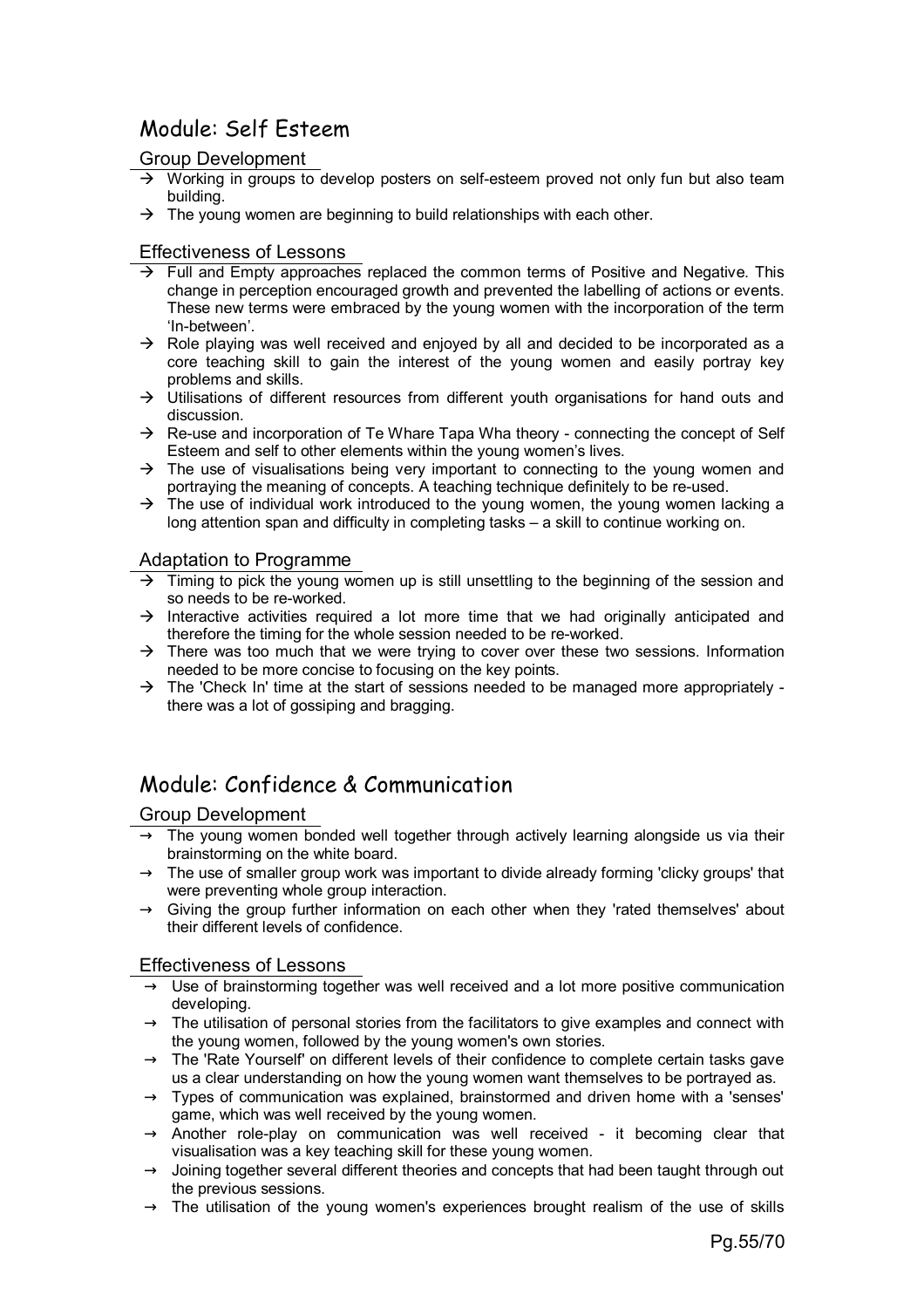being learnt.

#### Adaptation to Programme

- $\rightarrow$  Time is still precious within these sessions causing us to have to limit our original intended programme.
- $\rightarrow$  Important for us to be aware of the difference between what the young women want people to think of them as opposed to what they are actually like. Therefore limiting the types of activities that will cause the young women to display themselves as they are not.

# Module: Exploration of Wider Arts

# Group Development

- $\rightarrow$  These were the key sessions that involved visitors coming in from other areas to present their knowledge to the young women.
- $\rightarrow$  The young women's response was more distant than we had anticipated, and yet they responded well to all of the artists.
- $\rightarrow$  It was interesting to see how the young women reacted to other adults within their space and group. The young women were intrigued with the fields covered and excited about the visitors.

#### Effectiveness of Lessons

- $\rightarrow$  The feel of the sessions were that they were laid back, open and friendly.
- $\rightarrow$  The sessions were predominantly flowing and relevant to the young women and focused on what the young women found interesting.
- $\rightarrow$  The interaction and communication between the young women and the artists was productive and fun.

#### Adaptation to Programme

- $\rightarrow$  In one of the sessions, there was a technological failure in the sound of a video. This could not have been prevented, and yet it would have been good to have had the right equipment for showing videos.
- $\rightarrow$  There was real difficulty in confirming artists and several backed out, or never showed. This meant that we needed to have back up plans for the sessions and also go back to searching for a new artist within that field.
- $\rightarrow$  It would have been better to have further investigate the young women's passions and accommodate for these. The four fields that we delivered to the young women were the 'core' fields of Art, Acting, Dance and Music. However these were assumed to have been relevant to the young women. We were lucky that most of the fields were.
- $\rightarrow$  We ran out of time in every session for these artists to have enough time to work with these young women at any depth.

# Module: Education

#### Group Development

 $\rightarrow$  Due to education being a 'basic' discussion that the young women appear to have regurgitated over different teachings in previous programmes or within the education system itself, we needed to challenge the young women's perception of education and shake things up a bit. This took the dynamics of the group away from the 'normal experiences' of discussions about education and brought uniqueness about their own experiences as a group.

#### Effectiveness of Lessons

- $\rightarrow$  Use of 'goals' to being a plan for education became key, not only for pre- 1-on-1 intervention but also to create continual discussions on the utilisation of goals to achieve a desired outcome.
- $\rightarrow$  Key to these discussions were to challenge the routine answer of "I want to become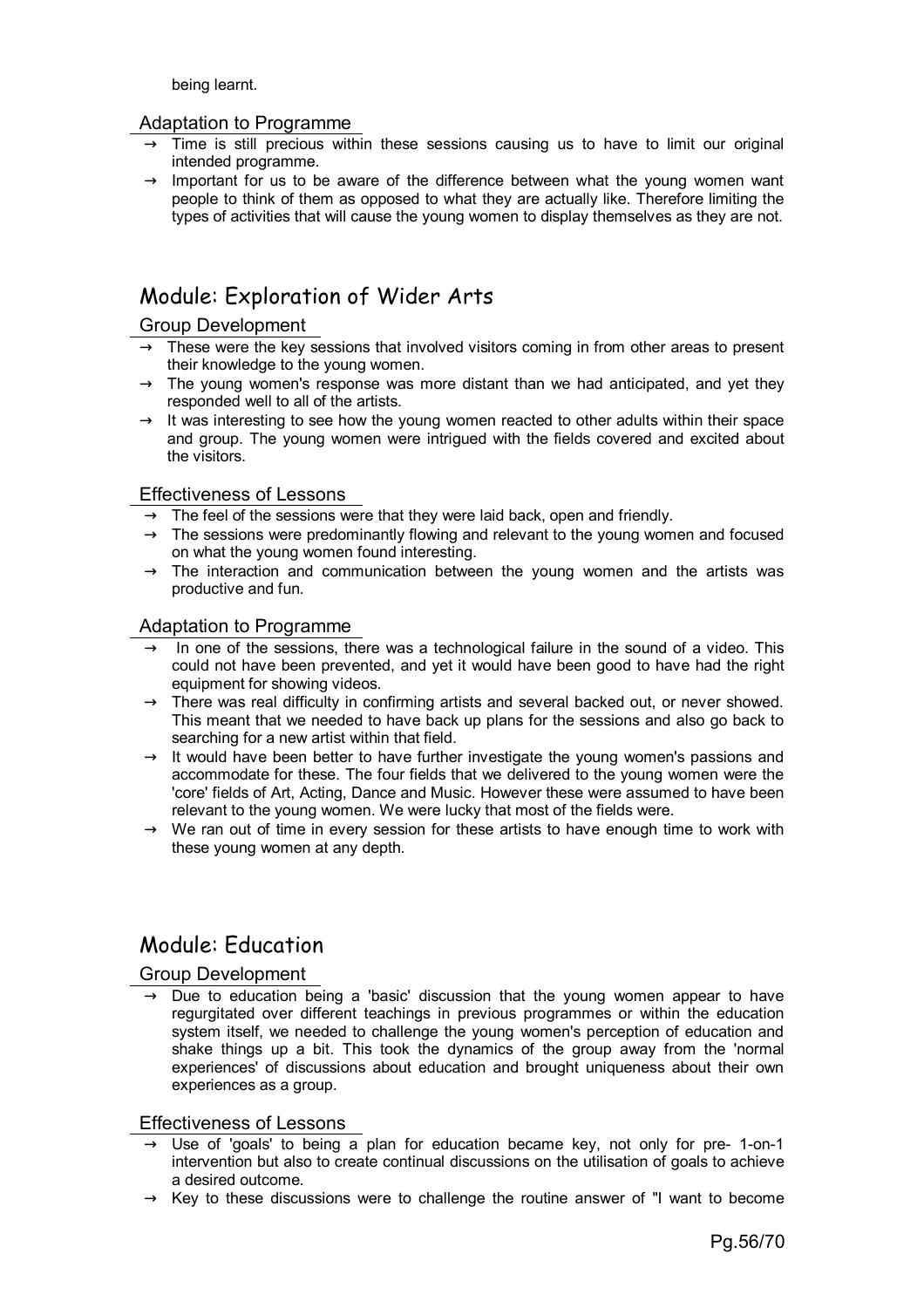a……" without a plan or thought on present actions in education and how that will affect their long term goal.

 $\rightarrow$  The use of personal experiences and pictorial tools to show educational paths.

#### Adaptation to Programme

- $\rightarrow$  Intervention needs to be refocused from 'how to achieve these goals' to 'lets plan how to develop education goals that can be achieved'.
- $\rightarrow$  Originally, we did not connect goals and planning with achieving in education. Education was seen to be a simple 'lets get back into it' task, but the young women needed support to learn how to reframe what education was and how it could be helpful to them before we could even discuss what education they needed.

# Module: Exploring Career

#### Group Development

 $\rightarrow$  The use of personal stories from the facilitators set the scene for openness and personal thought for the young women. The group is now easily able to work as a team or individually and can switch between the two when needed.

#### Effectiveness of Lessons

- $\rightarrow$  The use of pictorial tools to encourage the young women to develop the skills of foresight for individual goals within career planning.
- $\rightarrow$  Encouraging personal growth to develop desire for the young women to achieve within fields of their passions and strengths.
- $\rightarrow$  The discussion on the difference of job versus career discussed through brainstorming what they are and what they could be. The differentiation between these two different concepts was a new thought for the young women and one that they struggled with.
- $\rightarrow$  The incorporation of education to drive home the importance of continual growth within careers.
- $\rightarrow$  The use of games and worksheets to combine education with career and connect the similar skills needed for education and career.
- $\rightarrow$  A lot of role modelling behaviour and examples of different paths were taken to show that there is not necessarily one path that everyone walks to achieve in education and in their careers.

# Adaptation to Programme

 $\rightarrow$  There was an inclination for some of the young women to copy from others because it was easy to do so and required less thought. Challenging and active facilitation prevented this from happening to any great extent however.

# Module: Goal Setting & Planning

# Group Development

- $\rightarrow$  Small group work was again encouraging to see with the mixing of pairs and 'clicky groups' of people.
- $\rightarrow$  We ensured the young women that any planning we actually completed within this module would actually be utilised later on in tasks. This ensured that the small groups knew they were not completing a pointless task and what they planned was important.

# Effectiveness of Lessons

- $\rightarrow$  Use of brainstorming and team work again.
- $\rightarrow$  The integration of several learnings they have had into goal setting & planning for example the use of communication, ownership and Te Whare Tapa Wha.
- $\rightarrow$  Small group work and the process of planning with different roles of leaders and group players assigned.

#### Adaptation to Programme

 $\rightarrow$  The pre-emption of all young women attending the sessions was misjudged and a let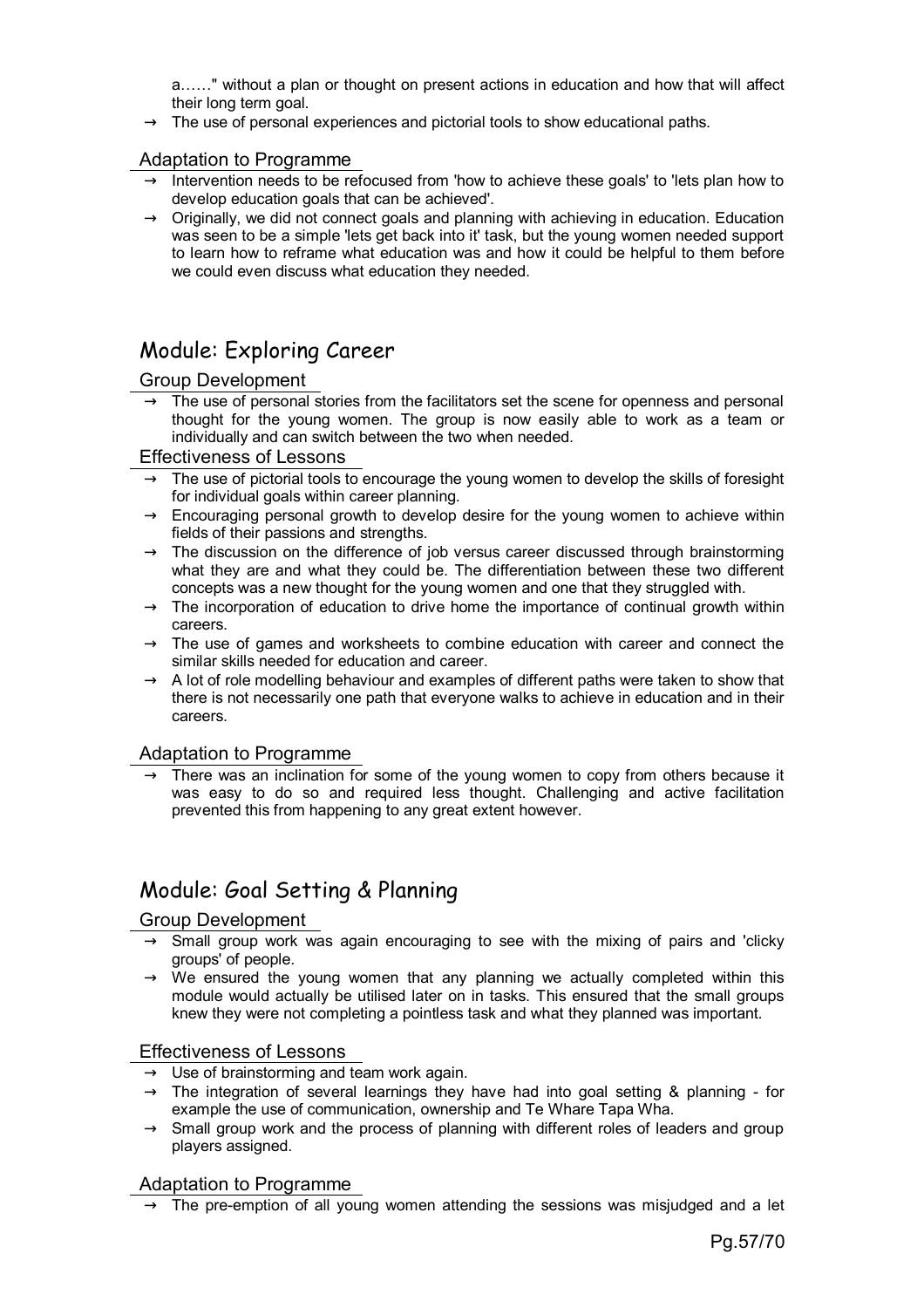down for the facilitators. We had originally planned to allocate certain leadership roles to young women, but had to alter the small groups to accommodate absences.

 $\rightarrow$  Timeframe is still tight to address all concepts that would help the young women.

# Module: Critical Thinking

# Group Development

- $\rightarrow$  The three new young women had fitted into the group so well, that it appeared they had been a part of the group since the beginning. It was important to remember to re-check with them in-between tasks to ensure that they were aware of what was going on.
- $\rightarrow$  The new young women had altered the dynamics of the group somewhat and required some facilitation on rules and processes.
- $\rightarrow$  The group now has the strong ability to hold open discussions with each other with out restricting what they say.

#### Effectiveness of Lessons

- $\rightarrow$  There was a high level of energy within this module due to the amount of games and challenges going on.
- $\rightarrow$  The use of new thought frames to challenge people on views, instead of instant acceptance. And yet, discussions were also held about the best way to portray those variations in thought to people.
- $\rightarrow$  Re-incorporation of mass media and global perspective of views.
- $\rightarrow$  Use of debates to put the new found challenging thought frame into practice. There were interesting reactions to debating and the young women found it difficult to accept that it was okay to 'argue'.
- $\rightarrow$  Team competitions were a real attraction for the young women who were very keen to be the first finished or to get all correct answers.

#### Adaptation to Programme

- $\rightarrow$  There was not enough time within this module to cover all of the concepts and discussions we had planned.
- $\rightarrow$  We underestimated for the first time the level of understanding that the young women would understand and how in-depth the young women would like to go.

# Module: Positive Female Perception

#### Group Development

 $\rightarrow$  Brainstorming on their own perceptions of women in East Auckland grouped the young women together in a surprising way. The young women gathered their views as a knowledgeable group informing us, the outsiders, of what women were like here in East Auckland.

#### Effectiveness of Lessons

- $\rightarrow$  Introducing concepts of mass media and the utilisation of different communication (internet, TV shows, music, radio) to show the young women some examples of female perceptions in the wider society.
- $\rightarrow$  Introduction of the concepts of femininity and expectations of gender.
- $\rightarrow$  Personalising to the young women's own brainstorming of what they like and not about being a female.
- $\rightarrow$  Creating discussions on how to change people's thoughts.

#### Adaptation to Programme

 $\rightarrow$  This could have been re-discussed later on indepth to rehash the heavy learning of mass media criticism and feminism. This was requested by the young women in their feedback and delivered in the 'revisiting' sessions.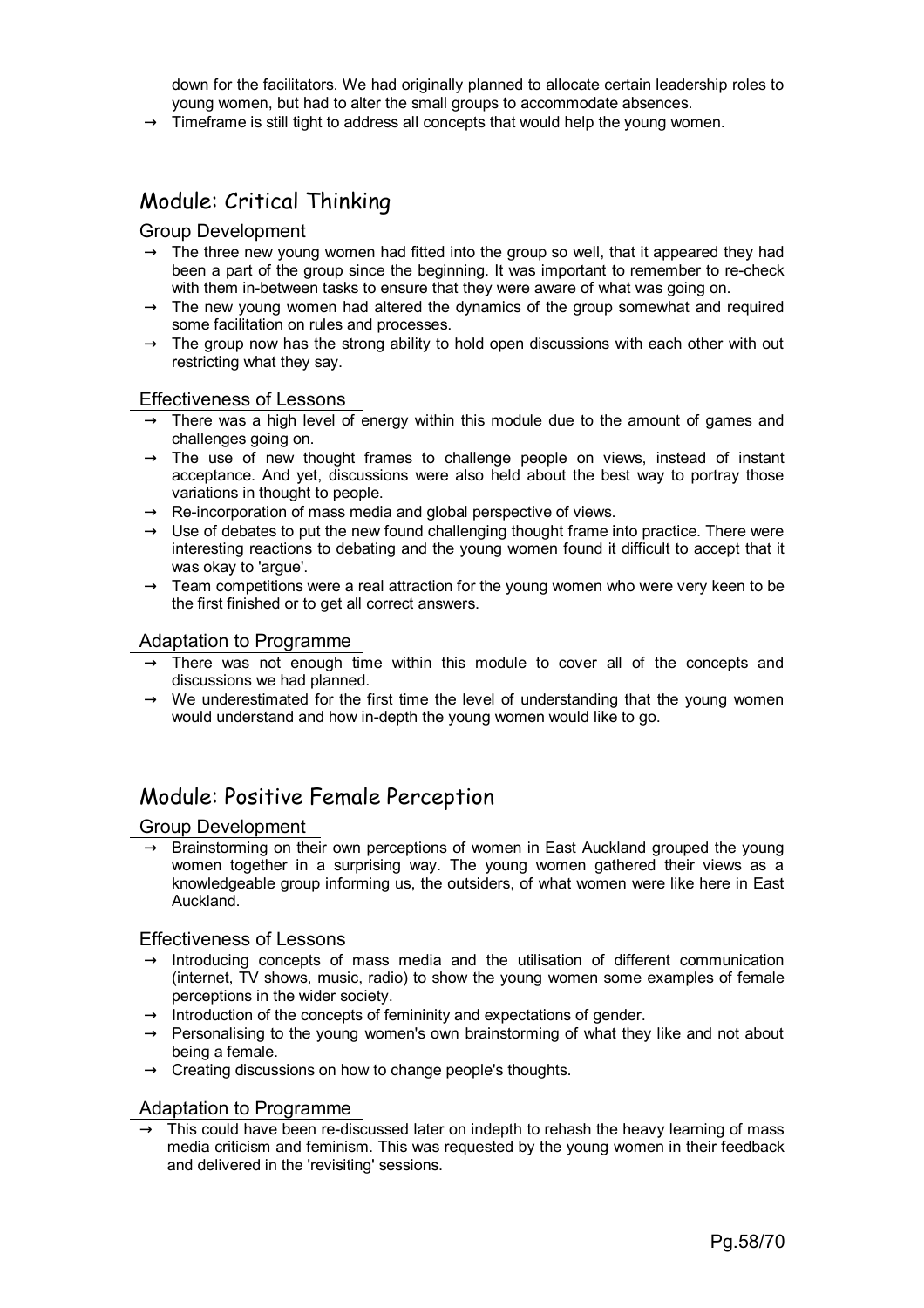# Module: Positive Peer Groups

# Group Development

- $\rightarrow$  The incorporation of three new young women meant that the group was a little bit ruffled. However the new young women fitted in well and there were no problems.
- $\rightarrow$  The use of personal stories and sharing eased the new young women into learning a lot about the different personalities and experiences this group of young women have had. This showed the new young women how comfortable this group is with each other and also the confidence that the young women have developed in sharing a piece of themselves with others.
- $\rightarrow$  The young women also role played themselves within this module planning the topic of the role play and how they would do it by themselves.

# Effectiveness of Lessons

- $\rightarrow$  The use of visualisation tools; videos that were interesting to the young women and pertinent to the topic of peer pressure as well as role plays to characterise typical peer behaviour.
- $\rightarrow$  The use of discussions about the core topic of peer groups and communication therein. The young women are now used to discussing themes, their views and learning what our perceptions are.
- $\rightarrow$  Development of the action model to think independently without subsiding to pressure and choosing own actions even if these actions are against the group consensus.
- $\rightarrow$  The use of small groups to fulfil tasks were important to maintain full activity by all young women.

# Adaptation to Programme

 $\rightarrow$  Nothing was adapted from the planning of this module.

# Module: Glen Innes/ East Side Project

# Group Development

- $\rightarrow$  As this module was focused on self directed learnings, it was paramount at this stage that the young women were bonded and felt as one group. Fortunately, this was the case and the young women worked well together in developing this module into what they wanted to give back to their own community.
- $\rightarrow$  The group showed true ownership to this programme and to the community that they call home.

# Effectiveness of Lessons

 $\rightarrow$  Self directed, the young women decided to develop an initiative with the set goal of "cleaning up Eastside". With the support of the facilitators, the young women participated in or developed several events.

# Adaptation to Programme

- $\rightarrow$  A lot more facilitation was needed in this module than we had originally anticipated.
- $\rightarrow$  The timeframe of two sessions with the rest of the work to be completed outside of RTR time was unrealistic. The young women required the use of the programmes resources for example the use of rooms to plan and develop initiatives, computers, printing, and support from adults to fully complete this module. This meant that this module ended up taking a lot more of the facilitators' time outside of the set hours originally set aside for RTR work.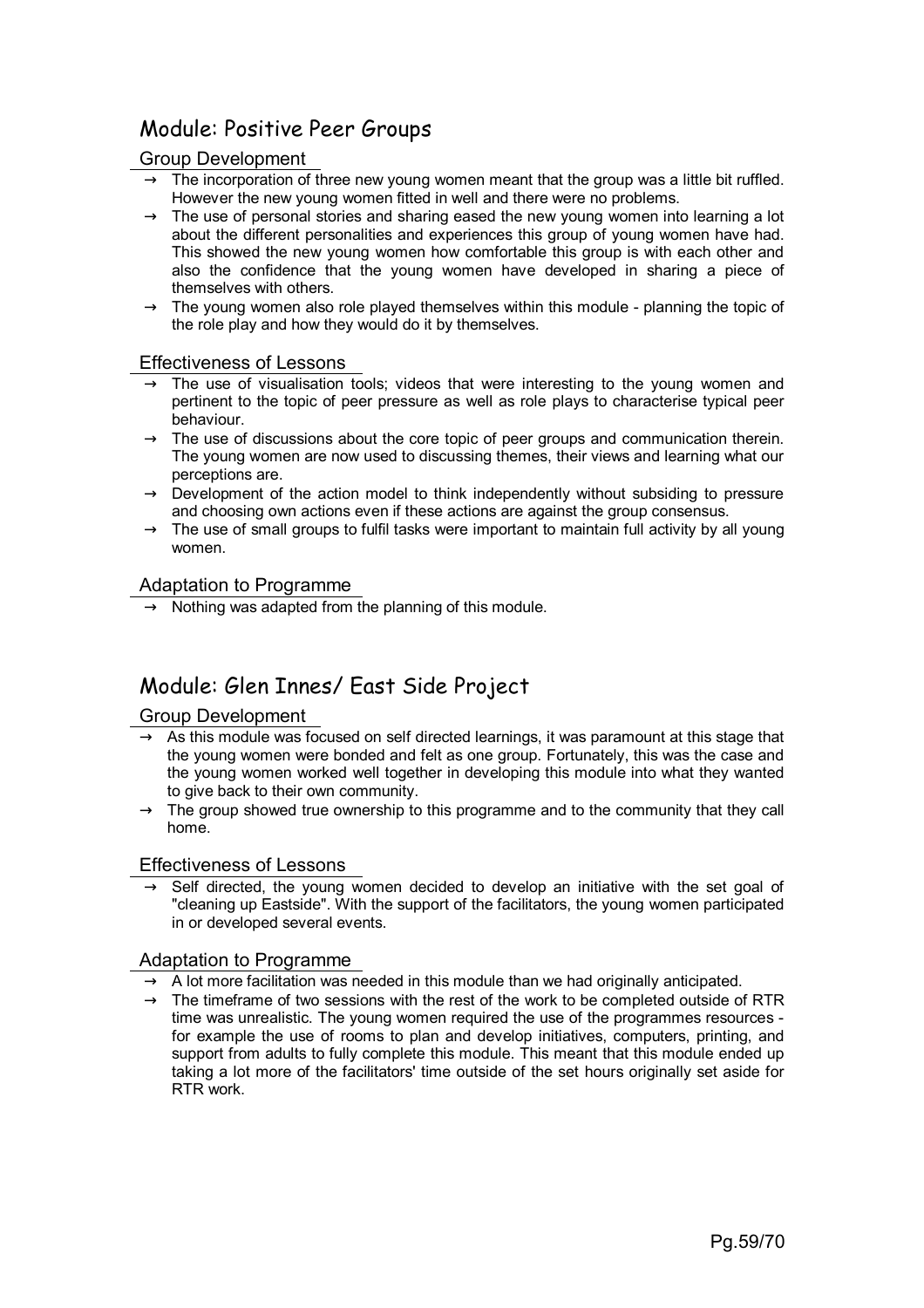# Module: Revisiting the Modules

# Group Development

- $\rightarrow$  This module was the beginning of the end of this programme. With discussions about this, the group began to ask questions on 'what will happen now?' and 'where now?'.
- $\rightarrow$  There were feelings of sadness that the group was coming to an end, but also a lot of pride at how far they had come and what they had learnt along the way.

#### Effectiveness of Lessons

- $\rightarrow$  We covered all modules through booklets that included worksheets on different models and theories learnt. Certain modules that the young women requested to re-cover were addressed in more detail.
- $\rightarrow$  The introduction of "The RTR Workbook" and expanding all of their learnings from RTR into a tool box that they can use outside of the programme was well received by the young women. Further examples, games and worksheets were utilised with the unpacking of this tool box.
- $\rightarrow$  These sessions were very open and warm with self directed learning coming from the young women for the different parts of the booklets and workbook. These sessions were owned by the young women to query on any knowledge they had learnt over the programme and clarify concepts.

# Adaptation to Programme

 $\rightarrow$  There were no alterations to these sessions except for further development of the booklets and workbook.

# Where to from here sessions

# Group Development

- $\rightarrow$  These were the last three sessions of the programme and were focused on directing the young women to other youth groups and activities along with the ongoing development of their own plans. This interaction signalled a true 'moving on from RTR' feel to the group. The young women began to ask 'why finish' and 'what are we going to do' so space and time were given accordingly to allow closure for these questions.
- $\rightarrow$  These sessions were very sad for the young women and a lot of times, the young women told us that they couldn't believe that we were actually going to finish. Even though we had discussed the ending of the programme over previous sessions, the young women were still reluctant to accept that we would not be catching up with each other any more. In a sense, this group of young women will continue to be friends and will catch up without the programme, so the co-facilitators are the only people that are leaving the group.

#### Effectiveness of Lessons

- $\rightarrow$  These sessions were a combination of self directed by the young women and directed exiting elements by the facilitators. This created the foundation for developing plans for 'post RTR'.
- $\rightarrow$  Creation of openness for the young women to branch out their thoughts on 'what next'.
- $\rightarrow$  Transitioning activities were developed for example the development of a netball team for the young women to partake in on the same night they were meeting for this programme.

# Adaptation to Programme

The GI/ Eastside project took over all of the young women's activities for a while and this included time that was originally intended for planning 'where to from here'.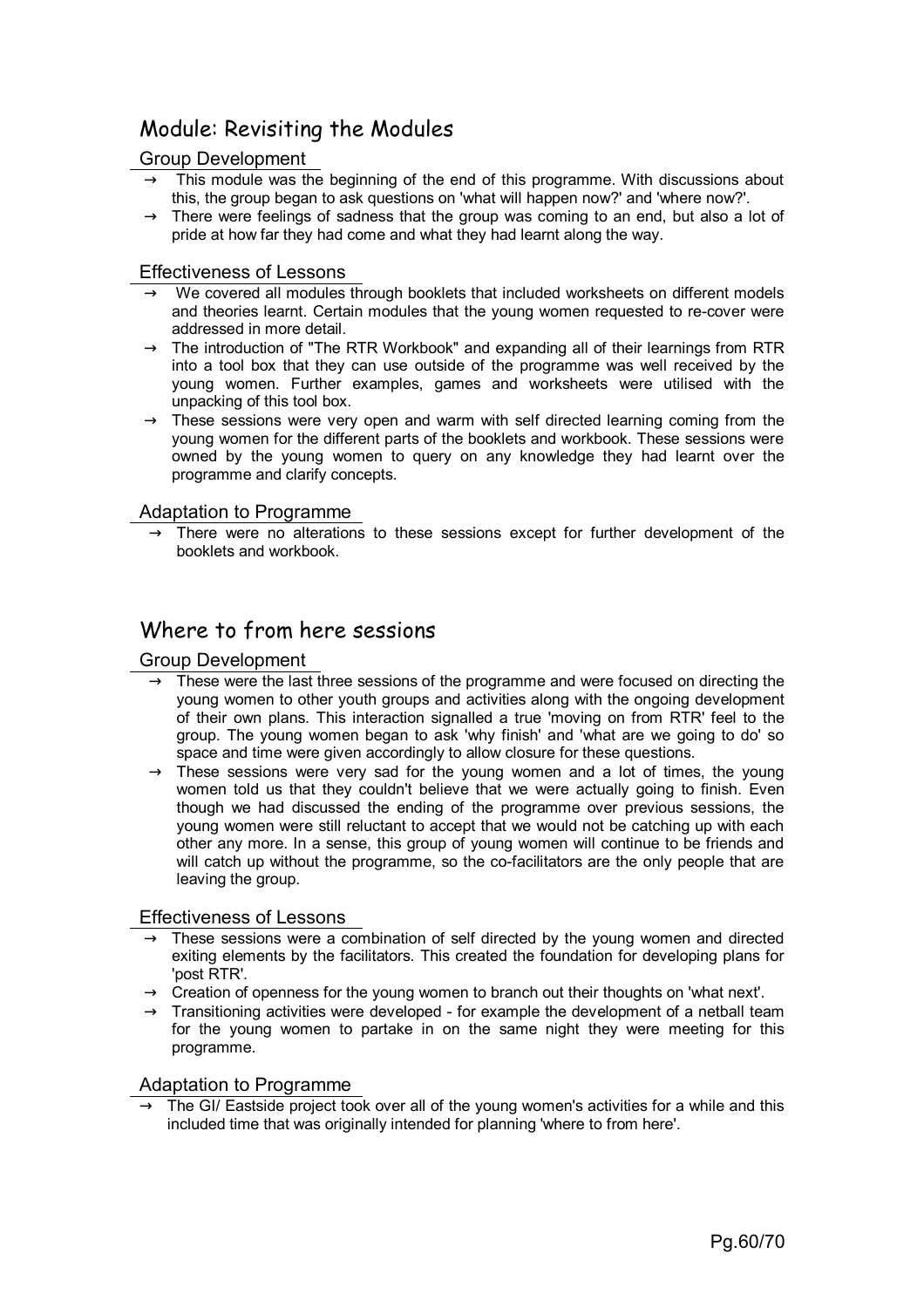# Part Three

Conclusions

Section A) The Progress of the Young Women Section B) Our Experience as facilitators Section C) Key Criticisms and Recommendations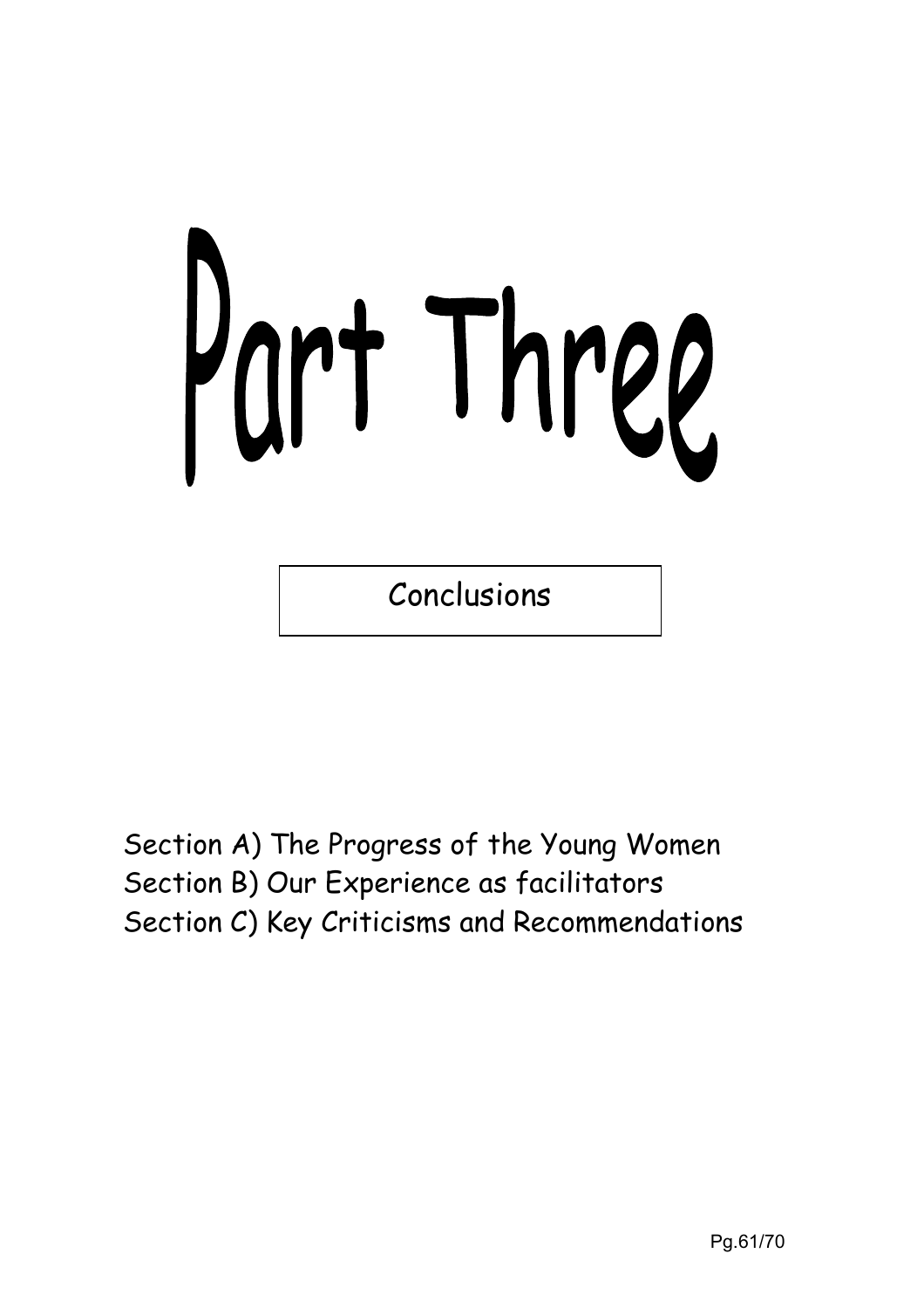# **Section A:**

# **The Progress of the Young Women**

All of the young women who participated in this programme, were experiencing difficulties in interacting positively with their surroundings. Considering that the majority of the young women scored high in all of the 'at risk of' lists from the research evaluated; giving an average of 80 – 90 % 'at risk' of deviant and anti-social behaviour; the progress of the young women who graduated was exceptional. Of the 6 young women who didn't graduate, 1 was referred to a more appropriate programme and 1 was pulled out of the programme by the caregiver at the expressed disagreement of the young woman herself and the facilitators of the programme. There were a total of 4 failed participants out of 14, which is a percentage of 28% failure of the programme.

Of these 4 participants, they all chose, either verbally or physically to exit from the programme within weeks of the programme starting. Empowerment of the young women within the programme was maintained throughout - including their choice to be involved with the programme at all. These 4 participants were very aware of that choice and the consequences of not being a part of the programme when they left. Of the 4 participants, 3 of them had expressed regret at exiting the programme after they did so to the other participants in the programme. The progress of these 4 young women was limited. They all displayed positive attitude, behavioural and attendance changes to a certain extent whilst attending the programme, but after they left, there does not appear to be many changes in their activities that could be contributed to this programme. All 6 of the young women were known by Child, Youth and Family and upon exiting and for a period after, we maintained communication and support for Child, Youth and Family to intervene in their lives. This resulted in some positive changes in 3 of the young women's lives. Of the other 3 young women, further crimes have been committed, lack of attendance in positive activities and abuse of drugs and alcohol have been noted by colleagues working with them.

Of the remaining 8 participants who maintained their participation in the programme until graduation and completion, their progress was positive and ongoing. This evaluation is unable to analyse any long term or 'after the programme' changes in the young women's lives, however I will discuss the progress of these 8 young women throughout the programme.

# **Attendance at the Programme**

Attendance of the participants at the programme was high throughout the whole duration. Below is a graph that breaks down the participants attendance.



# Graph 9. Attendance at the Programme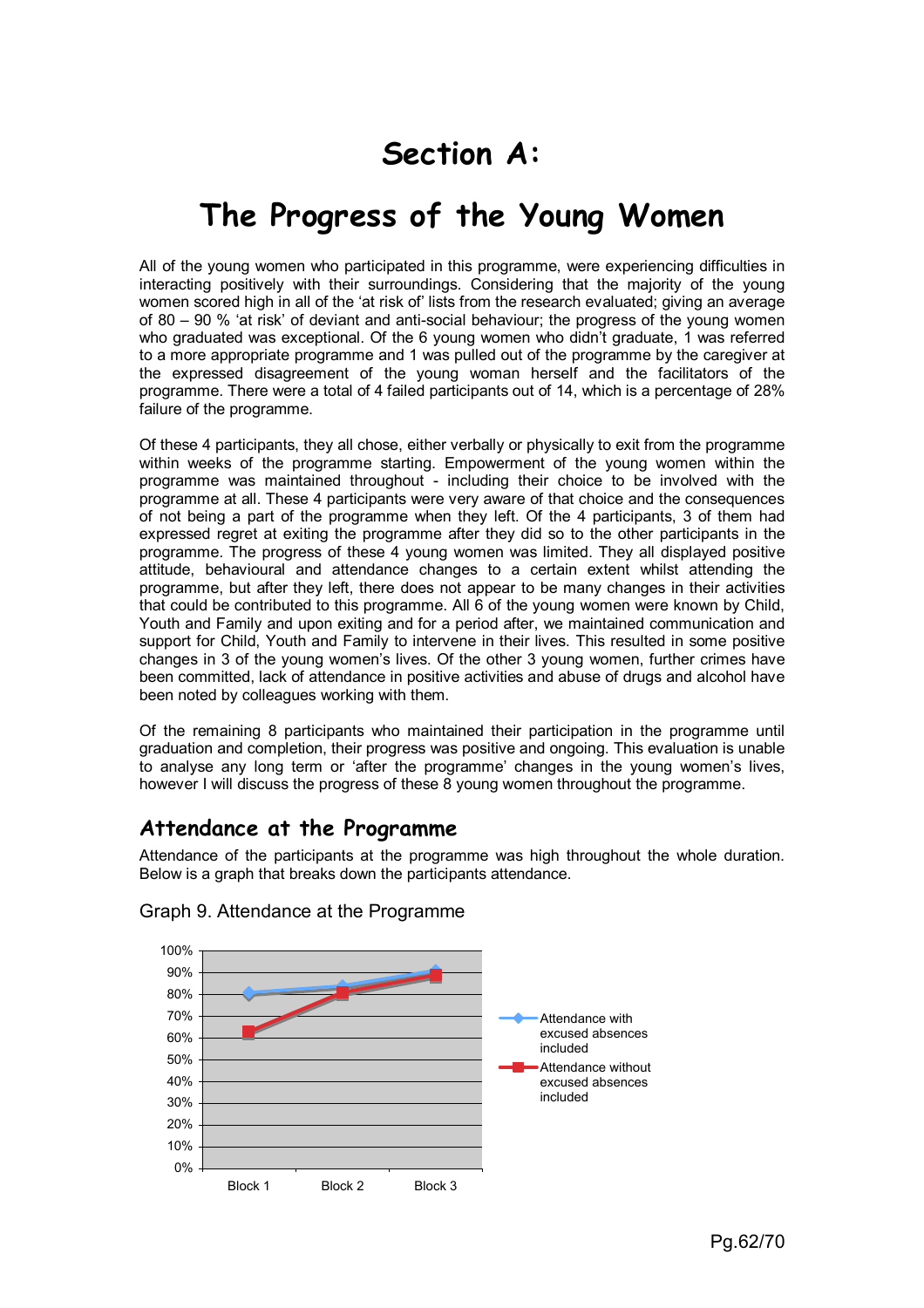As you can see, the young women were dedicated to the programme and very eager to attend as much as possible. It was a requirement of the programme that attendance to the Wednesday night sessions was a necessity. When the young women did not attend a session, we followed up with them immediately and then over the following week to clarify whether the absence was valid or not. There were also incentives for attending, aside from the sessions themselves and the food and fun, we rewarded the young women with the 'most attendance award' every block – this appeared to be envied by all of the participants not only for the prize and award but for the dedication it proved to the group. These incentives and rules in place, had resulted in a very high attendance rate.

This shows however, that these young women are capable of attending programmes that are of interest to them and which has adequate support in place to ensure they attend. Majority of these young women have had trouble maintaining attendance at positive activities in the past, and would challenge what supports and incentives had been put in place with those programmes to encourage attendance.

# **Attendance at Positive Activities outside of the Programme**

While the young women were participants of this programme, one of our requirements was that they were to maintain attendance at their respective activities – school, course or employment. The young women were aware that we would sporadically check on their attendance at these places either by checking with their course or school, talking to family members, or frequenting common hang out spots they went to when avoiding their commitments.

Majority of the young women became very committed to maintaining their attendance at their positive activities and some even joined further activities – youth and dance groups, while on our programme. Some of the young women were supported into beginning further positive activities while on our programme and we attempted to maintain their involvement and attendance at these. Of the 8 participants who graduated, all of them were involved in some positive activities while being on this programme. 5 of the participants maintained high attendance for the majority of time that this programme was running. The other 3 participants fluctuated in their attendance and commitment to courses and employment. For these 3, at least 2 opportunities to begin courses or employment were given with ongoing support to maintain their involvement. It was also made very clear to them that it was their choice to attend and commit to any positive activities.

# **Attitude Changes**

Over the duration of the programme, the attitude of all of the participants changed for the better. Attitudes towards self-ability, doubt and mistrust were common in the group at the beginning of the programme, but as we continued, the continuity of our support and lessons learnt through the sessions appeared to develop a trust between the facilitators and participants. This seemed to lead onto a desire to apply the Cognitive Behavioural Theory skills we were teaching the young women and learn to approach situations positively. Instead of claiming that they couldn't, the young women began to claim that they didn't know how they could. Instead of what we termed "looking down the stairs at how far they might fall" they began to "look up the stairs on where they could go".

This was not only observed by the facilitators, but other people within the young women's lives – family members, Social Workers and people at school. It was commented on several times how positive the young women's attitudes were.

# **Behavioural Changes**

All of the young women also actively attempted to change behavioural patterns within their lives. Whether the challenges were taking drugs or alcohol, arguing with family members, getting into fights, offending, breaking rules at home or at school/ course; the attempt to change was present in all participants. Some of the young women succeeded in achieving large behavioural changes and began new paths without some of their historical negative behavioural traits. The majority of them however slide back to their normal habits at times over the programme and needed to be reminded of staying on track. This could be attributed to several factors; this programme was low level intensive intervention – that is we were not available to the young women fulltime and were unable to fully intervene with behaviour that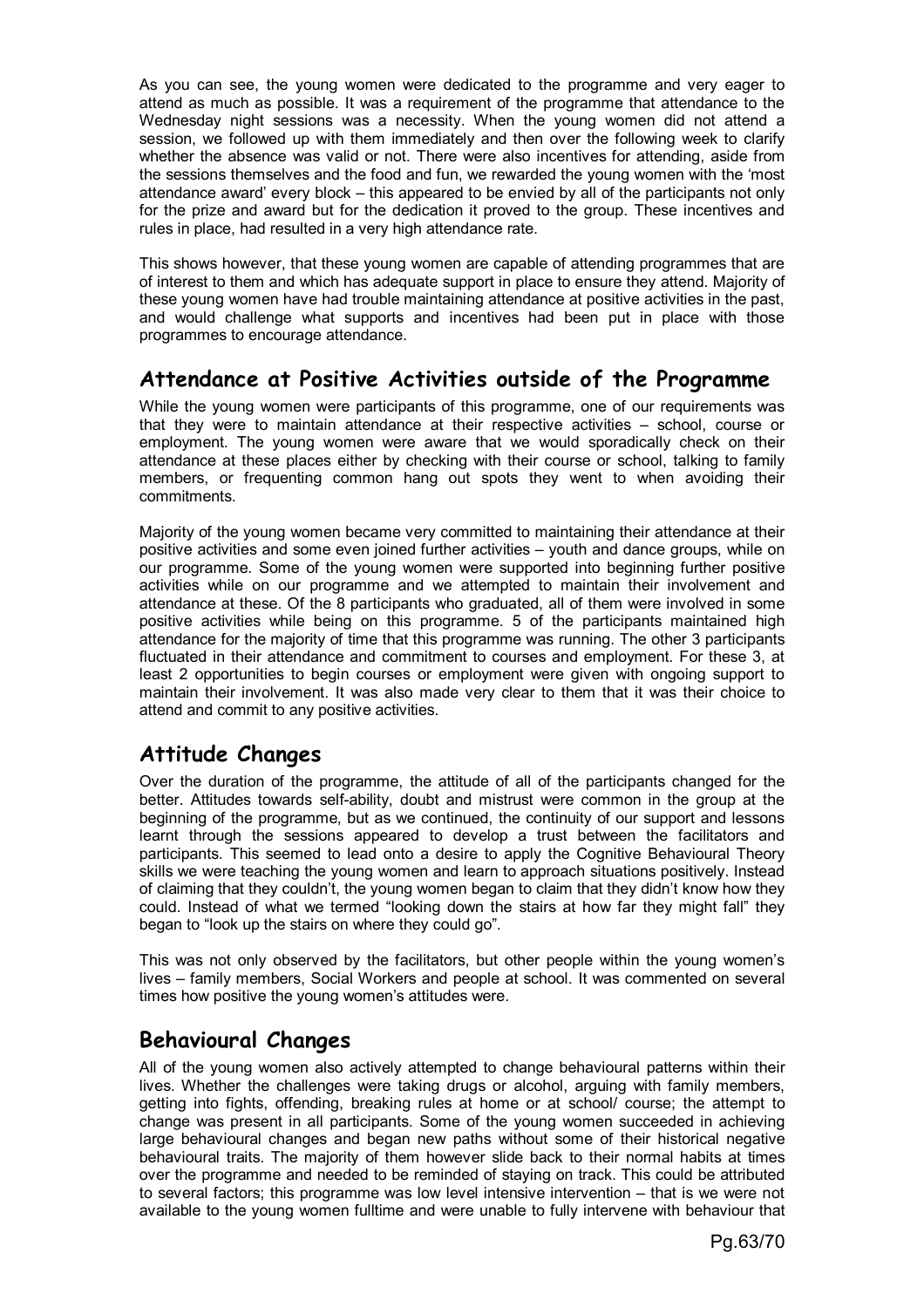did require further support, the lack of other support in the young women's lives – family members unwilling to change or be supportive, and the young womens personal resistance to fully change some of their behaviour at this time. In stating this, all of the young women did still alter their behaviour positively to varying degrees.

# **Group Highlights over the three blocks**

Over the three blocks, we kept a record per block on what we felt were the highlights that the group had progressed through. Heres a summarisation of those lists;

Block One

- $\rightarrow$  8 out of 12 girls have been regular attendees and highly motivated to partake in this programme.
- $\rightarrow$  As facilitators, we have seen a strong bond form between the key 8 girls.
- $\rightarrow$  As facilitators, we have also seen a clear integration of the knowledge that we are exploring with them, and are observing the actual use of this knowledge.
- $\rightarrow$  It is clear to us, that we are seeing progress with these girls, verbally, emotionally and mentally.
- $\rightarrow$  We have successfully completed the first block of our programme and have been able to adapt changes when needed to perfect our facilitation process – especially on Wednesday night (timing, content).
- $\rightarrow$  We both work very well together as facilitators in planning, organising the girls, running the session and even in crisis situations. This is a major highlight, as without us working together, the programme would have failed.
- $\rightarrow$  Having the extra support volunteer helping us out especially in the administration of the programme.
- $\rightarrow$  We have made a plan with the support of S.H.O.R.E., on how to evaluate and assess this programme. This ensures clear reporting and research information.

Block Two

- $\rightarrow$  5 out of 8 girls have been regular attendees and highly motivated to partake in this programme.
- $\rightarrow$  As facilitators, we have seen a strong bond form between the key 5 girls.
- $\rightarrow$  As facilitators, we have also seen a clear integration of the knowledge that we are exploring with them, and are observing the actual use of this knowledge.
- $\rightarrow$  It is clear to us, that we are seeing progress with these girls, verbally, emotionally and mentally.
- $\rightarrow$  We have now successfully completed the first two blocks of our programme.
- $\rightarrow$  We have been able to adapt changes when needed through feedback from the girls.
- $\rightarrow$  We continue to work very well together as facilitators in planning, organising the girls, running the session and even in crisis situations.
- $\rightarrow$  Having the option to employ an administration support person to assist in the paper work of the programme will shed some relief and time for us as facilitators.
- $\rightarrow$  The extra funding received to obtain uniforms, has strengthened the groups bond.
- $\rightarrow$  The taxi service that returns the girls to their homes after the sessions, which we were able to initiate due to the extra funding, was a huge relief of our time as facilitators.

Block Three

- $\rightarrow$  Retaining all 8 girls with regular attendance and high motivation to partake in this programme.
- $\rightarrow$  As facilitators, we have an ongoing integration of the knowledge that we have installed in them, and are observing the actual use of this knowledge.
- $\rightarrow$  We have now successfully completed all three blocks of our programme.
- $\rightarrow$  Having the access to a student placement to support us in assisting in the paper work of the programme and contact with the young women.
- $\rightarrow$  Implementation of the learning's from the modules to the night event being the Eastside Clean Pride.
- $\rightarrow$  Transitioning the young women into independence i.e. Ownership for own future and joining other youth groups in their area.
- $\rightarrow$  Several block outings with all 8 young women present and extremely well behaved.
- $\rightarrow$  Graduation of all 8 young women.

This listing of these highlights for each block over the duration of the programme shows a natural progression of attendance, group formation, and programme development.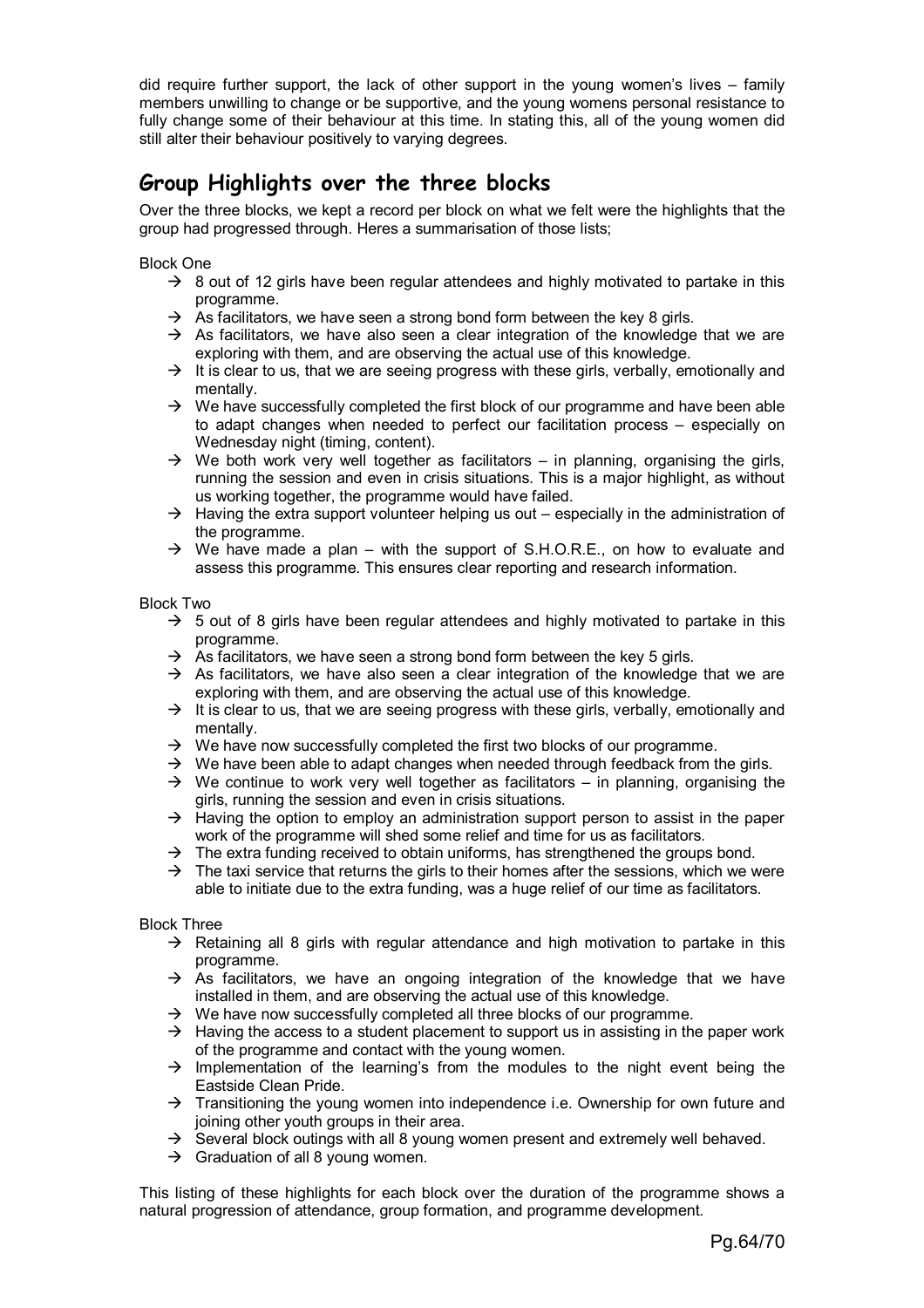# **Section B:**

# **Our Experience as Facilitators**

*"…it's like, we've got a relationship with you now, like you're just friends, [a] friend listening to a friend and just gaining more stuff, more knowledge…"*  (One of the participants comments about the facilitators, 2007)

Halfway through the first block of sessions, we were feeling;

*"…exhausted. These sessions were loaded with information and upbeat activities. This is a positive element of our programme and yet we also have no energy by the end [of the session]."* (Facilitators Evaluation of Module Sheets, 2007).

Although we had underestimated the amount of work and energy that this programme would require and we were struggling with maintaining the expectations of the programme, we were happy with how the programme was unfolding and developing.

Over the duration of the programme, the group developed into a team - supporting each other in their approach and outlook on life. At the beginning of the programme, they were young teenage girls that had been grouped together. At the end of the programme, they were a group of young women that had formed a way of communicating and supporting each other throughout 10 months of their adolescents. The young women even decided to maintain close contact with each other even after the programme to continue to help support each other.

Our experiences of contributing to and observing this change as facilitators was second to none and we both thoroughly enjoyed the challenge and privilege of teaching these young women 'the finer things in life'. What follows is a taste of what we enjoyed and believe to be important to the success of the programme.

# **It was a lot of hard work, but it was also very rewarding.**

This programme was meant to only be a 'once a week with occasional additional days'. It was far from it. We found ourselves juggling our own full time caseloads alongside an additional group of young people that required as much attention to address their needs as our main clients. This meant that the stress levels went through the roof at times and we would be completely exhausted by the end of each block. But it was worth it. To see the young women start from timid and shy or defiant and loud girls to communicative, self assured young women was the best outcome we could have hoped for.

# **We succeeded in what we had set out to do.**

We had begun the programme to give an opportunity to some youth in the area whose needs were not being catered to. We successfully delivered not only the original 30 sessions on the different modules of life skills, but we were also able to cater for other needs that they presented and support them into maintaining hope for the future. There was room for this programme to expand into high level intensive intervention, and recommendations for the programme to develop into a fulltime social work case load with additional support workers would be ideal, but for what we had intended, it far exceeded our expectations.

# **The relationship between the participants and the facilitators was key to the progression of group dynamics.**

The group dynamics of this particular group of young women were so that it encouraged a lot of support between each other to succeed in their task of carving out new paths for them to follow. The young women really believed that they owned the programme and that each of them and us were vital for the group to be successful. They felt that they owed it to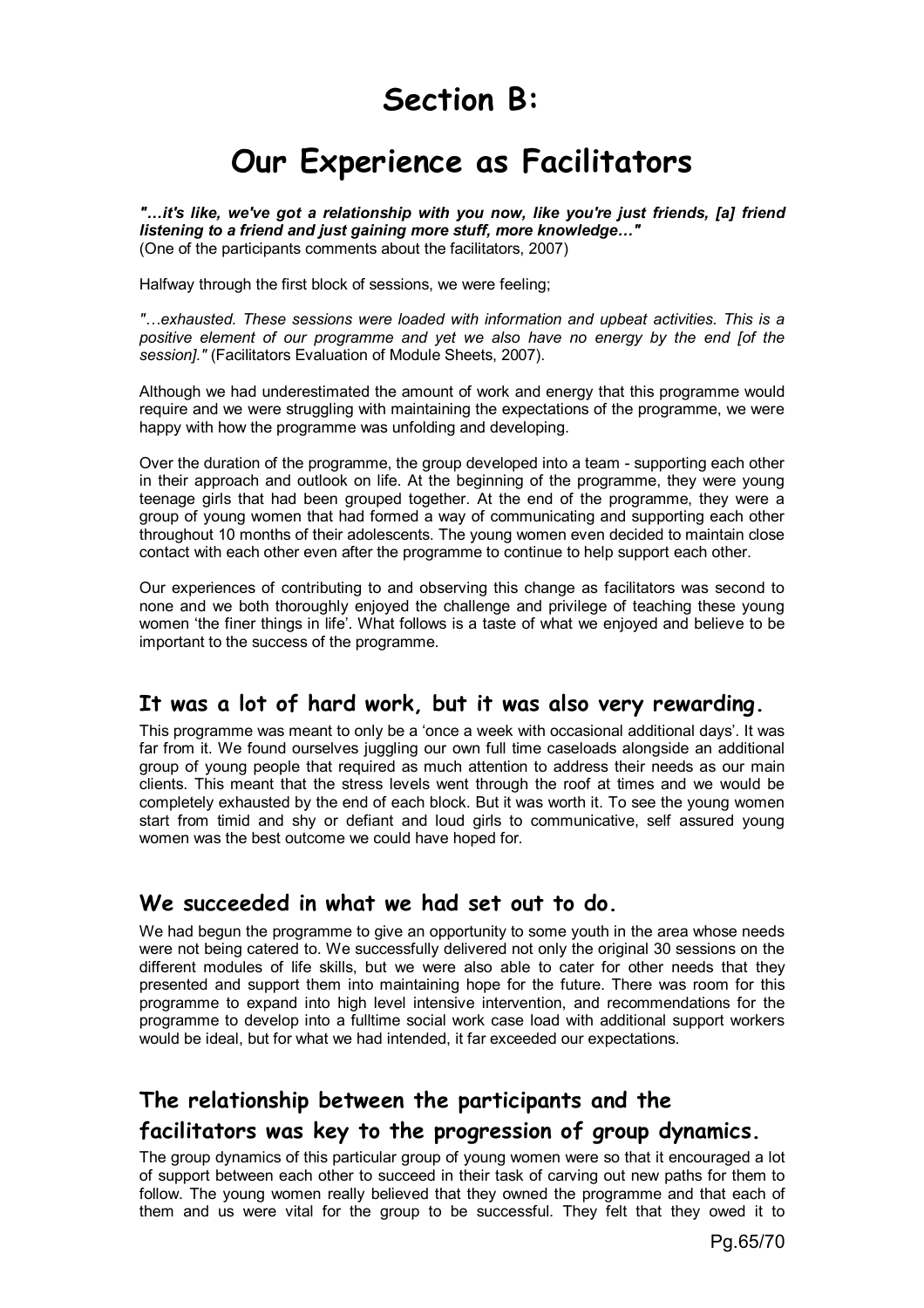themselves and the group as a whole to do well within it. This was vital to developing and maintaining a successful programme.

# **Individual work may be key to changing 'at risk' young peoples lives, but group work has it's own place as well.**

Individual 1-on-1 intensive casework has been recognised as the key to making true changes with 'at risk' or deviant young people, but group work also has it's very own place in teaching young people the importance of working with other people, learning how to trust and communicate. We consistently want to reach young people at their level and on their grounds but we then pull them into a 1-on-1 situation where they are uncomfortable and mistrusting. There are not many teenagers that like to be learning something by themselves. A combination of the two within this programme has led to very rich learning – both by the facilitators and young women alike.

# **Repetition of tools learnt within varying settings**

The young women's learning of skills and concepts within this programme to deal with some of life's hurdles as an adolescent, began in the very first session and continued to progress right throughout the programme. The ongoing utilisation and reference to previous skills learnt meant that all of the concepts and tools we gave the young women intertwined with each other and resulted in a toolbox that the young women can utilise when needed. This progression of lessons from session to session was used depending on what worked well with the young women and what didn't. Therefore we developed a lot of pictorial tools and visual aids when realising this teaching method worked well for the young women. Another common teaching method we utilised was the use of our personal stories and the young women's own experiences to show a realism of the use of the concepts we were teaching the young women.

# **Adaptability**

The programme continued to be evolving in adaptation over the whole duration. At the end of block three, there ceased to be as many changes which is what we had anticipated in happening once we had developed the programme to cater for the needs of these particular young women. And yet we continued to reflect on our practice to learn how we could work better with the young women and were always open to feedback from anyone attached to our programme on what to change. This helped to keep the programme flexible and effective for the young women.

# **Youth Choice and Flexibility**

Because it was important for this programme to maintain equal ownership with the participants, it became common practice for our sessions and content to be flexible to the needs and desires of the young women – within reason. This meant that if a session triggered different key discussions that were important to the young women, we allowed flexibility within the session time to cover these discussions and incorporate the young womens' views. Because our modules covered some core life skills, it was normally easy to incorporate some core programme learnings into the discussions and utilise the young women's views or experiences as examples for 'how to use what you've learnt'. This did mean however that our original tight and structured timetable on what we would be covering was not followed as we had planned. We did cover all of the modules that we had intended, but in a different format of working.

As explained, it was important for the young women to have equal ownership of this programme. A part of this was the ability for the young women to choose to a certain degree what we covered. None of the young women ever challenged our choice of programme content, however the incorporation of their choice on what to cover was regarded as significant and always taken into account when assessing what activities would be included or not.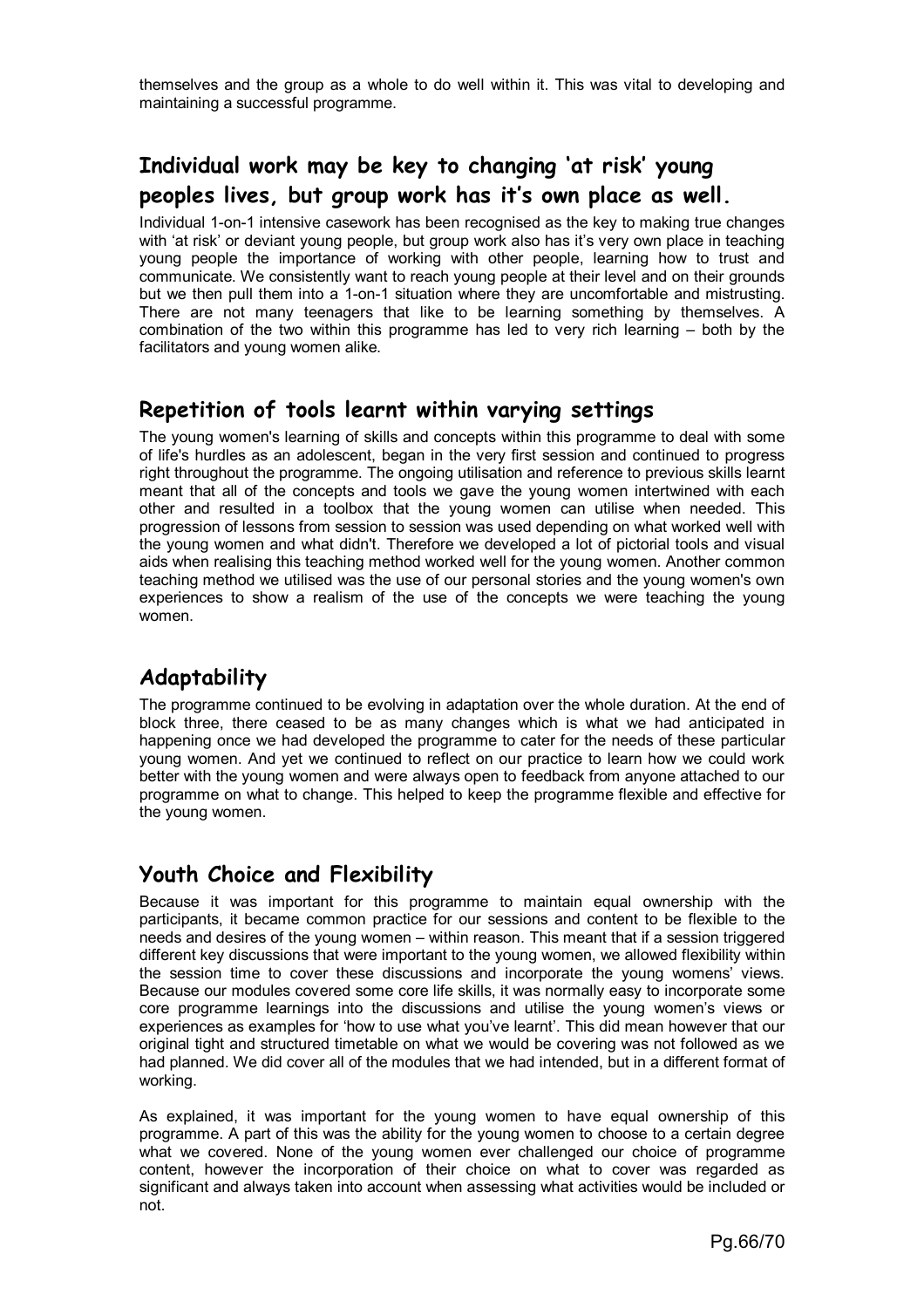If the young women told us that they did not wish to partake in a certain activity or lesson; they needed to be able to express to us their reasons for not wishing to partake. If the facilitators felt the need to rebut the young women's reasons, they would - with justified reasons given and explanation on importance of the activity or lesson. It was very rare for the young women to outright refuse to partake in any activity, even though it was made clear to them that everything in this programme was by choice.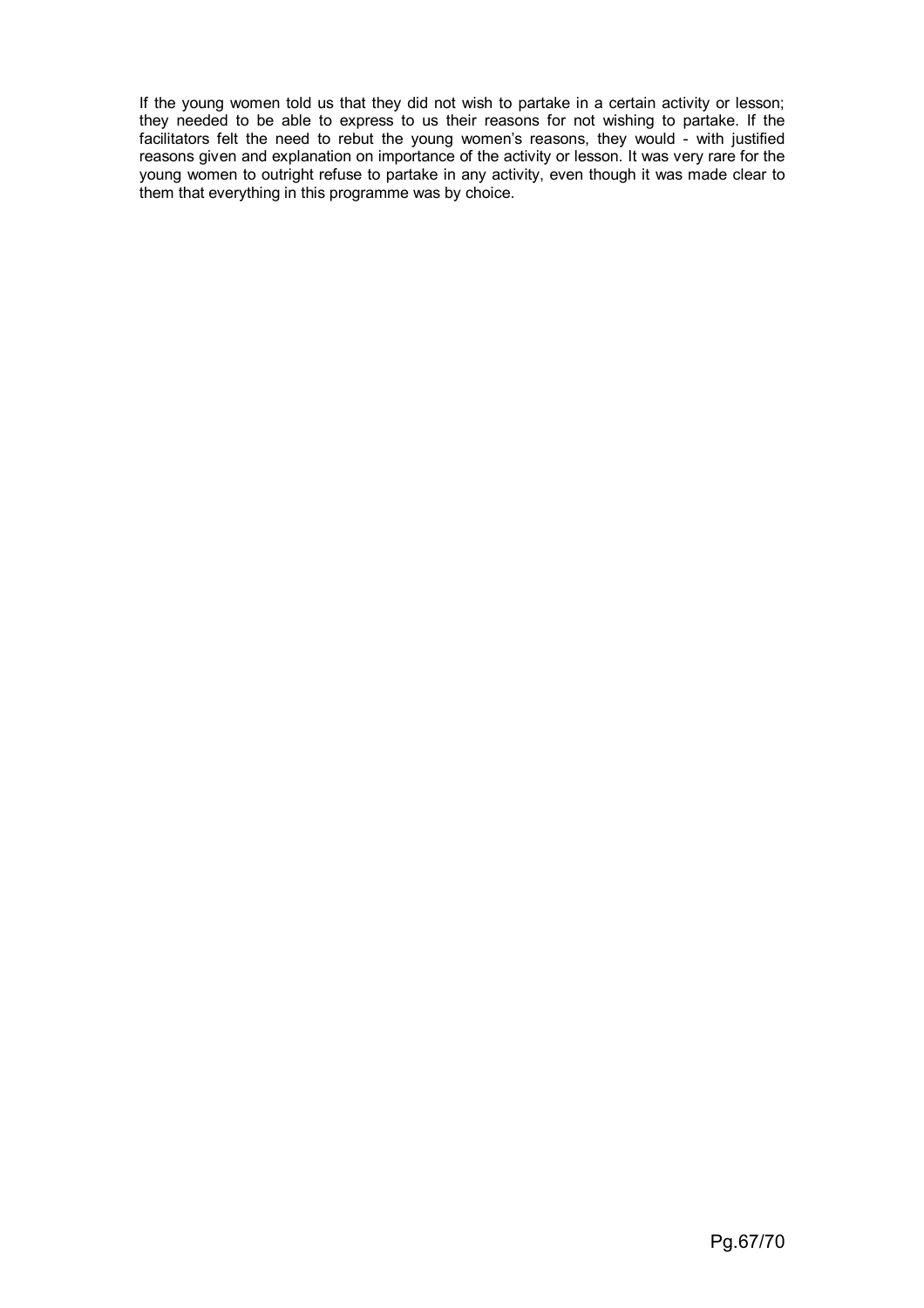# **Key Criticisms and Recommendations**

Some key criticisms to the programme from the facilitators are simply ones that could have taken this programme to the next level of intervention. The aims of this programme have been met to a high standard in the view of the facilitators. We have over delivered all that we had originally intended on completing with these young women. However, there is always room for improvement and if there was the ability to re-develop this programme into high intensive intervention designed to not only assist these young women on learning skills to achieve but taking them to the next step of actually successfully achieving to a high level; then these alterations to the programme would be recommended;

- $\rightarrow$  Time frames were an ongoing theme within a lot of the sessions. There was simply too much information to be given to the young women and not enough time to give it. This could have been to do with the lack of knowledge on how much to deliver to a group of young 'at risk' women, or it could have been that the delivery timeframe was too small for the amount of information. *For this programme, the constant lack of time was inevitable and could not have been helped.*
- $\rightarrow$  That this programme should not be perceived as a consequence for a youth justice matter. Some young women were referred to this programme as a part of youth justice plans of action for prevention. Although this might hold good intentions of assisting a young female offender to develop the skills to prevent re-offending; this programme was designed for young people who want to change and want to become a part of a group of young women that want to learn new skills to change their life. Without that desire, forced young women can pull the whole groups vibrancy down and not be committed to the full process of the group.
- $\rightarrow$  Appropriate supervision and support is required to run this programme. This should include a basic plan on 'what to do in crisis' and immediate support that could be in place. There were two incidences where the facilitators and young women were 'at risk' within this programme and there was no 'crisis plan' that could have been implemented. Verbally, debriefing was given, and then later on in the week there was further supervision; however pre-discussions and plans could have been developed before the programme began to create an awareness of the possibility of crisis and steps learnt on how to deal with a crisis.
- $\rightarrow$  For initiatives and outings that sat outside of the core intervention of group work and 1-on-1 work, the young women required further support (a separate youth worker). The lack of time and support available for the completion of The GI/ Eastside project was a disappointment. Access to a further youth worker would have been most desirable.
- $\rightarrow$  These young women were essentially a full time caseload and could have been treated as such. There was no allowance for the amount of needs that these young women displayed to us. This programme was designed to assist through low level intensive intervention, but these young women all displayed needs for high level intensive intervention and it would have been preferable for one social worker to be assigned them as a full time caseload for true intervention to commence while the programme was running.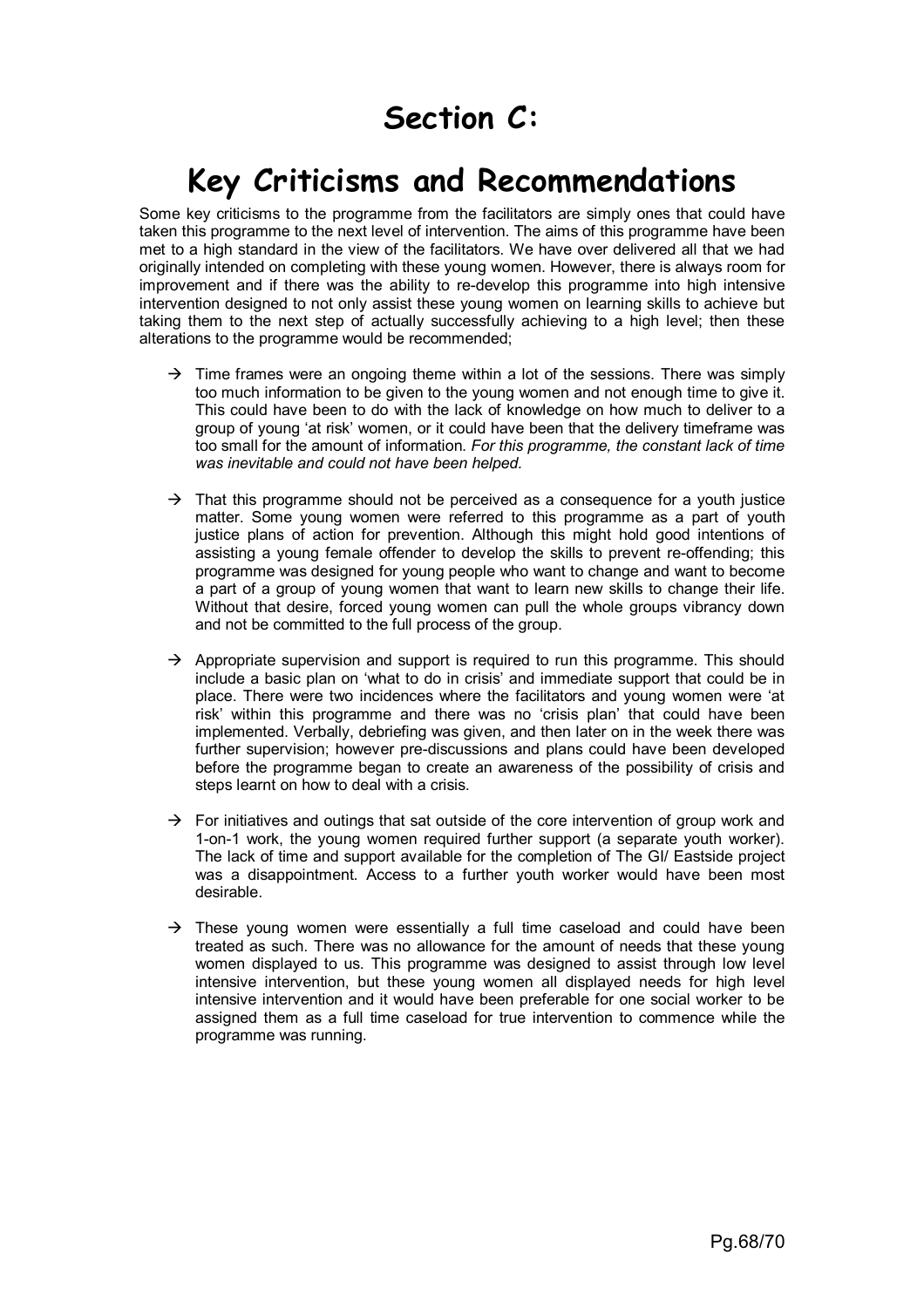# **Reference List**

- Adams. R, Dominelli. L, & Payne. M. (1998). *Social work : themes, issues and critical debates / edited by Robert Adams, Lena Dominelli and Malcolm Payne*. Houndmills, Basingstoke: Macmillan.
- ANZASW. (1993). *Code of Ethics, adopted 30 July 1993*. Auckland, New Zealand: Aotearoa New Zealand Association of Social Workers.
- Asiasiga. L. (2007). Feedback. In T. Joe (Ed.) (pp. Email to facilitator on External Evaluation Feedback). Auckland, New Zealand.
- Bloustien, G. (2003). *Girl Making: A Cross-Cultural Ethnography on the Processes of Growing up Female*. Australia.
- Caldwell, Z., & Armstrong, P. (2005). Youth Offending Teams e-flash 18 What works to reduce offending by young people Retrieved August, 2007
- Durie, M. (1998). *Whaiora : Maori health development / Mason Durie* (2nd ed ed.). Auckland, N.Z. : Oxford University Press,.
- Marchant, H., & Smith, H. M. (1977). *Adolescent Girls At Risk*. Oxford, Great Britain: Page Bros Ltd.
- McLaren, K. L. (2000). *Tough is not enough Getting smart about youth crime.* Wellington, New Zealand.
- Ministry of Justice, & Ministry of Social Development. (2002). *Youth Offending Strategy*. Wellington, New Zealand.

Ministry of Youth Affairs. (2002a). *E Tipu E Rea*. Wellington: Author.

- Ministry of Youth Affairs. (2002b). *Youth Development Strategy Aotearoa: Action for Child and Youth Development*. Wellington, New Zealand: Ministry of Youth Affairs.
- Ministry of Youth Development. (2006). *Services for Young People: Youth Development Service Proposals (12-24) Application Form*. Wellington, New Zealand: Ministry of Youth Development.
- Nicolson, D., & Ayers, H. (2004). *Adolescent Problems: A Guide for Teachers, Parents and Counsellors* (2nd ed.). London: David Fulton.
- Okamoto, S. K., & Chesney-Lind, M. (2003). What do we do with the Girls? In A. R. Roberts (Ed.), *Critical Issues in Crime and Justice* (2nd ed., pp. 244-252). California, U.S.A.: Sage Publications.
- Orenstein, P. (1994). *School Girls:Young women, Self-Esteem, and the Confidence Gap*. United States: Doubleday.